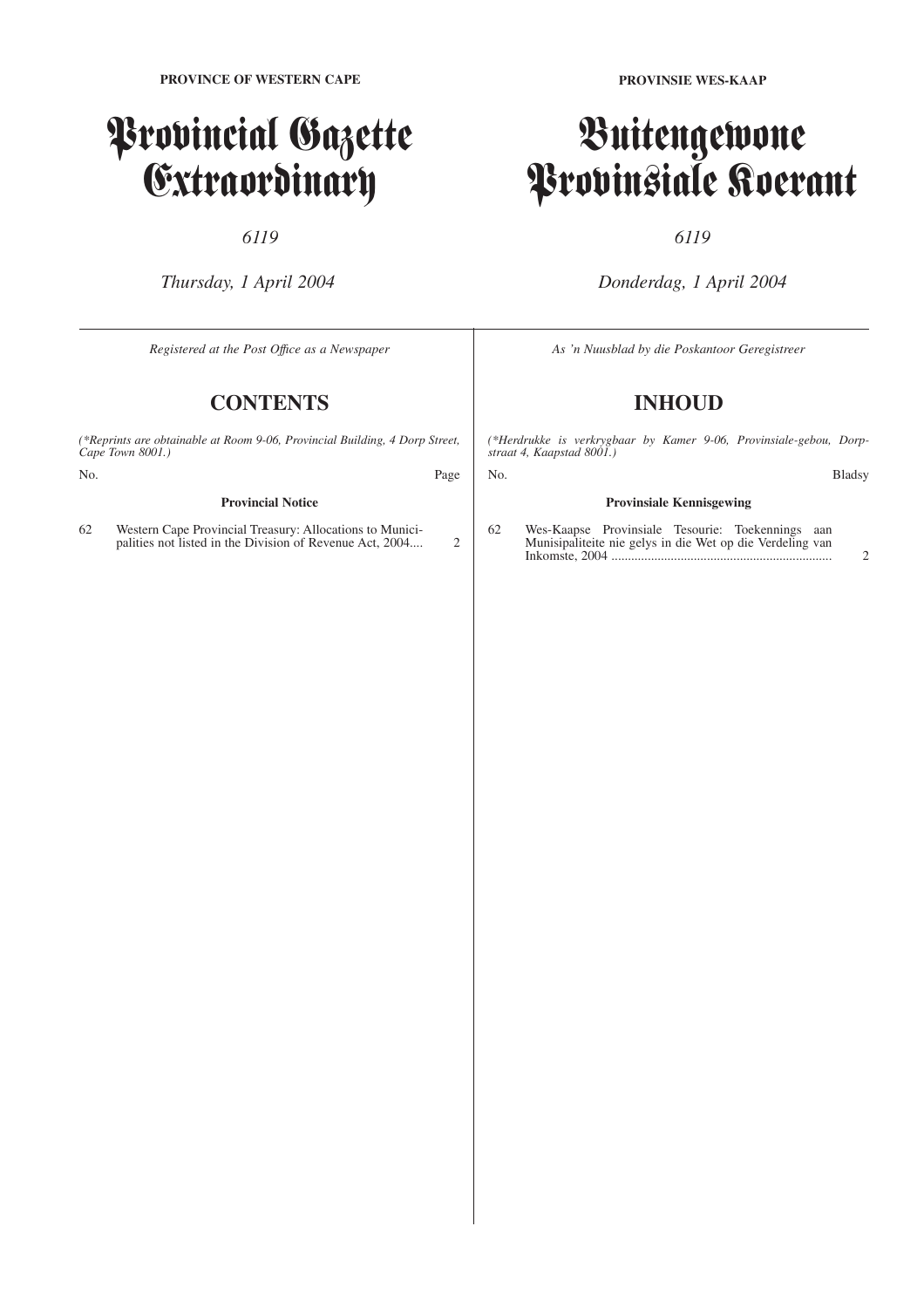#### **PROVINCIAL NOTICE**

The following Provincial Notice is published for general information.

G. A. LAWRENCE, DIRECTOR-GENERAL

Provincial Building, Wale Street, Cape Town.

#### **WESTERN CAPE PROVINCIAL TREASURY**

#### ALLOCATIONS TO MUNICIPALITIES NOT LISTED IN THE DIVISION OF REVENUE ACT, 2004

I, Ebrahim Rasool, in my capacity as Provincial Minister of Finance and Economic Development hereby publish the attached schedule in terms of section 17(1) of the Division of Revenue Act, 2004 (Act No. 5 of 2004) which stipulates that the provincial treasury must publish, with its annual budget or in the provincial Gazette no later than 1 April 2004, the allocations per municipality for every allocation made by the province to a municipality in that province.

EBRAHIM RASOOL, PROVINCIAL MINISTER OF FINANCE AND ECONOMIC DEVELOPMENT

#### **PROVINSIALE KENNISGEWING**

Die volgende Provinsiale Kennisgewing word vir algemene inligting gepubliseer.

G. A. LAWRENCE, DIREKTEUR-GENERAAL

Provinsiale-gebou, Waalstraat, Kaapstad.

P.K. 62/2004 1 April 2004

#### **WES-KAAPSE PROVINSIALE TESOURIE**

#### TOEKENNINGS AAN MUNISIPALITEITE NIE GELYS IN DIE WET OP DIE VERDELING VAN INKOMSTE, 2004

Ek, Ebrahim Rasool, in my hoedanigheid as Provisiale Minister van Finansies en Ekonomiese Ontwikkeling, publiseer hiermee die aangehegte skedule ingevolge artikel 17(1) van die Wetontwerp op die Verdeling van Inkomste, 2004 (Wet Nr. 5 van 2004) wat bepaal dat die provinsiale tesourie in die jaarlikse begroting of die provinsiale Koerant nie later as 1 April 2004, die allokasies per munisipaliteit vir elke allokasie gemaak deur die provinsie na 'n munisipaliteit in daardie provinsie moet publiseer.

EBRAHIM RASOOL, PROVINSIALE MINISTER VAN FINANSIES EN EKONOMIESE ONTWIKKELING

| Name of              | <b>COMMUNITY HEALTH CLINICS</b>                                                                                                                                                                                                                                                                                                                                                                                                                                                                                                                                                                                                                                                                                                                                         |
|----------------------|-------------------------------------------------------------------------------------------------------------------------------------------------------------------------------------------------------------------------------------------------------------------------------------------------------------------------------------------------------------------------------------------------------------------------------------------------------------------------------------------------------------------------------------------------------------------------------------------------------------------------------------------------------------------------------------------------------------------------------------------------------------------------|
| allocation           |                                                                                                                                                                                                                                                                                                                                                                                                                                                                                                                                                                                                                                                                                                                                                                         |
| Transferring provin- | Department of Health                                                                                                                                                                                                                                                                                                                                                                                                                                                                                                                                                                                                                                                                                                                                                    |
| cial department      |                                                                                                                                                                                                                                                                                                                                                                                                                                                                                                                                                                                                                                                                                                                                                                         |
| Purpose              | To render a comprehensive primary health care service e.g.<br>Environmental Health, Primary Health Care (PHC), Nutri-<br>tion: Protein Enrichment and Malnutrition (PEM), HIV/Aids<br>and Tuberculosis (TB).                                                                                                                                                                                                                                                                                                                                                                                                                                                                                                                                                            |
| Measurable outputs   | Maternal and Child Health: Overall improved management<br>of childhood problems to reduce morbidity and mortality<br>rates in infants and children.<br>Antenatal care: To improve the accessibility of antenatal<br>visits in the province to establish early contact before 20<br>weeks of pregnancy.<br>Sexually Transmitted Diseases: Effective and efficient man-<br>agement of sexually transmitted infection treatments.<br>Basic Medical Care: To ensure that adult and childhood ill-<br>nesses are optimally managed according to protocols.<br>Nutritional Health: To improve nutritional health of children.<br>Detection of early cases of malnutrition.<br>Tuberculosis: To increase Directly Observed Treatments and<br>to decrease the interrupter rate. |
| Conditions           | Payments are made in accordance with section 26 of the<br>Health Act (Act 63 of 1977) on a subsidy basis, and subject<br>to the conditions as prescribed in Section $38(1)(i)$ of the<br>Public Finance Management Act (Act 1 of 1999) as<br>amended by Act 29 of 1999, Treasury Regulation 8.4, Pro-<br>vincial Treasury Instructions and Finance Instruction G48/<br>2001, in terms of which claims and audited reports must be<br>submitted.                                                                                                                                                                                                                                                                                                                         |
| Allocation criteria  | Allocations are based on:<br>• projected spending<br>• territory in which services are to be rendered (rural/urban)<br>• per capita population<br>• poverty status<br>• infant mortality rate<br>• immunisation coverage<br>• tuberculosis conversion rates                                                                                                                                                                                                                                                                                                                                                                                                                                                                                                             |

| Naam van<br>toekenning                       | <b>GEMEENSKAPSGESONDHEIDSKLINIEKE</b>                                                                                                                                                                                                                                                                                                                                                                                                                                                                                                                                                                                                                                                                          |
|----------------------------------------------|----------------------------------------------------------------------------------------------------------------------------------------------------------------------------------------------------------------------------------------------------------------------------------------------------------------------------------------------------------------------------------------------------------------------------------------------------------------------------------------------------------------------------------------------------------------------------------------------------------------------------------------------------------------------------------------------------------------|
| Oordraggewende<br>provinsiale<br>departement | Departement van Gesondheid                                                                                                                                                                                                                                                                                                                                                                                                                                                                                                                                                                                                                                                                                     |
| Doel                                         | Lewering van 'n Omvattende Primêre Gesondheidsorgdiens,<br>by. Omgewingsgesondheid, Primêre Gesondheidsversorgings<br>projekte, Voeding: Protein Verryking en Wanvoeding en<br>Tuberkulose.                                                                                                                                                                                                                                                                                                                                                                                                                                                                                                                    |
| Meetbare uitsette                            | Moeder- en Kindergesondheid: Omvattende verbeterde<br>bestuur tot kinderjaar probleme om siekte toestande en<br>sterfte syfers onder babas en kinders te verminder.<br>Voorgeboortesorg: Om toeganglikheid van voorgeboorte<br>besoeke in die provinsie te vermeerder ten opsigte van<br>swangerskappe voor 20 weke.<br>Seksuele Oordraagbare Siektes: Effektiewe en doeltreffende<br>bestuur van sekseule optimal bestuur word volgens<br>neergelegde protokol.<br>Voedingsgesondheid: om voedingsgesondheid van kinders te<br>verhoog en die vroegtydige opspoor van vroeë gevalle van<br>wanvoeding.<br>Tuberkulose: Vermeerdering van Direkte Waarneembare<br>Behandling. Vermindering in die behandeling- |
| Voorwaardes                                  | onderbrekkings syfer.<br>Betalings word gemaak ingevolge artikel 26 van Wet op<br>Gesondheid, 1977 (Wet 63 van 1977) op 'n gesubsidieërde<br>basis, en onderhewing aan die voorwaardes soos voorgeskryf<br>in artikel 38(1)(j) van die Wet op Openbare Finansiële<br>Bestuur, 1999. (Wet 1 van 1999), Tesourie Regulasie 8.4,<br>Provinsiale Tesourie Instruksie en Finansies Instruksie G48/<br>2001, ingevolge waarvan eise en geouditeerde verslae<br>ingedien moet word.                                                                                                                                                                                                                                   |
| Toekenningskriteria                          | Toekennings word gebaseeer op<br>• geprojekteerde besteding<br>· gebiede waarin die dienste gelewer word<br>(plattelands/stedelik)<br>• per capita bevolking<br>• armoede status<br>• kindersterfte syfer<br>• immuniseringsdekking<br>• tuberkulose omskakelingskoers                                                                                                                                                                                                                                                                                                                                                                                                                                         |

## P.N. 62/2004 1 April 2004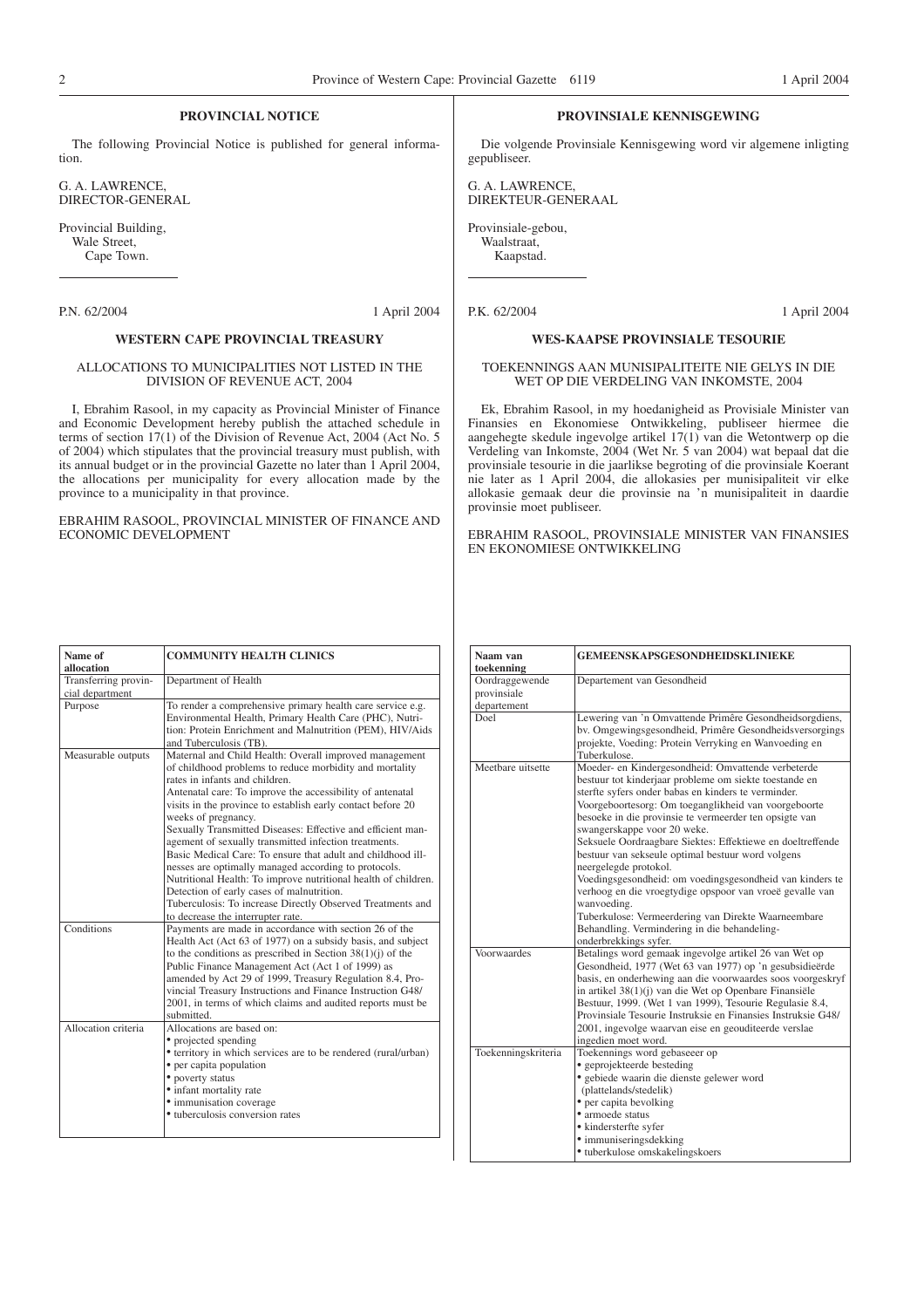$\exists$ 

| Name of<br>allocation | <b>COMMUNITY HEALTH CLINICS</b>                              |
|-----------------------|--------------------------------------------------------------|
| Reasons not incorpo-  | According to section 154(1) of the Constitution of the RSA   |
| rated in equitable    | (Act 108 of 1996), the National Government and Provincial    |
| share                 | Governments, by legislative and other measures, must sup-    |
|                       | port and strengthen the capacity of municipalities to manage |
|                       | their own affairs, to exercise their powers and to perform   |
|                       | their functions.                                             |
| Monitoring mecha-     | Monthly expenditure control.                                 |
| nisms                 | On-site visits by regional staff.                            |
|                       | Annual audited financial statements.                         |
|                       | Annual reports.                                              |
| Projected life        | Ongoing in terms of current legislation.                     |
| Payment schedule      | The condition for payment is to submit claims monthly after  |
|                       | the services are rendered.                                   |

| Category       | <b>District</b><br>Munici-<br>pality | <b>Number</b> | Munici-<br>pality          | Alloca-<br>tion<br>R'000 | <b>MTEF</b> outer vears<br>R'000 |         |
|----------------|--------------------------------------|---------------|----------------------------|--------------------------|----------------------------------|---------|
|                |                                      |               |                            | 2004/05                  | 2005/06                          | 2006/07 |
| А              |                                      |               | City of Cape<br>Town       | 92 730                   | 97 644                           | 102 917 |
| B              | DC2                                  | WC026         | Breede River/<br>Winelands | 857                      | 902                              | 951     |
| $\overline{B}$ | DC2                                  | WC022         | Witzenburg                 | 625                      | 658                              | 694     |
| $\overline{B}$ | DC2                                  | WC025         | <b>Breede Valley</b>       | 1745                     | 1837                             | 1936    |
| B              | DC3                                  | WC031         | Theewaterskloof            | 1855                     | 1953                             | 2 0 5 9 |
| B              | DC3                                  | WC032         | Overstrand                 | 1 0 5 6                  | 1 1 1 2                          | 1 172   |
| $\overline{B}$ | DC1                                  | WC013         | Berg River                 | 35                       | 37                               | 38      |
| $\overline{B}$ | DC1                                  | WC012         | Cederberg                  | 479                      | 504                              | 532     |
| B              | DC1                                  | WC023         | Drakenstein                | 3 5 4 4                  | 3 7 3 2                          | 3 9 3 3 |
| $\overline{B}$ | DC1                                  | <b>WC011</b>  | Matzikama                  | 748                      | 788                              | 831     |
| $\overline{B}$ | DC1                                  | <b>WC014</b>  | Saldanha                   | 1778                     | 1872                             | 1973    |
| B              | DC1                                  | WC024         | Stellenbosch               | 2 2 7 1                  | 2 3 9 1                          | 2 5 2 0 |
| B              | DC1                                  | WC015         | Swartland                  | 1842                     | 1940                             | 2 0 4 5 |
| B              | DC5                                  | WC053         | <b>Beaufort West</b>       | 1 1 7 8                  | 1 241                            | 1 3 2 0 |
| B              | DC4                                  | <b>WC044</b>  | George                     | 5 6 6 0                  | 5 700                            | 5 900   |
| B              | DC4                                  | WC041         | Kannaland                  | 5                        |                                  |         |
| B              | DC4                                  | <b>WC048</b>  | Knysna                     | 2 0 0 5                  | 2 0 2 5                          | 2 2 6 5 |
| B              | DC5                                  | WC051         | Laingsburg                 | 5                        |                                  |         |
| $\overline{B}$ | DC4                                  | WC042         | Langeberg                  | 1 4 2 0                  | 1 505                            | 1 600   |
| $\overline{B}$ | DC4                                  | WC043         | Mossel Bay                 | 2 5 4 5                  | 2 6 9 7                          | 2875    |
| B              | DC4                                  | <b>WC045</b>  | Oudtshoorn                 | 1 2 3 0                  | 1 2 5 5                          | 1 3 9 0 |
| B              | DC4                                  | WC047         | <b>Bitou</b>               | 2 0 1 1                  | 2 1 3 5                          | 2 2 7 0 |
| B              | DC5                                  | WC052         | Prince Albert              | 255                      | 270                              | 287     |
| $\overline{C}$ | DC2                                  | DC2           | Boland                     | 12 641                   | 13 269                           | 13 943  |
| $\overline{C}$ | DC3                                  | DC3           | Overberg                   | 7 2 7 8                  | 7 6 6 4                          | 8 0 7 8 |
| $\overline{C}$ | DC1                                  | DC1           | <b>West Coast</b>          | 9 1 8 7                  | 9672                             | 10 192  |
| $\overline{C}$ | DC5                                  | DC5           | Central Karoo              | 3 5 6 1                  | 3 6 7 5                          | 3 9 2 0 |
| $\overline{C}$ | DC4                                  | DC4           | Eden                       | 8 9 1 9                  | 9 2 5 8                          | 9 1 8 6 |
|                |                                      |               | <b>TOTAL</b>               | 167 465                  | 175 736                          | 184 827 |

| Naam van<br>toekenning | <b>GEMEENSKAPSGESONDHEIDSKLINIEKE</b>                                                                          |
|------------------------|----------------------------------------------------------------------------------------------------------------|
| Redes nie vervat in    | Ingevolge artikel 154(1) van die Grondwet van RSA (Wet                                                         |
| billike verdeling nie  | 108 van 1996) moet die Nasionale en Provinsiale Regerings<br>deur middle van wetgewende en ander maatreëls die |
|                        | kapasiteit van munisipaliteite om hulle eie sake te bestuur,                                                   |
|                        | hulle magte uit te oefen en hulle funksies uit te voer,                                                        |
|                        | ondersteun en versterk.                                                                                        |
| Moniterings-           | Maandelikse uitgawe beheer.                                                                                    |
| meganisme              | Verslagdoening aan streekkantore deur middle van                                                               |
|                        | maandelikse roetine verslagdoening.                                                                            |
|                        | Terreinbesoeke deur streekspersoneel.                                                                          |
|                        | Jaarlikse geouditeerde finansiële state.                                                                       |
|                        | Jaarverslae.                                                                                                   |
| Geraamde tydperk       | Deurlopend ingevolge huidige wetgewing.                                                                        |
| Betalingskedule        | Die voorwaardes vir betaling is dat eise ingedien moet word<br>nadat die diens gelewer is.                     |

|                | Distriks- |                 |                      | Toeken- |            |                   |
|----------------|-----------|-----------------|----------------------|---------|------------|-------------------|
|                | munisi-   |                 |                      | ning    |            | <b>MTUR</b> buite |
| Kategorie      | paliteit  | <b>Nommer</b>   | Munisipaliteit       | R'000   | jare R'000 |                   |
|                |           |                 |                      | 2004/05 | 2005/06    | 2005/06           |
| A              |           |                 | <b>Stad Kaapstad</b> | 92 730  | 97 644     | 102 917           |
|                |           |                 | Breërivier/          |         |            |                   |
| B              | DC2       | WC026           | Wynland              | 857     | 902        | 951               |
| $\overline{B}$ | DC2       | WC022           | Witzenberg           | 625     | 658        | 694               |
| $\overline{B}$ | DC2       | WC025           | <b>Breede Vallei</b> | 1745    | 1837       | 1936              |
| B              | DC3       | WC031           | Theewaterskloof      | 1855    | 1953       | 2 0 5 9           |
| B              | DC3       | WC032           | Overstrand           | 1 0 5 6 | 1 1 1 2    | 1 172             |
|                |           |                 |                      |         |            |                   |
| В              | DC1       | WC013           | Bergrivier           |         | 35 37      | 38                |
| B              | DC1       | WC012           | Cederberg            | 479     | 504        | 532               |
| B              | DC1       | WC023           | Drakenstein          | 3 5 4 4 | 3 7 3 2    | 3 9 3 3           |
| B              | DC1       | <b>WC011</b>    | Matzikama            | 748     | 788        | 831               |
| B              | DC1       | <b>WC014</b>    | Saldanha             | 1778    | 1872       | 1973              |
| B              | DC1       | WC024           | Stellenbosch         | 2 2 7 1 | 2 3 9 1    | 2 5 2 0           |
| B              | DC1       | <b>WC015</b>    | Swartland            | 1842    | 1940       | 2 0 4 5           |
| B              | DC5       | WC053           | <b>Beaufort-Wes</b>  | 1 1 7 8 | 1 241      | 1 3 2 0           |
| B              | DC4       | <b>WC044</b>    | George               | 5 6 6 0 | 5 700      | 5 9 0 0           |
| B              | DC4       | <b>WC041</b>    | Kannaland            | 5       |            |                   |
| B              | DC4       | <b>WC048</b>    | Knysna               | 2 0 0 5 | 2 0 2 5    | 2 2 6 5           |
| B              | DC5       | WC051           | Laingsburg           | 5       |            |                   |
| B              | DC4       | WC042           | Langeberg            | 1 4 2 0 | 1 505      | 1 600             |
| B              | DC4       | WC043           | Mosselbaai           | 2 5 4 5 | 2 6 9 7    | 2875              |
| B              | DC4       | <b>WC045</b>    | Oudtshoorn           | 1 2 3 0 | 1 255      | 1 3 9 0           |
| B              | DC4       | WC047           | <b>Bitou</b>         | 2011    | 2 1 3 5    | 2 2 7 0           |
| B              | DC5       | WC052           | Prins Albert         | 255     | 270        | 287               |
| $\overline{C}$ | DC2       | DC <sub>2</sub> | <b>Boland</b>        | 12 641  | 13 269     | 13 943            |
| $\overline{C}$ | DC3       | DC3             | Overberg             | 7 278   | 7 6 6 4    | 8 0 7 8           |
| $\overline{C}$ | DC1       | DC1             | Weskus               | 9 1 8 7 | 9672       | 10 192            |
| $\overline{C}$ | DC5       | DC5             | Sentraal Karoo       | 3 5 6 1 | 3 6 7 5    | 3 9 2 0           |
| $\overline{C}$ | DC4       | DC4             | Klein Karoo          | 8919    | 9 2 5 8    | 9 1 8 6           |
|                |           |                 | <b>TOTAAL</b>        | 167 465 | 175 736    | 184 827           |

| Name of<br>allocation                   | DEVELOPMENT OF MULTI-PURPOSE CENTRES                                                                                                                                                                                                                                                                                                                                        |
|-----------------------------------------|-----------------------------------------------------------------------------------------------------------------------------------------------------------------------------------------------------------------------------------------------------------------------------------------------------------------------------------------------------------------------------|
| Transferring provin-<br>cial department | Department of Social Service and Poverty Alleviation                                                                                                                                                                                                                                                                                                                        |
| Purpose                                 | To make government services and information accessible to<br>poor and under resourced communities through the estab-<br>lishment of multi purpose centres.                                                                                                                                                                                                                  |
| Measurable outputs                      | The establishment of multi purpose centres in areas as out-<br>lined in the list.                                                                                                                                                                                                                                                                                           |
| Conditions                              | The area meets the criteria for identification of priority ar-<br>eas.<br>Needs analysis completed. Architectural plans completed<br>and approved.<br>Tender specifications for buildings.<br>Signed agreement between Province and municipality and<br>between municipality and service provider.<br>Further conditions as set out in the contract and approval<br>letter. |

| Naam van<br><b>Toekenning</b> | <b>MEERDOELIGE SENTRUMS</b>                                                                                                                                                                                                                                                                                                                                                                                                                                                    |
|-------------------------------|--------------------------------------------------------------------------------------------------------------------------------------------------------------------------------------------------------------------------------------------------------------------------------------------------------------------------------------------------------------------------------------------------------------------------------------------------------------------------------|
| Oordraggewende                | Departement van Maatskaplike Dienste en                                                                                                                                                                                                                                                                                                                                                                                                                                        |
| provinsiale                   | Armoedeverligting                                                                                                                                                                                                                                                                                                                                                                                                                                                              |
| departement                   |                                                                                                                                                                                                                                                                                                                                                                                                                                                                                |
| Doel                          | Om regeringsdienste en inligting toeganklik te maak vir arm<br>en ondervoorsiene gemeenskappe deur die vestiging van<br>meerdoeligesentrums.                                                                                                                                                                                                                                                                                                                                   |
| Meethare uitsette             | Die vestiging van meerdoeligesentrums in gebiede soos<br>aangedui op die lys.                                                                                                                                                                                                                                                                                                                                                                                                  |
| Voorwaardes                   | Die gebied moet voldoen aan die kriteria vir die<br>identifisering van prioriteitsgebiede.<br>'n Behoeftebepaling moet uitgevoer wees.<br>Argiteksplanne moet voltooi en goedgekeur wees.<br>Tenderspesifikasies vir geboue moet gereed wees.<br>Daar moet 'n ondertekende ooreenkoms wees tussen die<br>Provinsie en die munisipaliteit en tussen die munisipaliteit<br>en die diensverskaffer.<br>Ander voorwaardes soos uiteengesit in die kontrak en<br>goedkeuringsbrief. |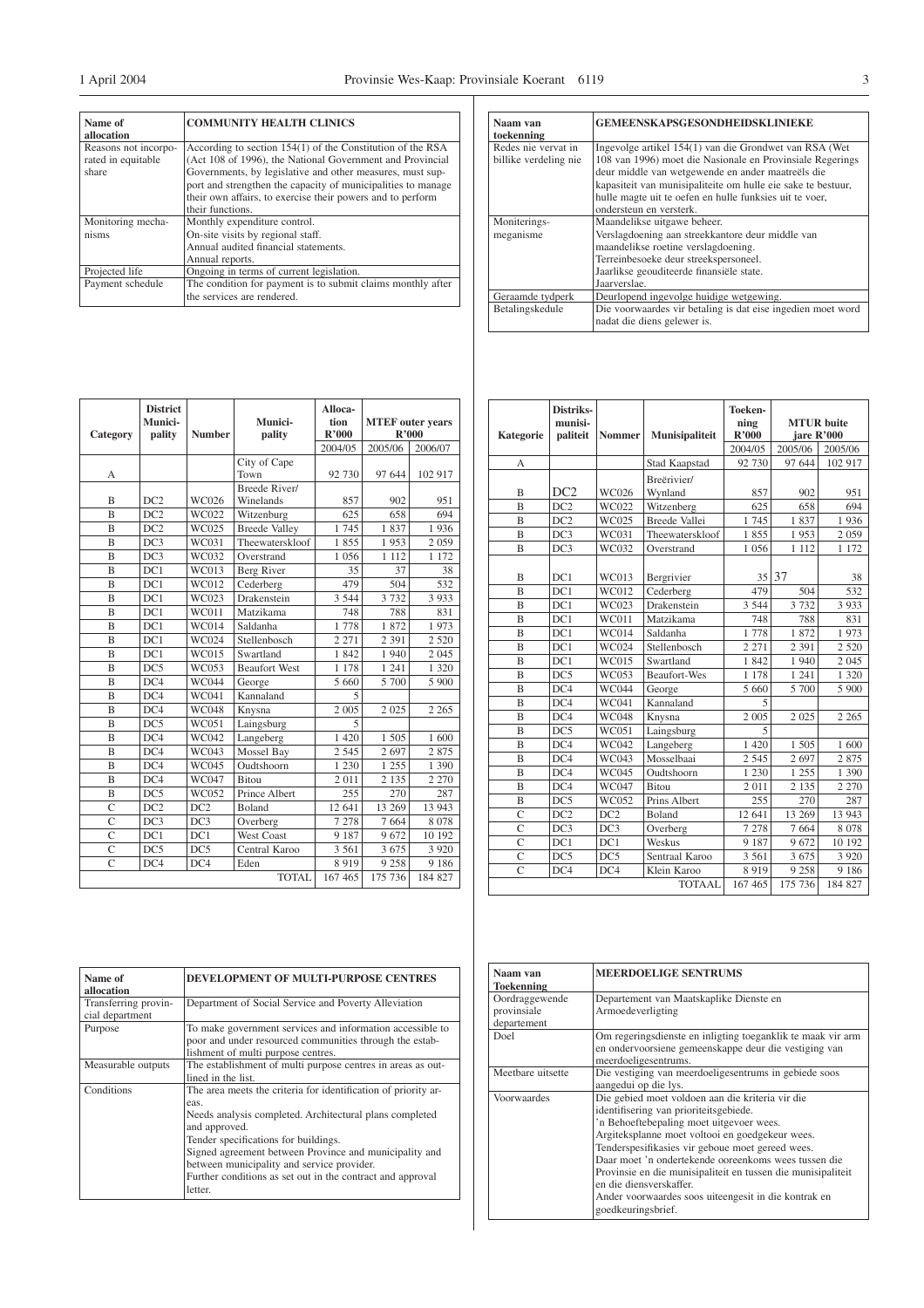| Name of<br>allocation | DEVELOPMENT OF MULTI-PURPOSE CENTRES                          |
|-----------------------|---------------------------------------------------------------|
| Allocation criteria   | Capacity building must be included as part of the scope of    |
|                       | the project.                                                  |
|                       |                                                               |
|                       | Project must improve the accessibility of service delivery to |
|                       | the community.                                                |
|                       | Project must improve the capacity of the Province to deliver  |
|                       | services.                                                     |
|                       | Project must promote partnerships, integration and shared     |
|                       | resources.                                                    |
|                       | Project must have long term impact on the community.          |
| Reasons not incorpo-  | In terms of section 154 (1) of the Constitution of the RSA,   |
| rated in equitable    | 1996 (Act 108 of 1996) the National Government and Pro-       |
| share                 | vincial Governments, by legislative and other measures,       |
|                       | must support and strengthen the capacity of municipalities to |
|                       | manage their own affairs, to exercise their powers and to     |
|                       | perform their functions.                                      |
| Monitoring mecha-     | Quarterly progress reports and monthly reports as required    |
| nisms                 | in clause 16 (1) of the Division of Revenue Act, 2004, (Act   |
|                       | No. 5 of 2004).                                               |
|                       | Visits to municipalities and attendance of steering committee |
|                       | meetings at municipalities by departmental personnel.         |
| Projected life        | The fund will be incorporated into a single grant in terms of |
|                       | the National Capacity Framework in 2005/06 for transfer       |
|                       | directly to municipalities.                                   |
| Payment schedule      | Payment will be made as a single transfer.                    |

| Category | <b>District</b><br>Munici-<br>pality | <b>Number</b> | Munici-<br>pality  | Alloca-<br>tion<br>R'000 | R'000   | <b>MTEF</b> outer years |
|----------|--------------------------------------|---------------|--------------------|--------------------------|---------|-------------------------|
|          |                                      |               |                    | 2004/05                  | 2005/06 | 2006/07                 |
|          |                                      |               | City of Cape       |                          |         |                         |
| А        |                                      |               | Town               | 3 0 0 0                  |         |                         |
| B        | DC1                                  | WC012         | Cederburg          | 100                      |         |                         |
| B        | DC5                                  | WC051         | Laingsburg         | 1 400                    |         |                         |
| B        | DC3                                  | WC032         | Overstrand         | 2 500                    |         |                         |
| B        | DC3                                  | WC034         | Swellendam         | 500                      |         |                         |
| C        |                                      | DC2           | Boland             | 2 500                    |         |                         |
|          |                                      |               | <b>UNALLOCATED</b> |                          | 10 000  | 10 000                  |
|          |                                      |               | <b>TOTAL</b>       | 10 000                   | 10 000  | 10 000                  |

| Name of<br>allocation                               | <b>HUMAN RESETTLEMENT</b>                                                                                                                                                                                                                                                                                                                                                                                                                                                                                                                                                                                                                                  |
|-----------------------------------------------------|------------------------------------------------------------------------------------------------------------------------------------------------------------------------------------------------------------------------------------------------------------------------------------------------------------------------------------------------------------------------------------------------------------------------------------------------------------------------------------------------------------------------------------------------------------------------------------------------------------------------------------------------------------|
| Transferring provin-<br>cial department             | Department of Housing                                                                                                                                                                                                                                                                                                                                                                                                                                                                                                                                                                                                                                      |
| Purpose                                             | To fund projects that aim to improve the quality of the envi-<br>ronment by addressing problems in urban communities.                                                                                                                                                                                                                                                                                                                                                                                                                                                                                                                                      |
| Measurable outputs                                  | Improvement of the quality of human settlements by funding<br>projects, which will address dysfunctionalities in such settle-<br>ments. The outputs of the programme depend largely on the<br>unique content of each project funded in terms of the pilot<br>programme. They will include:<br>• Upgraded infrastructure in depressed areas and number of<br>employment opportunities created;<br>• The number of existing depressed areas re-planned and<br>redeveloped, such as inner city redevelopment, urban re-<br>newal and informal settlement upgrading; and<br>• Completed plans of areas, which could promote integration<br>(new developments). |
| Conditions                                          | To form part of the contract between the provincial govern-<br>ment and local authorities on specific projects. Provincial<br>spending plans to be prepared as part of strategic plans to be<br>submitted with the 2004 Budget proposals by 30 June 2004.                                                                                                                                                                                                                                                                                                                                                                                                  |
| Allocation criteria                                 | Based on the business plans submitted to National Depart-<br>ment of Housing.                                                                                                                                                                                                                                                                                                                                                                                                                                                                                                                                                                              |
| Reasons not incorpo-<br>rated in equitable<br>share | Funds are provided in terms of Schedule 4 of the Division of<br>Revenue Act, 2004 (DORA).                                                                                                                                                                                                                                                                                                                                                                                                                                                                                                                                                                  |
| Monitoring mecha-<br>nisms                          | Projects are monitored on a regular basis through financial<br>and implementation progress reports (DORA), as well as site<br>visits and meetings in order to ensure compliance and cor-<br>rect reporting on Key Performance Indicators.                                                                                                                                                                                                                                                                                                                                                                                                                  |
| Projected life                                      | The programme is an important tool in achieving functional<br>human settlements, it is expected to continue until all settle-<br>ment areas that need improvements, are covered.                                                                                                                                                                                                                                                                                                                                                                                                                                                                           |
| Payment schedule                                    | On the submission of certified claims.                                                                                                                                                                                                                                                                                                                                                                                                                                                                                                                                                                                                                     |

| Naam van<br><b>Toekenning</b> | <b>MEERDOELIGE SENTRUMS</b>                                                 |
|-------------------------------|-----------------------------------------------------------------------------|
| Toekenningskriteria           | Kapasitietsbou moet ingesluit wees as deel van die projek as<br>geheel.     |
|                               | Die projek moet die toeganklikheid van dienslewering aan                    |
|                               | die gemeenskap verbeter.                                                    |
|                               | Die projek moet die vermoë van die Provinsie om diens te<br>lewer verbeter. |
|                               | Die projek moet vennootskappe en integrasie en die deel van                 |
|                               | hulpbronne bevorder.                                                        |
|                               | Die projek moet 'n langtermynimpak op die gemeenskap hê.                    |
| Redes nie vervat in           | Ingevolge artikel 154 (1) van die Grondwet van die RSA                      |
| billike verdeling nie         | (Wet 108 van 1996) moet die Nasionale Regering en                           |
|                               | Provinsiale Regerings, deur wetgewende en ander maatreëls,                  |
|                               | die vermoë ondersteun en versterk van munisipaliteite om                    |
|                               | hul eie sake te bestuur, hul magte uit te oefen en hul                      |
|                               | funksies te vervul.                                                         |
|                               | MoniteringsmeganismeKwarttaallikse vorderingsverslae en maandverslae soos   |
|                               | vereis in klousule 16 (1) van die Wet op die Verdeling van                  |
|                               | Inkomste van 2004, (Wet Nr. 5 of 2004).                                     |
|                               | Besoeke aan munisipaliteite en die bywoning van                             |
|                               | loodskomiteevergaderings by munisipaliteite deur                            |
|                               | departementele personeel.                                                   |
| Geraamde tydperk              | Die fonds sal beliggaam word in 'n enkele toekenning                        |
|                               | ingevolge die Nasionale Vermoëraamwerk vir oordrag direk                    |
|                               | aan munisipaliteite in 2005/06.                                             |
| Betalingskedule               | Betaling sal as 'n enkele oordrag geskied.                                  |

| <b>Kategorie</b> | Distriks-<br>raad | <b>Nommer</b> | Munisipaliteit    | Toeken-<br>ning<br>R'000 |         | <b>MTUR</b> buite<br>jare R'000 |
|------------------|-------------------|---------------|-------------------|--------------------------|---------|---------------------------------|
|                  |                   |               |                   | 2004/05                  | 2005/06 | 2006/07                         |
|                  |                   |               | City of Cape      |                          |         |                                 |
| А                |                   |               | Town              | 3 000                    |         |                                 |
| B                | DC1               | WC012         | Cederburg         | 100                      |         |                                 |
| B                | DC5               | WC051         | Laingsburg        | 1 400                    |         |                                 |
| B                | DC3               | WC032         | Overstrand        | 2 500                    |         |                                 |
| B                | DC3               | WC034         | Swellendam        | 500                      |         |                                 |
| C                |                   | DC2           | Boland            | 2 500                    |         |                                 |
|                  |                   |               | <b>ONTOEGEWYS</b> |                          | 10 000  | 10 000                          |
|                  |                   |               | <b>TOTAAL</b>     | 10 000                   | 10 000  | 10 000                          |

| Naam van              | <b>MENSE HERVESTIGING</b>                                                 |
|-----------------------|---------------------------------------------------------------------------|
| toekenning            |                                                                           |
| Oordraggewende        | Departement van Behuising                                                 |
| provinsiale           |                                                                           |
| departement           |                                                                           |
| Doel                  | Befondsing van projekte wat ten doel het om die gehalte van               |
|                       | die omgewing te verbeter deur probleme in stedelike gebiede               |
|                       | aan te spreek.                                                            |
| Meethare uitsette     | Verbetering van die gehalte van menslike vestigings deur                  |
|                       | projekte te befonds wat wanfunksionering in sulke gebiede                 |
|                       | aanspreek. Die uitsette van die program berus grootliks op                |
|                       | die unieke eienskappe van elke projek wat befonds word in                 |
|                       | terme van die loodsprogram.                                               |
|                       | Dit sluit in:                                                             |
|                       | • Opgegradeerde infrastruktuur in agtergeblewe gebiede en                 |
|                       | die geskepe van 'n aantal werksgeleenthede;                               |
|                       | · Die aantal bestaande agtergeblewe gebiede herbeplan en                  |
|                       | herontwikkel, soos binne-stedelike herontwikkeling,                       |
|                       | stedelike hernuwing en informele vestiging opgradering;                   |
|                       | en                                                                        |
|                       | • Voltooide planne van gebiede wat integrasie (nuwe                       |
|                       | ontwikkeling) kan bevorder.                                               |
| Voorwaardes           | Moet deel vorm van die kontrak tussen die provinsiale en                  |
|                       | plaaslike owerhede ten opsigte van spesifieke projekte.                   |
|                       | Beoogde provinsiale uitgawes moet as deel van strategiese                 |
|                       | planne tesame met die 2004 Begroting voorstelle teen 30                   |
|                       | Junie 2004 voorgelê word.                                                 |
| Toekenningskriteria   | Gebaseer op die besigheidsplanne soos voorgelê aan die                    |
|                       | Nasionale Departement van Behuising.                                      |
| Redes nie vervat in   | Fondse word beskikbaar gestel in terme van Skedule 4 van                  |
| billike verdeling nie | die Wet op die Verdeling van Inkomste, 2004 (WOVI).                       |
|                       | MoniteringsmeganismeProjekte word op 'n gereelde basis deur finansiële en |
|                       | implementering vorderingsverslae (WOVI), sowel as terrein                 |
|                       | besoeke en vergaderings ten einde nakoming en korrekte                    |
|                       | rapportering ten opsigte van die Sleutel Prestasie Aanduiders             |
|                       | te verseker.                                                              |
| Geraamde tydperk      | Die program is 'n belangrike instrument in die bereiking van              |
|                       | funksionele menslike vestigings, daar word verwag dat dit                 |
|                       | sal voortduur totdat alle vestigingsgebiede, wat verbeteringe             |
|                       | benodig, bedien is.                                                       |
| Betalingskedule       | Met die indiening van gesertifiseerde eise.                               |
|                       |                                                                           |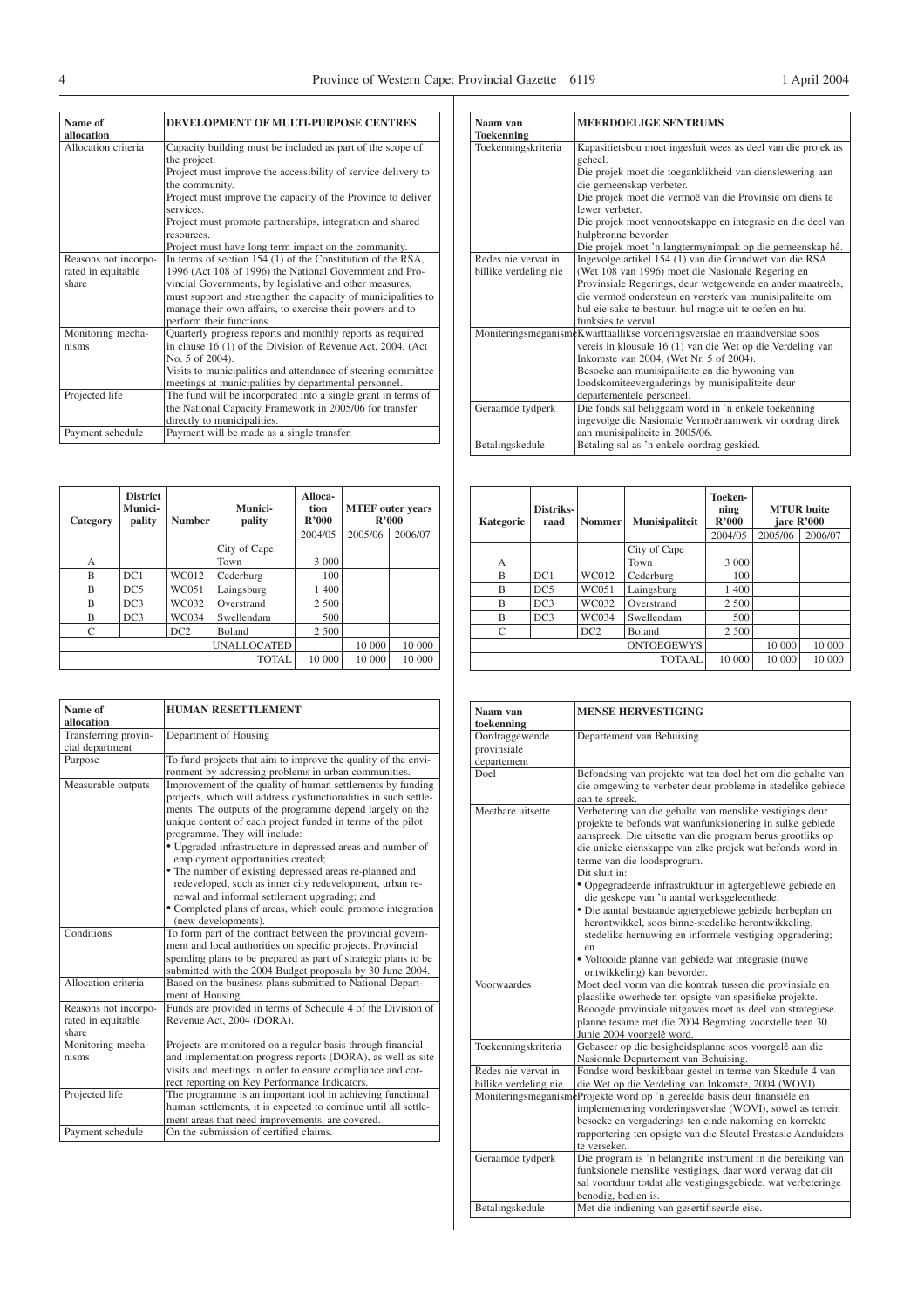| Category | <b>District</b><br><b>Munici-</b><br>pality | <b>Number</b> | Munici-<br>pality | Alloca-<br>tion<br>R'000 | <b>MTEF</b> outer years<br>R'000 |         |
|----------|---------------------------------------------|---------------|-------------------|--------------------------|----------------------------------|---------|
|          |                                             |               |                   | 2004/05                  | 2005/06                          | 2006/07 |
| B        | DC4                                         | WC043         | Mossel Bay        | 490                      |                                  |         |
| B        | DC3                                         | WC031         | Theewaterskloof   | 917                      |                                  |         |
|          |                                             |               | City of Cape      |                          |                                  |         |
| А        |                                             |               | Town              | 10 870                   |                                  |         |
|          | 2 0 3 3                                     | 11 549        | 12 243            |                          |                                  |         |
|          | 14 310                                      | 11 549        | 12 243            |                          |                                  |         |

| Name of<br>allocation                               | <b>SETTLEMENT ASSISTANCE</b>                                                                                                                                                                                                                                                                                                   |
|-----------------------------------------------------|--------------------------------------------------------------------------------------------------------------------------------------------------------------------------------------------------------------------------------------------------------------------------------------------------------------------------------|
| Transferring provin-<br>cial department             | Department of Housing                                                                                                                                                                                                                                                                                                          |
| Purpose                                             | Financial assistance to municipalities with the orderly settle-<br>ment of squatters, management of settlement and related<br>impact reducing measures. Management of unlawful occupa-<br>tion of Western Cape Housing Development Board assets.                                                                               |
| Measurable outputs                                  | Number of unlawfully occupied properties.<br>Number of unlawful informal settlers relocated.                                                                                                                                                                                                                                   |
| Conditions                                          | As stipulated in the individual agreements, relevant legisla-<br>tion and government policies. Reporting as required by the<br>PFMA (Act 1 of 1999) and other conditions of the Account-<br>ing Officer.                                                                                                                       |
| Allocation criteria                                 | Lack of financial resources within municipality to undertake<br>settlement processes.<br>Consideration of majority financial support to District Mu-<br>nicipalities based on individual need.<br>Previous performance and compliance of individual munici-<br>pality with requirements of Department.                         |
| Reasons not incorpo-<br>rated in equitable<br>share | In terms of the Sections $26(1)(2)$ of the Constitution. The<br>State must take reasonable legislative and other measures,<br>within its available resources, to achieve the progressive<br>realisation of the right of people, to have adequate access to<br>housing.                                                         |
| Monitoring mecha-<br>nisms                          | As stipulated in the individual agreements, relevant legisla-<br>tion and government policies.<br>Monthly municipal reporting on progress with settlement<br>processes.<br>Provincial staff visits to individual municipalities and site<br>meetings.<br>Monitoring of individual municipality's compliance with<br>agreement. |
| Projected life                                      | 1 financial year.                                                                                                                                                                                                                                                                                                              |
| Payment schedule                                    | Payment in accordance with submission of business plans/<br>certified accounts for services rendered to municipality.                                                                                                                                                                                                          |

| Category | <b>District</b><br><b>Munici-</b><br>pality | <b>Number</b> | <b>Munici-</b><br>pality | Alloca-<br>tion<br>R'000 | <b>MTEF</b> outer years<br>R'000 |         |
|----------|---------------------------------------------|---------------|--------------------------|--------------------------|----------------------------------|---------|
|          |                                             |               |                          | 2004/05                  | 2005/06                          | 2006/07 |
|          | 1 500                                       | 1 500         |                          |                          |                                  |         |
|          |                                             |               | 1 500                    | 1 500                    |                                  |         |

| Name of<br>allocation                   | <b>SPATIAL PLANNING</b>                                                                                                                                                                                                                                                                        |
|-----------------------------------------|------------------------------------------------------------------------------------------------------------------------------------------------------------------------------------------------------------------------------------------------------------------------------------------------|
| Transferring provin-<br>cial department | Department of Environmental Affairs and Development<br>Planning.                                                                                                                                                                                                                               |
| Purpose                                 | To support municipalities financially with presidential<br>projects/feasibility studies to be undertaken by them pertain-<br>ing to the drafting of Spatial Development Frameworks<br>(SDF's), and other town planning initiatives.                                                            |
| Measurable outputs                      | Approved Spatial Development Framework/other spatial<br>planning documents.<br>Milestones to be reached: stages in planning process, namely<br>participation/public consultation, draft report, advertising,<br>comments, council's resolutions, amendments and final ap-<br>proved documents. |

| Kategorie | Distriks-<br>munisi-<br>paliteit | <b>Nommer</b> | Munisipaliteit  | Toeken-<br>ning<br>R'000<br>2004/05 | jare R'000<br>2005/06 | <b>MTUR</b> buite<br>2006/07 |
|-----------|----------------------------------|---------------|-----------------|-------------------------------------|-----------------------|------------------------------|
| B         | DC4                              | WC043         | Mosselbaai      | 490                                 |                       |                              |
| B         | DC3                              | WC031         | Theewaterskloof | 917                                 |                       |                              |
| A         |                                  |               | Stad Kaapstad   | 10 870                              |                       |                              |
|           |                                  | 2 0 3 3       | 11 549          | 12 243                              |                       |                              |
|           |                                  |               | <b>TOTAAL</b>   | 14 3 10                             | 11 549                | 12 243                       |

| Naam van<br>toekenning                       | VESTIGINGSBYSTAND                                                                                                                                                                                                                                                                                                                                                                     |
|----------------------------------------------|---------------------------------------------------------------------------------------------------------------------------------------------------------------------------------------------------------------------------------------------------------------------------------------------------------------------------------------------------------------------------------------|
| Oordraggewende<br>provinsiale<br>departement | Departement van Behuising                                                                                                                                                                                                                                                                                                                                                             |
| Doel                                         | Finansiële ondersteuning aan Munisipaliteite met betrekking<br>tot ordelike vestiging van informele vestigers,<br>vestigingsbestuur en verwante impakverminderings-<br>maatreëls.                                                                                                                                                                                                     |
| Meethare uitsette                            | Aantal eiendomme wat ongemagtig beset word.<br>Aantal ongemagtigde informele vestigers wat hervestig<br>word.                                                                                                                                                                                                                                                                         |
| Voorwaardes                                  | Die voorwaardes soos vervat in die individuele<br>ooreenkomste, toepaslike wetgewing en Regeringsbeleid.<br>Verslaggewing soos voorgeskryf deur die Wet op Openbare<br>Finansiële Bestuur (Wet 1 van 1999) en ander voorwaardes<br>van die Rekenpligtige beampte.                                                                                                                     |
| Toekenningskriteria                          | Onvoldoende befondsing binne 'n munisipaliteit om<br>vestigingsprosesse te hanteer.<br>Oorweging van finansiële ondersteuning aan<br>Distriksmunisipaliteite op grond van hul individuele<br>behoefte.<br>Vorige prestasie en voldoening van individuele<br>munisipaliteite aan die voorwaardes van die Departement.                                                                  |
| Redes nie vervat in<br>billike verdeling nie | In terme van Artikels 26 (1) en (2) van die Grondwet, moet<br>die Regering redelike wetlike en ander stappe, binne sy<br>beskikbare middele neem om die toenemende<br>verwesenliking ten opsigte van die reg tot toegang tot<br>behuising, van persone realiseer.                                                                                                                     |
| Moniterings-<br>meganisme                    | Soos gestipuleer in die individuele ooreenkomste, toepaslike<br>wetgewing en Regeringsbeleidsriglyne.<br>Maandelikse munisipale verslaggewing oor vordering met<br>die hervestingingsprosesse.<br>Besoeke van Provinsiale Regeringsbeamptes aan<br>afsonderlike munisipaliteite en terreinbesoeke.<br>Monitering van individuele munisipaliteite se voldoening<br>aan die ooreenkoms. |
| Geraamde tydperk<br>Betalingskedule          | 1 finansiële boekjaar<br>Betaling op grond van die indiening van besigheidsplanne<br>/gesertifiseerde fakture van dienste gelewer aan die<br>munisipaliteit.                                                                                                                                                                                                                          |

| Kategorie | Distriks-<br>munisi-       | paliteit Nommer | <b>Munisipaliteit</b> | Toeken-<br>ning<br>R'000 |         | <b>MTUR</b> buite<br>jare R'000 |
|-----------|----------------------------|-----------------|-----------------------|--------------------------|---------|---------------------------------|
|           |                            |                 |                       | 2004/05                  | 2005/06 | 2006/07                         |
|           | 1 500<br><b>ONTOEGEWYS</b> | 1 500           |                       |                          |         |                                 |
|           | 1.500                      | 1 500           |                       |                          |         |                                 |

| Naam van<br>toekenning     | <b>RUIMTELIKE BEPLANNING</b>                                                                                                                                                                                                                                                                                |
|----------------------------|-------------------------------------------------------------------------------------------------------------------------------------------------------------------------------------------------------------------------------------------------------------------------------------------------------------|
| Oordraggewende             | Departement van Omgewingsake en                                                                                                                                                                                                                                                                             |
| provinsiale<br>departement | Ontwikkelingsbeplanning                                                                                                                                                                                                                                                                                     |
| Doel                       | Om munisipaliteite finansieël te ondersteun met presidensie<br>projekte/uitvoerbaarheidsondersoeke wat deur hulle<br>onderneem sal word met betrekking tot die opstel van<br>Ruimtelike Ontwikkelingsraamwerke (ROR'e) en ander<br>ruimtelike beplanningsinisiatiewe.                                       |
| Meetbare uitsette          | Goedgekeurde Ruimtelike Ontwikkelingsraamwerke/ander<br>ruimtelike beplanningsdokumente.<br>Mylpale wat bereik moet word: fases in beplanningsproses,<br>naamlik publieke deelname / konsultering, konsepverslag,<br>advertering, kommentaar, raadsbesluite, wysigings en finale<br>goedgekeurde dokumente. |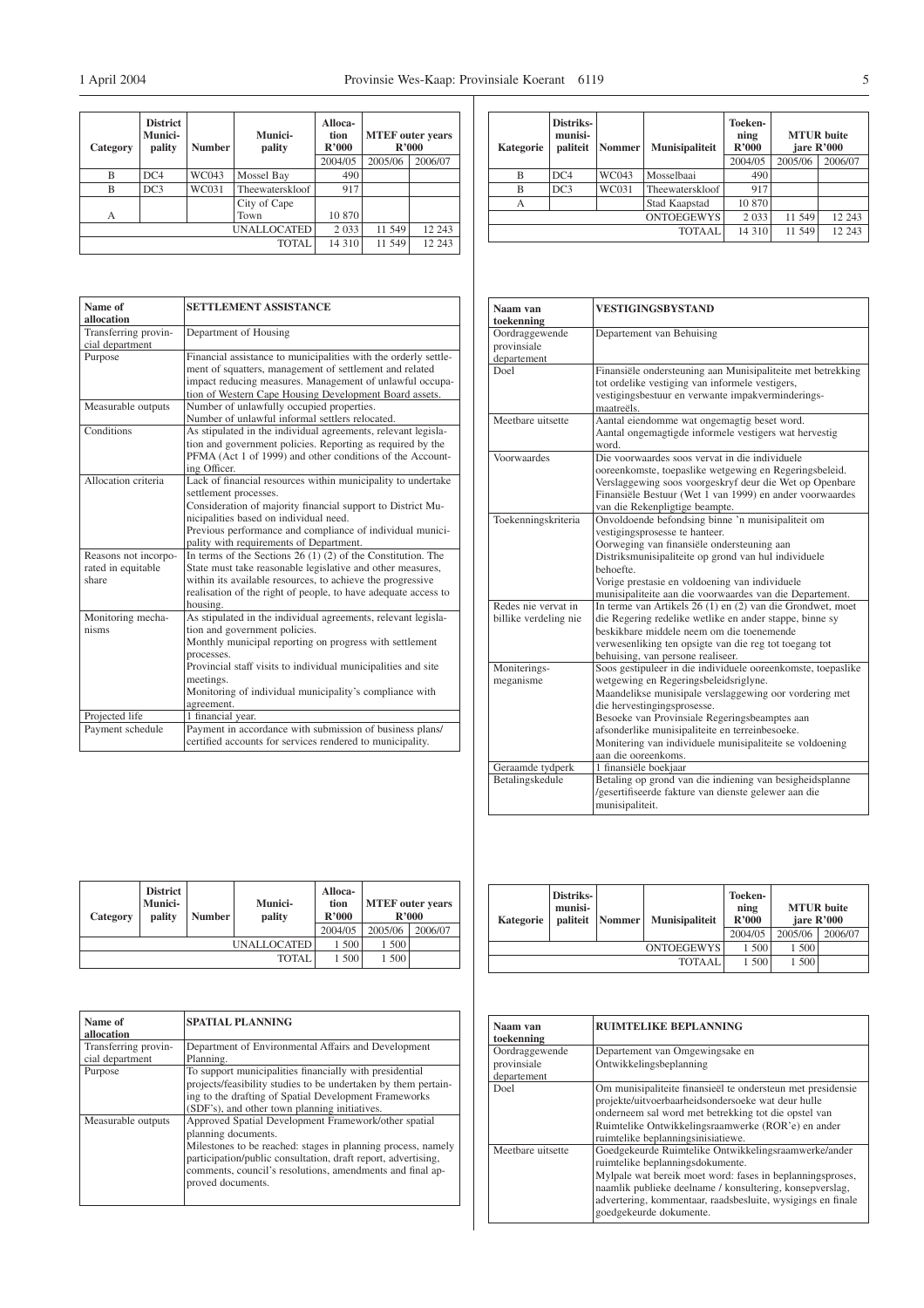| Name of              | <b>SPATIAL PLANNING</b>                                           |
|----------------------|-------------------------------------------------------------------|
| allocation           |                                                                   |
| Conditions           | • A Memorandum of Agreement (Contract) to be entered              |
|                      | into for each project.                                            |
|                      | • A Project Plan for each project to be submitted.                |
|                      | • As stipulated in the individual agreements, relevant legisla-   |
|                      | tion and government policies.                                     |
|                      | • Requirements of the Public Finance Management Act,              |
|                      | 1999 (Act 1 of 1999), and other conditions as stipulated by       |
|                      | the Accounting Officer and/or Department of Environmen-           |
|                      | tal Affairs and Development Planning.                             |
| Allocation criteria  | • Determine and assess need/urgency for project.                  |
|                      | • Compare with historical contributions by the Department.        |
|                      | • Consider municipality's own contribution towards the            |
|                      | project.                                                          |
|                      | • Consider municipality's capability to execute project and       |
|                      |                                                                   |
|                      | historical performance with previous projects.                    |
| Reasons not incorpo- | According to section 154(1) of the Constitution of the RSA        |
| rated in equitable   | (Act 108 of 1996), the national government and provincial         |
| share                | governments, by legislative and other measures, must sup-         |
|                      | port and strengthen the capacity of municipalities to manage      |
|                      | their own affairs, to exercise their powers and to perform        |
|                      | their functions.                                                  |
| Monitoring mecha-    | • (Note: Municipality/institution is project leader and is re-    |
| nisms                | sponsible for the project).                                       |
|                      | · Project Plan submitted by municipality/institution indicat-     |
|                      | ing outputs and time frameworks.                                  |
|                      | • Memorandum of Agreement signed by both parties.                 |
|                      | • Personal visits and attendance of projects/steering commit-     |
|                      | tee meetings by town and regional planners of the Depart-         |
|                      | ment.                                                             |
|                      | • Regular progress and financial reporting.                       |
|                      | • Scrutiny of product at various stages (e.g. first draft spatial |
|                      | plan, advertising of spatial plan, comments received, coun-       |
|                      | cil's resolutions, final report, etc.).                           |
| Projected life       | Dependent on feasibility studies.                                 |
| Payment schedule     | Once-off payment/transfer to municipalities in accordance         |
|                      | with Agreement with municipalities.                               |
|                      |                                                                   |

| Category       | <b>District</b><br>Munici-<br>pality | <b>Number</b> | Munici-<br>pality    | Alloca-<br>tion<br>R'000 | <b>MTEF</b> outer years<br>R'000 |         |
|----------------|--------------------------------------|---------------|----------------------|--------------------------|----------------------------------|---------|
|                |                                      |               |                      | 2004/05                  | 2005/06                          | 2006/07 |
|                |                                      |               | City of Cape         |                          |                                  |         |
| А              |                                      |               | Town                 | 355                      |                                  |         |
| $\overline{B}$ | DC1                                  | WC013         | Berg River           | 95                       |                                  |         |
| $\mathbf{B}$   | DC5                                  | <b>WC053</b>  | <b>Beaufort West</b> | 225                      |                                  |         |
| B              | DC4                                  | <b>WC047</b>  | <b>Bitou</b>         | 195                      |                                  |         |
|                |                                      |               | <b>Breede River/</b> |                          |                                  |         |
| $\overline{B}$ | DC2                                  | WC026         | Winelands            | 45                       |                                  |         |
| B              | DC2                                  | WC025         | <b>Breede Valley</b> | 125                      |                                  |         |
| R              | DC3                                  | WC033         | Cape Agulhas         | 50                       |                                  |         |
| B              | DC2                                  | WC023         | Drakenstein          | 205                      |                                  |         |
| B              | DC4                                  | <b>WC044</b>  | George               | 50                       |                                  |         |
| B              | DC4                                  | WC041         | Kannaland            | 60                       |                                  |         |
| B              | DC4                                  | <b>WC048</b>  | Knysna               | 50                       |                                  |         |
| $\overline{B}$ | DC5                                  | WC051         | Laingsburg           | 95                       |                                  |         |
| $\overline{B}$ | DC4                                  | WC042         | Langeberg            | 225                      |                                  |         |
| B              | DC1                                  | WC011         | Matzikama            | 45                       |                                  |         |
| $\overline{B}$ | DC4                                  | WC043         | Mossel Bay           | 125                      |                                  |         |
| $\overline{B}$ | DC4                                  | WC045         | Oudtshoorn           | 50                       |                                  |         |
| $\mathbf{B}$   | DC3                                  | WC032         | Overstrand           | 50                       |                                  |         |
| $\overline{B}$ | DC5                                  | WC052         | Prince Albert        | 150                      |                                  |         |
| $\overline{B}$ | DC1                                  | <b>WC014</b>  | Saldanha Bay         | 100                      |                                  |         |
| B              | DC2                                  | WC024         | Stellenbosch         | 260                      |                                  |         |
| $\overline{B}$ | DC1                                  | <b>WC015</b>  | Swartland            | 95                       |                                  |         |
| B              | DC3                                  | WC034         | Swellendam           | 200                      |                                  |         |
| $\overline{B}$ | DC3                                  | <b>WC031</b>  | Theewaterskloof      | 110                      |                                  |         |
| B              | DC2                                  | WC022         | Witzenberg           | 80                       |                                  |         |
| C              | DC2                                  | DC2           | <b>Boland</b>        | 50                       |                                  |         |
| $\overline{C}$ | DC5                                  | DC5           | Central Karoo        | 60                       |                                  |         |
| $\overline{C}$ | DC3                                  | DC3           | Overberg             | 150                      |                                  |         |
| C              | DC1                                  | DC1           | <b>West Coast</b>    | 200                      |                                  |         |
|                |                                      |               | <b>TOTAL</b>         | 3 500                    |                                  |         |

| Name of<br>allocation | <b>WESTERN CAPE CLEAN UP OPERATION</b>                    |
|-----------------------|-----------------------------------------------------------|
| Transferring provin-  | Department of Environmental Affairs and Development       |
| cial department       | Planning                                                  |
| Purpose               | To sustain improvement of the physical environment in the |
|                       | Western Cape.                                             |

| Naam van              | <b>RUIMTELIKE BEPLANNING</b>                                                                     |
|-----------------------|--------------------------------------------------------------------------------------------------|
| toekenning            |                                                                                                  |
| Voorwaardes           | • 'n Memorandum van Ooreenkoms (Kontrak) moet vir elke<br>projek aangegaan word.                 |
|                       | • 'n Projekplan moet vir elke projek ingedien word.                                              |
|                       | · Soos voorgeskryf in die individuele ooreenkomste,                                              |
|                       | toepaslike wetgewing en regeringsbeleid.                                                         |
|                       | • Verslagdoening soos voorgeskryf deur die Wet op                                                |
|                       | Openbare Finansiële Bestuur, 1999 (Wet 1 van 1999) en                                            |
|                       | ander voorwaardes soos vereis deur die rekenpligtige                                             |
|                       | beampte en/of Departement van Omgewingsake en                                                    |
|                       | Ontwikkelingsbeplanning.                                                                         |
| Toekenningskriteria   | · Bepaal en bereken die behoefte/dringendheid van die                                            |
|                       | projek.                                                                                          |
|                       | • Vergelyk met vorige bydraes deur die Departement.                                              |
|                       | • Oorweeg munisipaliteit se eie bydraes tot die projek.                                          |
|                       | • Oorweeg vermoë om die projek uit te voer, en historiese                                        |
|                       | prestasie van die munisipaliteit met vorige projekte.                                            |
| Redes nie vervat in   | Ingevolge artikel 154(1) van die Grondwet van die RSA                                            |
| billike verdeling nie | (Wet 108 van 1996) moet die nasionale regering en                                                |
|                       | provinsiale regerings deur middel van wetgewende en ander                                        |
|                       | maatreëls die kapasiteit van munisipaliteite om hulle eie                                        |
|                       | sake te bestuur, hulle magte uit te oefen en hulle funksies                                      |
|                       | uit te voer ondersteun en versterk.                                                              |
| Moniterings-          | • (Nota: Munisipaliteit / instansie is projekleier en is                                         |
| meganisme             | verantwoordelik vir die projek).                                                                 |
|                       | · Projekplan ingedien deur die munisipaliteit / instansie wat<br>uitsette en tydsraamwerk bevat. |
|                       | • Memorandum van Ooreenkoms onderteken deur beide                                                |
|                       | partye.                                                                                          |
|                       | • Persoonlike besoeke deur en bywoning van projek/loods-                                         |
|                       | komiteevergaderings deur stads- en streekbeplanners van                                          |
|                       | die Departement.                                                                                 |
|                       | • Gereelde vorderings- en finansiële verslagdoening.                                             |
|                       | · Noukeurige ondersoek van produk tydens verskeie fases                                          |
|                       | (byvoorbeeld eerste konsep ruimtelike plan, advertering                                          |
|                       | van ruimtelike plan, kommentaar ontvang, raadsbesluit,                                           |
|                       | finale verslag, ens).                                                                            |
| Geraamde tydperk      | Afhangend van uitvoerbaarheidsondersoeke.                                                        |
| Betalingskedule       | Eenmalige oorbetaling aan munisipaliteite in                                                     |
|                       | ooreenstemming met Ooreenkoms met munisipaliteite.                                               |

| Kategorie      | Distriks-<br>munisi-<br>paliteit | <b>Nommer</b> | Munisipaliteit         | <b>Toeken-</b><br>ning<br>R'000 |         | <b>MTUR</b> buite<br>jare R'000 |
|----------------|----------------------------------|---------------|------------------------|---------------------------------|---------|---------------------------------|
|                |                                  |               |                        | 2004/05                         | 2005/06 | 2006/07                         |
| $\overline{A}$ |                                  |               | Stad Kaapstad          | 355                             |         |                                 |
| $\overline{B}$ | DC1                              | WC013         | Bergrivier             | 95                              |         |                                 |
| $\overline{B}$ | DC5                              | WC053         | <b>Beaufort-Wes</b>    | 225                             |         |                                 |
| $\overline{B}$ | DC4                              | WC047         | <b>Bitou</b>           | 195                             |         |                                 |
| B              | DC2                              | WC026         | Breërivier/<br>Wynland | 45                              |         |                                 |
| $\overline{B}$ | DC2                              | WC025         | <b>Breede Vallei</b>   | 125                             |         |                                 |
| B              | DC3                              | WC033         | Kaap Agulhus           | 50                              |         |                                 |
| B              | DC2                              | WC023         | Drakenstein            | 205                             |         |                                 |
| $\overline{B}$ | DC4                              | WC044         | George                 | 50                              |         |                                 |
| $\overline{B}$ | DC4                              | WC041         | Kannaland              | 60                              |         |                                 |
| $\overline{B}$ | DC4                              | <b>WC048</b>  | Knysn a                | 50                              |         |                                 |
| $\overline{B}$ | DC5                              | WC051         | Laingsburg             | 95                              |         |                                 |
| $\overline{B}$ | DC4                              | WC042         | Langeberg              | 225                             |         |                                 |
| B              | DC1                              | <b>WC011</b>  | Matzikama              | 45                              |         |                                 |
| $\overline{B}$ | DC4                              | WC043         | Mosselbaai             | 125                             |         |                                 |
| $\overline{B}$ | DC4                              | <b>WC045</b>  | Oudtshoorn             | 50                              |         |                                 |
| $\overline{B}$ | DC3                              | WC032         | Overstrand             | 50                              |         |                                 |
| $\overline{B}$ | DC5                              | WC052         | Prins Albert           | 150                             |         |                                 |
| B              | DC1                              | <b>WC014</b>  | Saldanhabaai           | 100                             |         |                                 |
| $\overline{B}$ | DC2                              | WC024         | Stellenbosch           | 260                             |         |                                 |
| B              | DC1                              | <b>WC015</b>  | Swartland              | 95                              |         |                                 |
| $\overline{B}$ | DC3                              | <b>WC034</b>  | Swellendam             | 200                             |         |                                 |
| $\overline{B}$ | DC3                              | WC031         | Theewaterskloof        | 110                             |         |                                 |
| B              | DC2                              | WC022         | Witzenberg             | 80                              |         |                                 |
| $\overline{C}$ | DC2                              | DC2           | <b>Boland</b>          | 50                              |         |                                 |
| $\overline{C}$ | DC5                              | DC5           | Sentraal Karoo         | 60                              |         |                                 |
| $\overline{C}$ | DC3                              | DC3           | Overberg               | 150                             |         |                                 |
| $\overline{C}$ | DC1                              | DC1           | Weskus                 | 200                             |         |                                 |
|                |                                  |               | TOTAL.                 | 3 500                           |         |                                 |

| Naam van       | WES-KAAPSE SKOONMAAKOPERASIE                                                    |
|----------------|---------------------------------------------------------------------------------|
| toekenning     |                                                                                 |
| Oordraggewende | Departement van Omgewingsake en                                                 |
| provinsiale    | Ontwikkelingsbeplanning                                                         |
| departement    |                                                                                 |
| Doel           | Om vol te hou met die verbetering van die fisiese omgewing<br>van die Wes-Kaap. |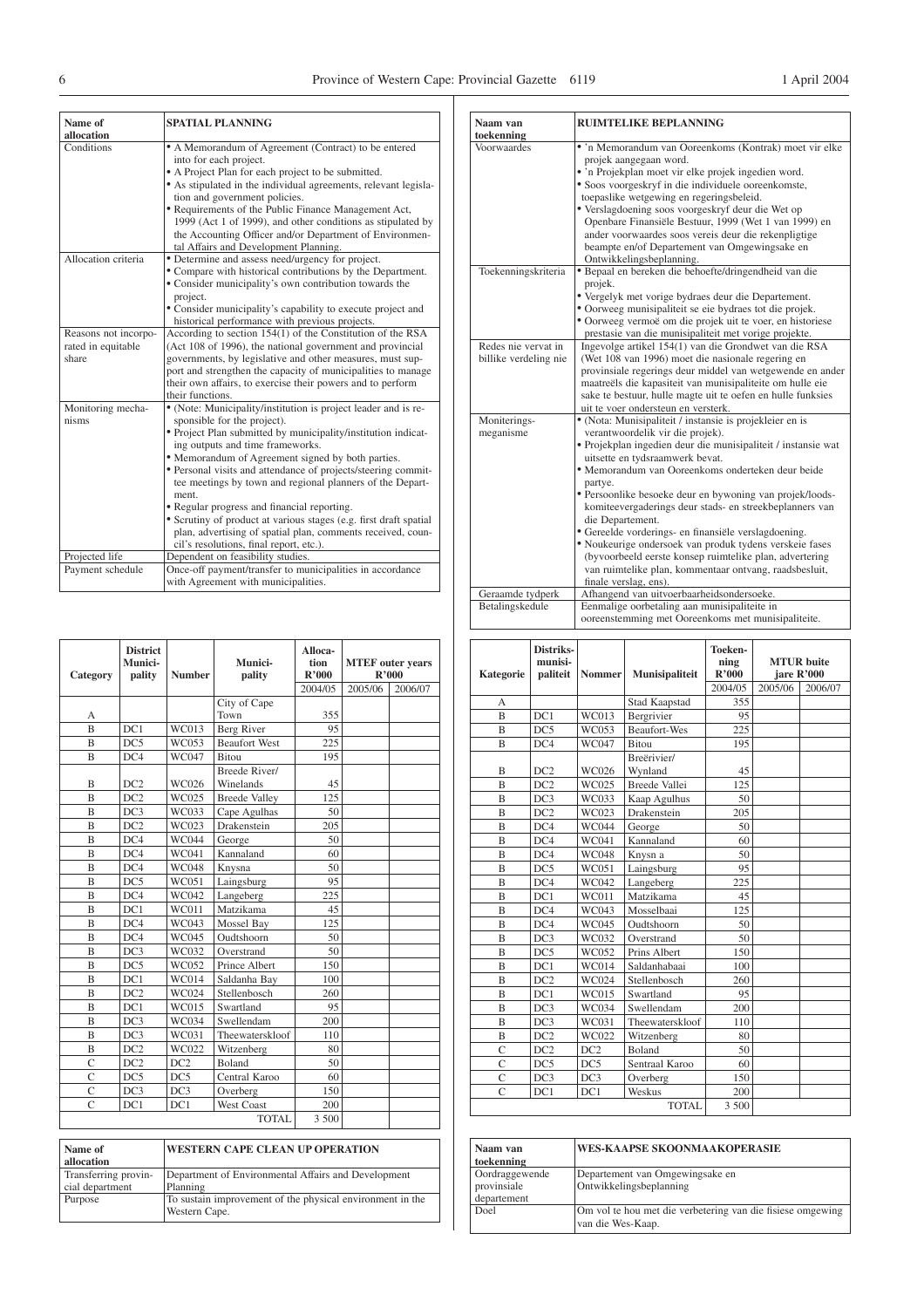┤

 $\exists$ 

| Name of<br>allocation                               | <b>WESTERN CAPE CLEAN UP OPERATION</b>                                                                                                                                                                                                                                                                                                                                                                                                            |
|-----------------------------------------------------|---------------------------------------------------------------------------------------------------------------------------------------------------------------------------------------------------------------------------------------------------------------------------------------------------------------------------------------------------------------------------------------------------------------------------------------------------|
| Measurable outputs                                  | Implementation of Urban and Rural renewal projects (focus-<br>ing on greening the environment, recycling, collection and<br>minimisation of waste).                                                                                                                                                                                                                                                                                               |
| Conditions                                          | Section 38(1)(j) of the Public Finance Management Act,<br>1999 (Act 1 of 1999). National Treasury Regulation 8.4.                                                                                                                                                                                                                                                                                                                                 |
| Allocation criteria                                 | The project must contribute towards improving the physical<br>environment.<br>Preferably, the project must be allocated to historically dis-<br>advantaged, poorly serviced or unserviced areas.<br>It must contribute significantly towards skills transfer and<br>capacity building for disadvantaged groups.<br>Preferably, the local authorities must make use of the ser-<br>vices of the unemployed people in implementing the<br>projects. |
| Reasons not incorpo-<br>rated in equitable<br>share | Financial assistance to municipalities for their urban and<br>rural projects.                                                                                                                                                                                                                                                                                                                                                                     |
| Monitoring mecha-<br>nisms                          | Monthly reports, site inspections and financial statements.                                                                                                                                                                                                                                                                                                                                                                                       |
| Projected life                                      | Ongoing                                                                                                                                                                                                                                                                                                                                                                                                                                           |
| Payment schedule                                    | Payment will be effected during the 2nd, 3rd and 4th quar-<br>ters of the financial year.                                                                                                                                                                                                                                                                                                                                                         |

| Naam van              | <b>WES-KAAPSE SKOONMAAKOPERASIE</b>                         |
|-----------------------|-------------------------------------------------------------|
| toekenning            |                                                             |
| Meetbare uitsette     | Implementering van stedelike en landelike                   |
|                       | vernuwingsprojekte (met die fokus op vergroening van die    |
|                       | omgewing, herwinning en die bymekaarmaak en                 |
|                       | vermindering in afval).                                     |
| Voorwaardes           | Artikel 38 1(j) van die Wet op Openbare Finansies, 1999     |
|                       | (Wet1 van 1999).                                            |
|                       | Nasionale Tesourie Regulasie 8.4.                           |
| Toekenningskriteria   | Projekte moet bydrae tot die verbetering van die fisiese    |
|                       | omgewing.                                                   |
|                       | Die projek moet verkieslik aan voorheen benadeelde          |
|                       | gemeenskappe, swak gedienste of ongedienste gebied          |
|                       | toegeken word.                                              |
|                       | Dit moet aansienlik bydra tot die oordra van vaardighede en |
|                       | kapasiteitsbou van benadeelde groepe.                       |
|                       | Die plaaslike owerhede moet verkieslik van dienste gebruik  |
|                       | maak van werklose mense by die implementering van die       |
|                       | projekte.                                                   |
| Redes nie vervat in   | Finansiële bystand aan munisipaliteite vir hul stedelike en |
| billike verdeling nie | landelike vernuwingsprojekte.                               |
| Moniterings-          | Maandelikse verslae, terreininspeksies en finansiële state. |
| meganisme             |                                                             |
| Geraamde tydperk      | Deurlopend.                                                 |
| Betalingskedule       | Betaling sal geskied tussen die 2de, 3de end 4de kwartale   |
|                       | van die finansiële jaar.                                    |

| Category       | <b>District</b><br>Munici-<br>pality | <b>Number</b> | Munici-<br>pality          | Alloca-<br>tion<br>R'000 | <b>MTEF</b> outer years<br>R'000 |         |
|----------------|--------------------------------------|---------------|----------------------------|--------------------------|----------------------------------|---------|
|                |                                      |               |                            | 2004/05                  | 2005/06                          | 2006/07 |
|                |                                      |               | City of Cape               |                          |                                  |         |
| A              |                                      |               | Town                       | 450                      |                                  |         |
| B              | DC4                                  | WC047         | <b>Bitou</b>               | 200                      |                                  |         |
| B              | DC2                                  | WC026         | Breede River/<br>Winelands | 220                      |                                  |         |
| B              | DC2                                  | WC025         | <b>Breede Valley</b>       | 200                      |                                  |         |
| B              | DC3                                  | WC033         | Cape Agulhas               | 200                      |                                  |         |
| B              | DC4                                  | <b>WC044</b>  | George                     | 200                      |                                  |         |
| B              | DC4                                  | WC041         | Kannaland                  | 200                      |                                  |         |
| B              | DC4                                  | <b>WC048</b>  | Knysna                     | 200                      |                                  |         |
| B              | DC5                                  | WC051         | Laingsburg                 | 105                      |                                  |         |
| B              | DC4                                  | WC042         | Langeberg                  | 200                      |                                  |         |
| B              | DC1                                  | <b>WC011</b>  | Matzikama                  | 200                      |                                  |         |
| B              | DC4                                  | WC043         | Mossel Bay                 | 200                      |                                  |         |
| B              | DC4                                  | WC045         | Oudtshoorn                 | 200                      |                                  |         |
| B              | DC3                                  | WC032         | Overstrand                 | 150                      |                                  |         |
| B              | DC5                                  | WC052         | Prince Albert              | 200                      |                                  |         |
| B              | DC1                                  | <b>WC014</b>  | Saldanha Bay               | 200                      |                                  |         |
| B              | DC2                                  | WC024         | Stellenbosch               | 200                      |                                  |         |
| $\mathbf{B}$   | DC1                                  | <b>WC015</b>  | Swartland                  | 225                      |                                  |         |
| B              | DC3                                  | WC034         | Swellendam                 | 200                      |                                  |         |
| B              | DC3                                  | WC031         | Theewaterskloof            | 200                      |                                  |         |
| B              | DC2                                  | WC022         | Witzenburg                 | 250                      |                                  |         |
| Ċ              | DC2                                  | DC2           | <b>Boland</b>              | 200                      |                                  |         |
| $\overline{C}$ | DC5                                  | DC5           | Central Karoo              | 250                      |                                  |         |
| $\overline{C}$ | DC3                                  | DC3           | Overberg                   | 200                      |                                  |         |
| Ċ              | DC1                                  | DC1           | <b>West Coast</b>          | 200                      |                                  |         |
|                |                                      |               | TOTAL.                     | 5 2 5 0                  |                                  |         |

| Name of<br>allocation                   | <b>COMMUNITY DEVELOPMENT PROGRAM</b>                                                                                                                                                                                                                                                                                                                                                                                                                                                                                                                                                       |
|-----------------------------------------|--------------------------------------------------------------------------------------------------------------------------------------------------------------------------------------------------------------------------------------------------------------------------------------------------------------------------------------------------------------------------------------------------------------------------------------------------------------------------------------------------------------------------------------------------------------------------------------------|
| Transferring provin-<br>cial department | Department of Transport and Public Works                                                                                                                                                                                                                                                                                                                                                                                                                                                                                                                                                   |
| Purpose                                 | Community Development Programmes:<br>•Job creation and poverty relief.<br>•Provide job opportunities to the Affirmable Business Enter-<br>prises (ABEs) and emerging engineering contractors.<br>•Create infrastructure by way of the provision of municipal<br>streets, sidewalks and access roads to marginalised commu-<br>nities in the Province.<br>•Empower unemployed people, emerging contractors and<br>ABE's, with appropriate training and transfer of skills.<br>•Develop the capacity of communities through their direct<br>participation in the identification of projects. |
| Measurable outputs                      | Construction and Upgrading of Sidewalks as well as the De-<br>marcation of Taxi Embayments in Nkqubela, Robertson.                                                                                                                                                                                                                                                                                                                                                                                                                                                                         |

| Kategorie      | Distriks-<br>munisi-<br>paliteit | <b>Nommer</b> | Munisipaliteit         | Toeken-<br>ning<br>R'000 |         | <b>MTUR</b> buite<br>jare R'000 |
|----------------|----------------------------------|---------------|------------------------|--------------------------|---------|---------------------------------|
|                |                                  |               |                        | 2004/05                  | 2005/06 | 2006/07                         |
| A              |                                  |               | Stad Kaapstad          | 450                      |         |                                 |
| $\overline{B}$ | DC4                              | WC047         | <b>Bitou</b>           | 200                      |         |                                 |
| B              | DC2                              | WC026         | Breërivier/<br>Wynland | 220                      |         |                                 |
| B              | DC2                              | WC025         | <b>Breede Vallei</b>   | 200                      |         |                                 |
| B              | DC3                              | WC033         | Kaap Agulhus           | 200                      |         |                                 |
| $\overline{B}$ | DC4                              | <b>WC044</b>  | George                 | 200                      |         |                                 |
| B              | DC4                              | WC041         | Kannaland              | 200                      |         |                                 |
| B              | DC4                              | WC048         | Knysna                 | 200                      |         |                                 |
| B              | DC5                              | WC051         | Laingsburg             | 105                      |         |                                 |
| B              | DC4                              | WC042         | Langeberg              | 200                      |         |                                 |
| B              | DC1                              | <b>WC011</b>  | Matzikama              | 200                      |         |                                 |
| B              | DC4                              | WC043         | Mosselbaai             | 200                      |         |                                 |
| B              | DC4                              | WC045         | Oudtshoorn             | 200                      |         |                                 |
| $\overline{B}$ | DC3                              | WC032         | Overstrand             | 150                      |         |                                 |
| B              | DC5                              | WC052         | Prins Albert           | 200                      |         |                                 |
| B              | DC1                              | <b>WC014</b>  | Saldanhabaai           | 200                      |         |                                 |
| $\overline{B}$ | DC2                              | WC024         | Stellenbosch           | 200                      |         |                                 |
| B              | DC1                              | <b>WC015</b>  | Swartland              | 225                      |         |                                 |
| B              | DC3                              | <b>WC034</b>  | Swellendam             | 200                      |         |                                 |
| $\overline{B}$ | DC3                              | WC031         | Theewaterskloof        | 200                      |         |                                 |
| B              | DC2                              | WC022         | Witzenberg             | 250                      |         |                                 |
| $\overline{C}$ | DC2                              | DC2           | <b>Boland</b>          | 200                      |         |                                 |
| $\overline{C}$ | DC5                              | DC5           | Sentraal Karoo         | 250                      |         |                                 |
| $\overline{C}$ | DC3                              | DC3           | Overberg               | 200                      |         |                                 |
| $\overline{C}$ | DC1                              | DC1           | Weskus                 | 200                      |         |                                 |
|                |                                  |               | TOTAAL                 | 5 2 5 0                  |         |                                 |

| Naam van          | <b>GEMEENSKAPLIKE ONTWIKKELING</b>                                                                   |
|-------------------|------------------------------------------------------------------------------------------------------|
| toekenning        | <b>PROGRAMME</b>                                                                                     |
| Oordraggewende    | Departement van Vervoer en Openbare Werke                                                            |
| provinsiale       |                                                                                                      |
| departement       |                                                                                                      |
| Doel              | Gemeenskaplike Ontwikkelings Programme:                                                              |
|                   | •Werkskepping en Armoede verligting.                                                                 |
|                   | *Skepping van werksgeleenthede vir "Affirmable Business"                                             |
|                   | Enterprises (ABE's)" en Opkomende Ingenieurs                                                         |
|                   | Kontrakteurs.                                                                                        |
|                   | •Skepping van infrastruktuur by wyse van voorsiening van                                             |
|                   | munisipale paaie, sypaadjies en toegangspaaie na voorheen<br>benadeelde gemeenskap in die Provinsie. |
|                   | *Bemagtig werklose persone, opkomende kontrakteurs en                                                |
|                   | "ABE's", met voldoende opleiding en oorplasing van                                                   |
|                   | vaardighede.                                                                                         |
|                   | •Ontwikkeling van die kapasiteit van gemeenskappe deur                                               |
|                   | direkte deelname in geïdentifiseerde projekte.                                                       |
| Meetbare uitsette | Konstruksie en Opgradering van sypaadjies sowel as die                                               |
|                   | Hertoewysing van Huurmotor staanplekke in Nkqubela,                                                  |
|                   | Robertson.                                                                                           |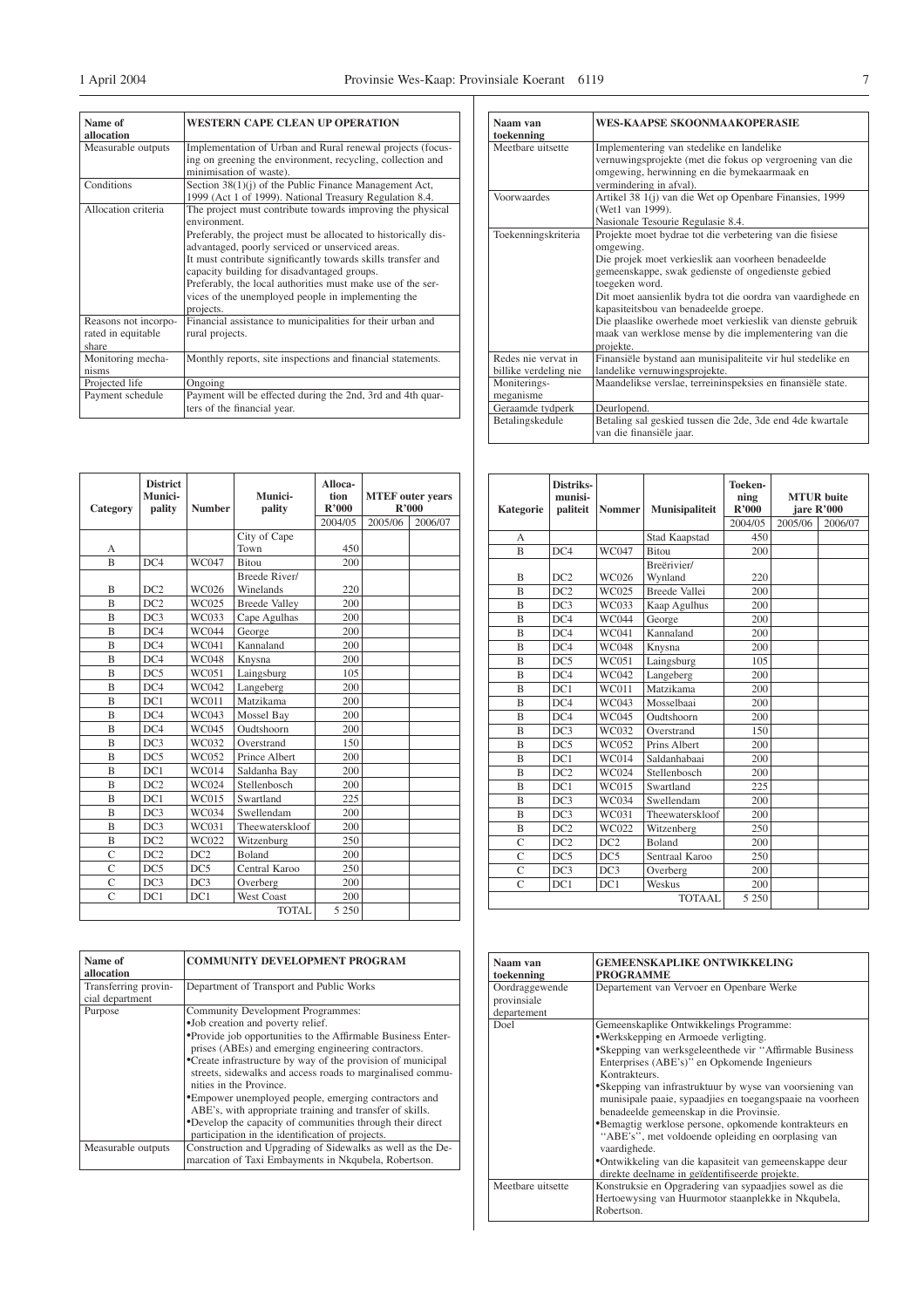| Name of<br>allocation | <b>COMMUNITY DEVELOPMENT PROGRAM</b>                         |
|-----------------------|--------------------------------------------------------------|
| Conditions            | Projects not exceeding the budget.                           |
|                       | Projects approved subject to signed memorandum of agree-     |
|                       | ment.                                                        |
| Allocation criteria   | Allocations are based on approved Integrated Development     |
|                       | Plans.                                                       |
| Reasons not incorpo-  | The Department's contribution to community development       |
| rated in equitable    | Through infrastructure provision for the Department's prior- |
| share                 | ity of Economic Empowerment.                                 |
| Monitoring mecha-     | Monthly progress meetings/reports between the Breede         |
| nisms                 | River/Winelands Municipality and the Department.             |
| Projected life        | 12 months.                                                   |
| Payment schedule      | Once off payments after the memorandum of agreement is       |
|                       | signed and the projects are approved.                        |
|                       |                                                              |

| Category | <b>District</b><br>Munici-<br>pality | <b>Number</b> | <b>Munici-</b><br>pality | Alloca-<br>tion<br>R'000 |         | <b>MTEF</b> outer years<br>R'000 |
|----------|--------------------------------------|---------------|--------------------------|--------------------------|---------|----------------------------------|
|          |                                      |               |                          | 2004/05                  | 2005/06 | 2006/07                          |
|          |                                      |               | Breede River/            |                          |         |                                  |
| B        | DC <sub>2</sub>                      | <b>WC026</b>  | Winelands                | 1476                     |         |                                  |
|          |                                      |               | <b>TOTAL</b>             | 1 476                    |         |                                  |

| Name of              | <b>COMMUNITY DEVELOPMENT PROGRAM</b>                         |
|----------------------|--------------------------------------------------------------|
| allocation           |                                                              |
| Transferring provin- | Department of Transport and Public Works                     |
| cial department      |                                                              |
| Purpose              | Community Development Program:                               |
|                      | •Job creation and poverty relief.                            |
|                      | •Provide job opportunities to the Affirmable Business Enter- |
|                      | prises (ABEs) and emerging engineering contractors.          |
|                      | •Create infrastructure by way of the provision of municipal  |
|                      | streets, sidewalks and access roads to marginalised commu-   |
|                      | nities in the Province.                                      |
|                      | •Empower unemployed people, emerging contractors and         |
|                      | ABE's, with appropriate training and transfer of skills.     |
|                      | •Develop the capacity of communities through their direct    |
|                      | participation in the identification of projects.             |
| Measurable outputs   | Upgrade of Main Access Road in Steenvliet, Touwsrivier.      |
| Conditions           | Projects not exceeding the budget.                           |
|                      | Projects approved subject to signed memorandum of agree-     |
|                      | ment.                                                        |
| Allocation criteria  | Allocations are based on approved Integrated Development     |
|                      | Plans of Breede Valley Municipality.                         |
| Reasons not incorpo- | The Department's contribution to community development       |
| rated in equitable   | Through infrastructure provision for the Department's prior- |
| share                | ity of Economic Empowerment.                                 |
| Monitoring mecha-    | Monthly progress meetings/reports between the Breede Val-    |
| nisms                | ley Municipality and the Department.                         |
| Projected life       | 12 months.                                                   |
| Payment schedule     | Once off payments after the memorandum of agreement is       |
|                      | signed and the projects are approved.                        |

| Category | <b>District</b><br>Munici-<br>pality | <b>Number</b> | <b>Munici-</b><br>pality | Alloca-<br>tion<br>R'000<br>2004/05 | 2005/06 | <b>MTEF</b> outer years<br>R'000<br>2006/07 |
|----------|--------------------------------------|---------------|--------------------------|-------------------------------------|---------|---------------------------------------------|
| В        | DC2                                  | WC025         | <b>Breede Valley</b>     | 3 8 0 1                             |         |                                             |
|          |                                      |               | <b>TOTAL</b>             | 3 8 0 1                             |         |                                             |

| Name of<br>allocation                               | <b>CAPE METROPOLITAN TRANSPORT FUND</b>                                                                          |
|-----------------------------------------------------|------------------------------------------------------------------------------------------------------------------|
| Transferring provin-<br>cial department             | Department of Transport and Public Works                                                                         |
| Purpose                                             | Maintain and improve transport in MTAB area.                                                                     |
| Measurable outputs                                  | Progress against priority listing.                                                                               |
| Conditions                                          | Regular reporting: Department's specifications.                                                                  |
| Allocation criteria                                 | Needs, within Department's financial ability, in Transport<br>Plan.                                              |
| Reasons not incorpo-<br>rated in equitable<br>share | Subsidisation is variable, according to transport needs and in<br>accordance with the Urban Transport Act, 1977. |
| Monitoring mecha-<br>nisms                          | Regular meetings/reports.                                                                                        |
| Projected life                                      | Annual allocation.                                                                                               |
| Payment schedule                                    | Trenches/Lump sum at the end of year.                                                                            |

| Naam van<br>toekenning | <b>GEMEENSKAPLIKE ONTWIKKELING</b><br><b>PROGRAMME</b>    |
|------------------------|-----------------------------------------------------------|
| Voorwaardes            | Projekte mag nie die begroting oorskry nie.               |
|                        | Goedkeuring van projekte onderhewig aan getekende memo-   |
|                        | randum van ooreenkoms.                                    |
| Toekenningskriteria    | Toekennings is gebaseer op goedgekeurde Geïntegreerde     |
|                        | Ontwikkelings Plan vir Breërivier/Wynland Munisipaliteit. |
| Redes nie vervat in    | Die departement se bydrae aan gemeenskaps ontwikkeling    |
| billike verdeling nie  | deur infrastruktuur te voorsien vir die departemente      |
|                        | priotiteite van ekononiese bemagtiging.                   |
| Moniterings-           | Maandelikse vorderings vergaderings / verslae tussen      |
| meganisme              | Breërivier/Wynland Munisipaliteit en die Departement.     |
| Geraamde tydperk       | 12 maande.                                                |
| Betalingskedule        | Eenmalige paaiemente na die goedkeuring van projekte en   |
|                        | die ondertekening van die memorandum van ooreenkoms.      |

| Kategorie | Distriks-<br>munisi-<br>paliteit | Nommer | <b>Munisipaliteit</b> | Toeken-<br>ning<br>R'000 |         | <b>MTUR</b> buite<br>jare R'000 |
|-----------|----------------------------------|--------|-----------------------|--------------------------|---------|---------------------------------|
|           |                                  |        |                       | 2004/05                  | 2005/06 | 2006/07                         |
|           |                                  |        | Breërivier/           |                          |         |                                 |
| B         | DC2                              | WC026  | Wynland               | 1476                     |         |                                 |
|           |                                  |        | <b>TOTAAL</b>         | 1476                     |         |                                 |

| Naam van<br>toekenning                       | <b>GEMEENSKAPLIKE ONTWIKKELING PROGRAM</b>                                                                                                                                                                                                                                                                                                                                                                                                                                                                                                                                                                              |
|----------------------------------------------|-------------------------------------------------------------------------------------------------------------------------------------------------------------------------------------------------------------------------------------------------------------------------------------------------------------------------------------------------------------------------------------------------------------------------------------------------------------------------------------------------------------------------------------------------------------------------------------------------------------------------|
| Oordraggewende<br>provinsiale<br>departement | Departement van Vervoer en Openbare Werke                                                                                                                                                                                                                                                                                                                                                                                                                                                                                                                                                                               |
| Doel                                         | Gemeenskaplike Ontwikkeling Program:<br>•Werkskepping en Armoede verligting.<br>•Skepping van werksgeleenthede vir "Affirmable Business<br>Enterprises (ABE's)" en Opkomende Ingenieurs<br>Kontrakteurs.<br>•Skepping van infrastruktuur by wyse van voorsiening van<br>munisipale paaie, sypaadjies en toegangspaaie na voorheen<br>benadeelde gemeenskap in die Provinsie.<br>*Bemagtig werklose persone, opkomende kontrakteurs en<br>"ABE's", met voldoende opleiding en oorplasing van<br>vaardighede.<br>*Ontwikkeling van die kapasiteit van gemeenskappe deur<br>direkte deelname in geïdentifiseerde projekte. |
| Meetbare uitsette                            | Opgradering van Hoof Toegangspad in Steenvliet,<br>Touwsrivier.                                                                                                                                                                                                                                                                                                                                                                                                                                                                                                                                                         |
| Voorwaardes                                  | Projekte mag nie die begroting oorskry nie.<br>Goedkeuring van projekte onderhewig aan getekende memo-<br>randum van ooreenkoms.                                                                                                                                                                                                                                                                                                                                                                                                                                                                                        |
| Toekenningskriteria                          | Toekennings is gebaseer op goedgekeurde Geïntegreerde<br>Ontwikkelings Plan van Breede Vallei Munisipaliteit.                                                                                                                                                                                                                                                                                                                                                                                                                                                                                                           |
| Redes nie vervat in<br>billike verdeling nie | Die departement se bydrae aan gemeenskaps ontwikkeling<br>deur infrastruktuur te voorsien vir die departemente<br>priotiteite van ekononiese bemagtiging.                                                                                                                                                                                                                                                                                                                                                                                                                                                               |
| Moniterings-<br>meganisme                    | Maandelikse vorderings vergaderings / verslae tussen Breede<br>Vallei Munisipaliteit en die Departement.                                                                                                                                                                                                                                                                                                                                                                                                                                                                                                                |
| Geraamde tydperk                             | 12 maande.                                                                                                                                                                                                                                                                                                                                                                                                                                                                                                                                                                                                              |
| Betalingskedule                              | Eenmalige paaiemente na die goedkeuring van projekte en<br>die ondertekening van die memorandum van ooreenkoms.                                                                                                                                                                                                                                                                                                                                                                                                                                                                                                         |

| Kategorie | Distriks-<br>munisi-<br>paliteit | <b>Nommer</b> | <b>Munisipaliteit</b> | Toeken-<br>ning<br>R'000 |         | <b>MTUR</b> buite<br>jare R'000 |
|-----------|----------------------------------|---------------|-----------------------|--------------------------|---------|---------------------------------|
|           |                                  |               |                       | 2004/05                  | 2005/06 | 2006/07                         |
|           | Boland<br>Munisi-                |               |                       |                          |         |                                 |
| B         | paliteit                         | WC025         | Breede Vallei         | 3 8 0 1                  |         |                                 |
|           |                                  |               | TOTAAL                | 3 8 0 1                  |         |                                 |

| Naam van<br>toekenning        | KAAPSE METROPOLITAANSE VERVOERFONDS                         |
|-------------------------------|-------------------------------------------------------------|
| Oordraggewende<br>provinsiale | Departement van Vervoer en Openbare Werke                   |
| departement                   |                                                             |
| Doel                          | Instandhou en verbeter vervoer in MVAR-gebied.              |
| Meetbare uitsette             | Vordering teenoor geprioritiseerde lys.                     |
| Voorwaardes                   | Gereelde verslae: Departement se spesifikasies.             |
| Toekenningskriteria           | Behoeftes, binne Departement se finansiële vermoëns in      |
|                               | Vervoerplan.                                                |
| Redes nie vervat in           | Subsidie is 'n veranderlike, volgens vervoerbehoeftes en in |
| billike verdeling nie         | terme van die Stedelike Vervoerwet, 1977                    |
| Moniterings-                  | Gereelde vergaderings/verslae.                              |
| meganisme                     |                                                             |
| Geraamde tydperk              | Jaarlikse toekenning.                                       |
| Betalingskedule               | Paaiemente/enkelsom aan einde van jaar.                     |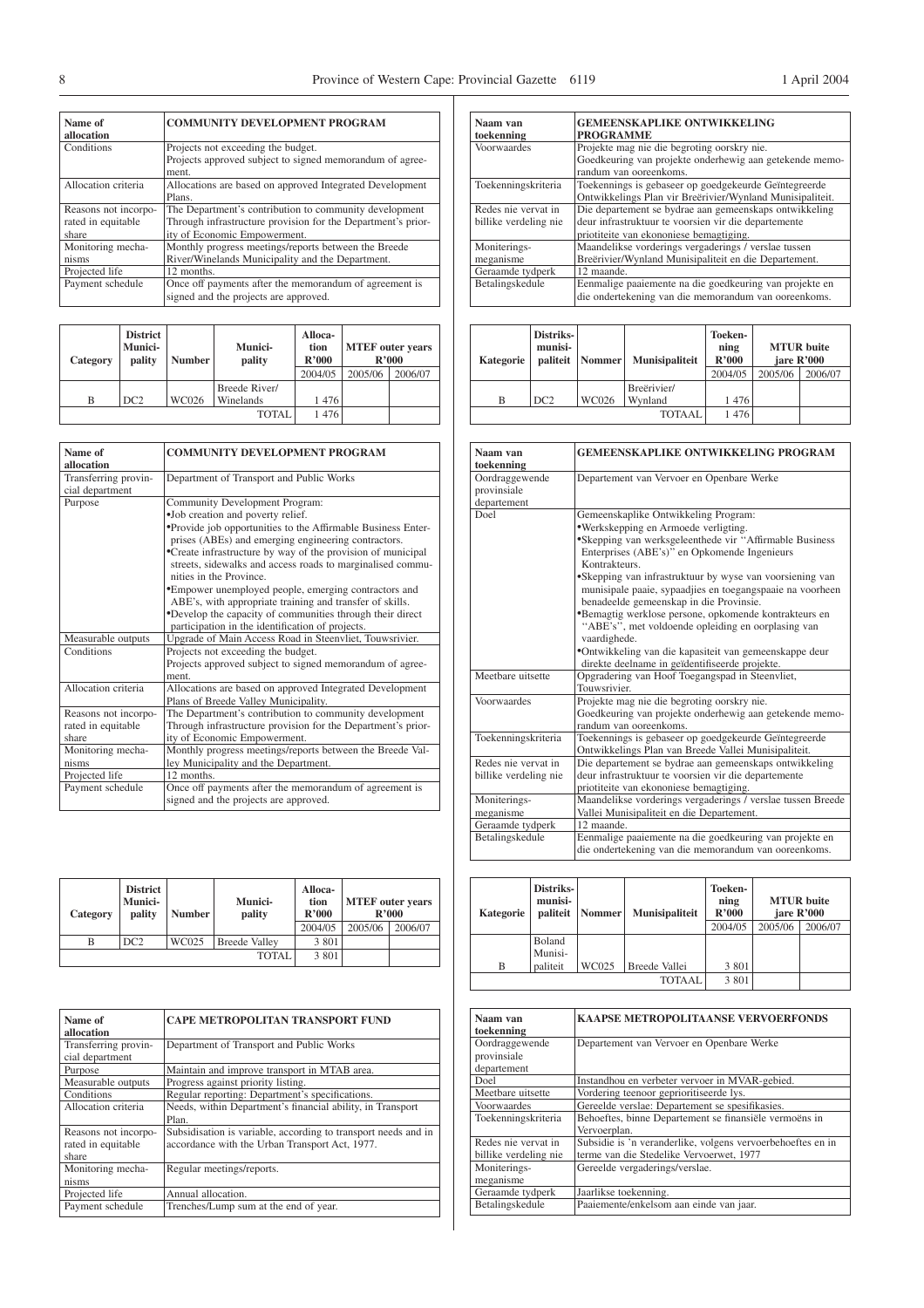| Category | <b>District</b><br>Munici-<br>pality | <b>Number</b> | <b>Munici-</b><br>pality | Alloca-<br>tion<br>R'000 | <b>MTEF</b> outer years<br>R'000 |         |
|----------|--------------------------------------|---------------|--------------------------|--------------------------|----------------------------------|---------|
|          |                                      |               |                          | 2004/05                  | 2005/06                          | 2006/07 |
|          |                                      |               | City of Cape             |                          |                                  |         |
| А        |                                      |               | Town                     | 8 100                    | 38 100                           | 8 200   |
|          |                                      |               | <b>TOTAL*</b>            | 8 100                    | 38 100                           | 8 200   |

\* Excludes Regional Services Council Levy

| Name of                                 | <b>COMMUNITY DEVELOPMENT PROGRAM</b>                         |  |  |  |
|-----------------------------------------|--------------------------------------------------------------|--|--|--|
| allocation                              |                                                              |  |  |  |
| Transferring provin-<br>cial department | Department of Transport and Public Works                     |  |  |  |
| Purpose                                 | Community Development Program:                               |  |  |  |
|                                         | • Job creation.                                              |  |  |  |
|                                         | *Promote Economic Empowerment for emerging contrac-          |  |  |  |
|                                         | tors.                                                        |  |  |  |
|                                         | •Create infrastructure by way of the provision of municipal  |  |  |  |
|                                         | streets, sidewalks and access roads to marginalised commu-   |  |  |  |
|                                         | nities in the Province.                                      |  |  |  |
|                                         | •Empower unemployed people, emerging contractors and         |  |  |  |
|                                         | ABE's, with appropriate training and transfer of skills.     |  |  |  |
|                                         | •Develop the capacity of communities through their direct    |  |  |  |
|                                         | participation in the identification of projects.             |  |  |  |
| Measurable outputs                      | Completed sidewalks/street walks/upgraded roads/Bicycle      |  |  |  |
|                                         | pathways/Public spaces upgrade.                              |  |  |  |
| Conditions                              | •Projects not exceeding the budget.                          |  |  |  |
|                                         | •Projects approved subject to signed memorandum of agree-    |  |  |  |
|                                         | ment.                                                        |  |  |  |
| Allocation criteria                     | Allocations are based on approved Integrated Development     |  |  |  |
|                                         | Plans for City of Cape Town.                                 |  |  |  |
| Reasons not incorpo-                    | The Department's contribution to community development       |  |  |  |
| rated in equitable                      | through infrastructure provision for the Department's prior- |  |  |  |
| share                                   | ity of Economic Empowerment.                                 |  |  |  |
| Monitoring mecha-                       | Monthly progress meetings/reports between the City of        |  |  |  |
| nisms                                   | Cape Town and the Department.                                |  |  |  |
| Projected life                          | 12 months.                                                   |  |  |  |
| Payment schedule                        | Once off payments after the memorandum of agreement is       |  |  |  |
|                                         | signed and the projects are approved.                        |  |  |  |

| Category | <b>District</b><br><b>Munici-</b><br>pality | <b>Number</b> | <b>Munici-</b><br>pality | Alloca-<br>tion<br>R'000 | <b>MTEF</b> outer years<br>R'000 |         |
|----------|---------------------------------------------|---------------|--------------------------|--------------------------|----------------------------------|---------|
|          |                                             |               |                          | 2004/05                  | 2005/06                          | 2006/07 |
|          |                                             |               | City of Cape             |                          |                                  |         |
| А        |                                             |               | Town                     | 5 5 3 3                  |                                  |         |
|          |                                             |               | <b>TOTAL</b>             | 5 5 3 3                  |                                  |         |

| Name of<br>allocation                               | PROVISION OF LIGHTING IN PUBLIC TRANSPORT<br><b>SYSTEMS</b>                                                                                                                                                 |
|-----------------------------------------------------|-------------------------------------------------------------------------------------------------------------------------------------------------------------------------------------------------------------|
| Transferring provin-<br>cial Department             | Department of Transport and Public Works                                                                                                                                                                    |
| Purpose                                             | The provision of lighting to ensure a safe environment for<br>public transport users.                                                                                                                       |
| Measurable outputs                                  | Kilometres of lighting provided in terms of individual<br>projects.                                                                                                                                         |
| Conditions                                          | (a) The projects are approved by the relevant district techni-<br>cal and steering committees.<br>(b) Projects are included in the relevant IDP's.<br>(c) Approval by the relevant local authority council. |
| Allocation criteria                                 | Allocations are based upon submissions and priorities re-<br>ceived from local authorities.                                                                                                                 |
| Reasons not incorpo-<br>rated in equitable<br>share | (a) Public transport is a concurrent national and provincial<br>function.<br>(b) Project specific and of a short-term nature.                                                                               |
| Monitoring mecha-<br>nisms                          | Monthly technical committee meetings within each district.                                                                                                                                                  |
| Projected life                                      | Ongoing programme with high turnover of projects.                                                                                                                                                           |
| Payment schedule                                    | Subject to an agreement being signed and payment dates<br>finalised.                                                                                                                                        |

MTEF outer years cannot be determined due to the short-term nature of the projects. Project schedules are to be submitted on an annual basis for funding and not for the MTEF period.

| Kategorie | Distriks-<br>munisi- | paliteit Nommer | <b>Munisipaliteit</b> | Toeken-<br>ning<br>R'000 | <b>MTUR</b> buite<br>jare R'000 |         |
|-----------|----------------------|-----------------|-----------------------|--------------------------|---------------------------------|---------|
|           |                      |                 |                       | 2004/05                  | 2005/06                         | 2006/07 |
|           |                      |                 | Stad Kaapstad         | 8 100                    | 38 100                          | 8 200   |
|           | 8 100                | 38100           | 8 200                 |                          |                                 |         |

\* Uitgesluit Streeksdiensteraad heffing

| Naam van<br>toekenning                       | <b>GEMEENSKAPLIKE ONTWIKKELING PROGRAM</b>                                                                                                                                                                                                                                                                                                                                                                                                                                                                                                      |
|----------------------------------------------|-------------------------------------------------------------------------------------------------------------------------------------------------------------------------------------------------------------------------------------------------------------------------------------------------------------------------------------------------------------------------------------------------------------------------------------------------------------------------------------------------------------------------------------------------|
| Oordraggewende<br>provinsiale<br>departement | Departement van Vervoer en Openbare Werke                                                                                                                                                                                                                                                                                                                                                                                                                                                                                                       |
| Doel                                         | Gemeenskaplike Ontwikkeling Program:<br>•Werkskepping.<br>*Bevordering van Ekonomiese Bemagtiging vir opkomende<br>kontrakteurs.<br>•Skepping van infrastruktuur by wyse van voorsiening van<br>munisipale paaie, sypaadjies en toegangspaaie na voorheen<br>benadeelde gemeenskap in die Provinsie.<br>*Bemagtig werklose persone, opkomende kontrakteurs en<br>"ABE's", met voldoende opleiding en oorplasing van<br>vaardighede.<br>•Ontwikkeling van die kapasiteit van gemeenskappe deur<br>direkte deelname in geïdentifiseerde projekte. |
| Meethare uitsette                            | Voltooide sypaadjies/wandel strate/opgegradeerde paaie/<br>Fietsrylaan/Openbare terrein opgradering.                                                                                                                                                                                                                                                                                                                                                                                                                                            |
| Voorwaardes                                  | •Projekte mag nie die begroting oorskry nie<br>•Goedkeuring van projekte onderhewig aan getekende<br>memorandum van ooreenkoms.                                                                                                                                                                                                                                                                                                                                                                                                                 |
| Toekenningskriteria                          | Toekennings is gebaseer op goedgekeurde Geïntegreerde<br>Ontwikkelings Planne soos saamgestel deur die Stad<br>Kaapstad                                                                                                                                                                                                                                                                                                                                                                                                                         |
| Redes nie vervat in<br>billike verdeling nie | Die Departement se bydrae aan gemeenskaps ontwikkeling<br>deur infrastruktuur te voorsien in terme van die departement<br>se priotiteite ten opsigte van ekonomiese bemagtiging.                                                                                                                                                                                                                                                                                                                                                                |
| Moniterings-<br>meganisme                    | Maandelikse vorderings vergaderings/verslae tussen die Stad<br>Kaapstad en die Departement.                                                                                                                                                                                                                                                                                                                                                                                                                                                     |
| Geraamde tydperk                             | 12 maande.                                                                                                                                                                                                                                                                                                                                                                                                                                                                                                                                      |
| Betalingskedule                              | Eenmalige paaiement na die goedkeuring van projekte en die<br>ondertekening van die memorandum van ooreenkoms.                                                                                                                                                                                                                                                                                                                                                                                                                                  |

| Kategorie | Distriks-<br>munisi-<br>paliteit | Nommer | <b>Munisipaliteit</b> | Toeken-<br>ning<br>R'000<br>2004/05 | 2005/06 | <b>MTUR</b> buite<br>jare R'000<br>2006/07 |
|-----------|----------------------------------|--------|-----------------------|-------------------------------------|---------|--------------------------------------------|
| А         |                                  |        | Stad Kaapstad         | 5 5 3 3                             |         |                                            |
|           |                                  |        | <b>TOTAAL</b>         | 5 5 3 3                             |         |                                            |

| Naam van<br>toekenning                       | VOORSIENING VAN BELIGTING VIR OPENBARE<br><b>VERVOER SISTEME</b>                                                                                                                         |
|----------------------------------------------|------------------------------------------------------------------------------------------------------------------------------------------------------------------------------------------|
| Oordraggewende<br>provinsiale<br>departement | Departement van Vervoer en Publieke Werke                                                                                                                                                |
| Doel                                         | Die voorsiening van beligting vir 'n veiliger vervoer<br>omgewing.                                                                                                                       |
| Meethare uitsette                            | Kilometers beligting voorsien in terme van die individuele<br>projekte.                                                                                                                  |
| Voorwaardes                                  | (a) Die projekte moet goedgekeur word deur die tegniese<br>en skakel komitees.<br>(b) Projekte is in die GOP geidentifiseer.<br>Goedkeuring deur die betrokke plaaslike owerheid.<br>(c) |
| Toekenningskriteria                          | Die toedeling van fondse geskiet op die basis van prioriteits<br>projekte voorgelê deur die plaaslike owerhede.                                                                          |
| Redes nie vervat in<br>billike verdeling nie | Openbare vervoer is 'n konkurente nasionale en<br>(a)<br>provisiale funksie.<br>Die befondsing is gebaseer op spesifieke projekte met<br>(b)<br>'n beperkte tydskaal.                    |
| Moniterings-<br>meganisme                    | Maandelikse tegniese komitee vergaderings.                                                                                                                                               |
| Geraamde tydperk                             | Die program is deurlopend van aard met 'n hoë omset van<br>projekte van korte duur.                                                                                                      |
| Betalingskedule                              | Onderhewig aan die ondertekening van 'n ooreenkoms en<br>die finalisiering van betaaldatums.                                                                                             |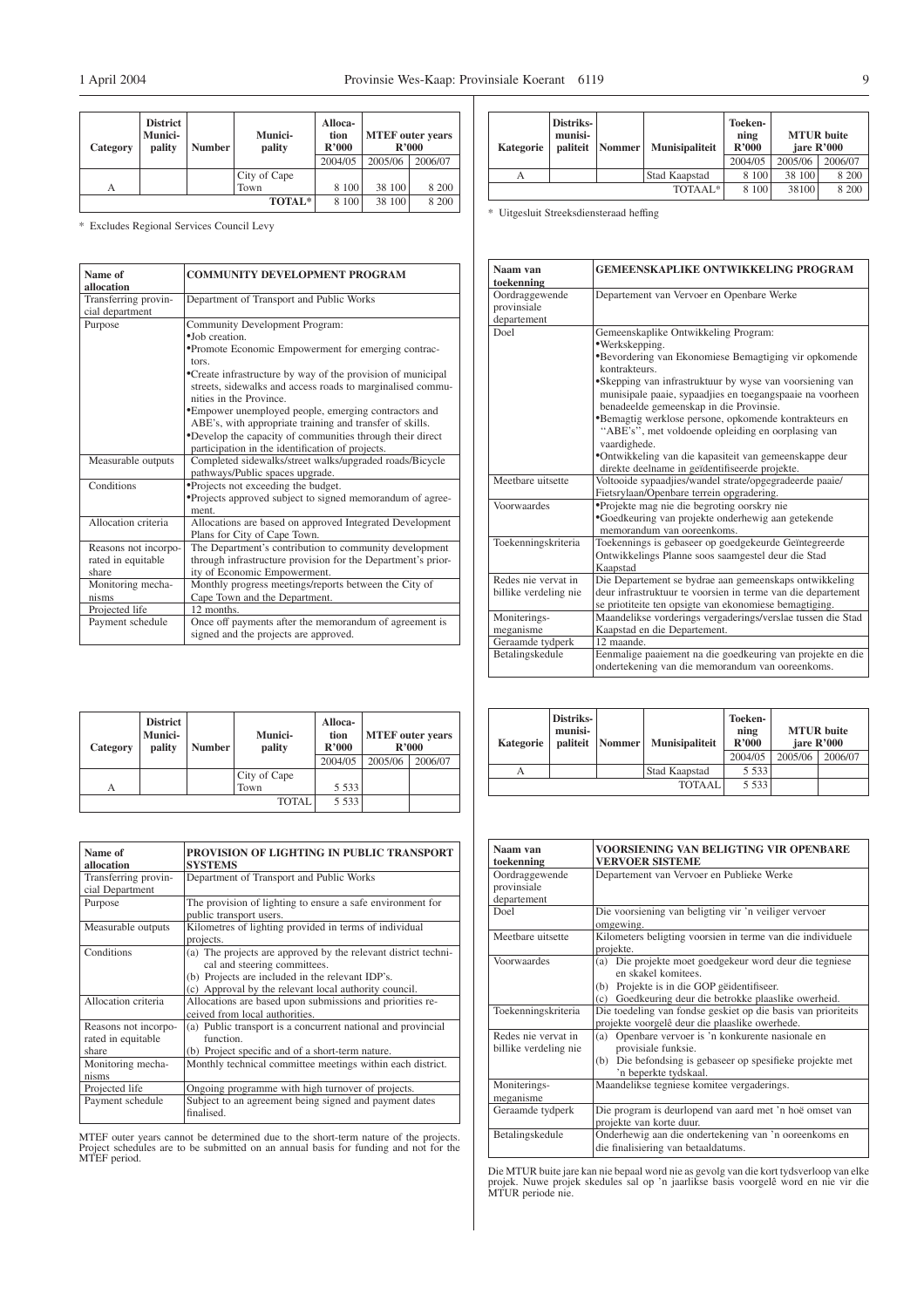| Category | <b>District</b><br>Munici-<br>pality | <b>Number</b>   | <b>Munici-</b><br>pality | Alloca-<br>tion<br>R'000 | <b>MTEF</b> outer years<br>R'000 |         |
|----------|--------------------------------------|-----------------|--------------------------|--------------------------|----------------------------------|---------|
|          |                                      |                 |                          | 2004/05                  | 2005/06                          | 2006/07 |
| C        | DC5                                  | DC <sub>5</sub> | Central Karoo            | 200                      |                                  |         |
| В        | DC4                                  | WC043           | Mossel Bay               | 176                      |                                  |         |
|          |                                      |                 | <b>TOTAL</b>             | 376                      |                                  |         |

| Name of<br>allocation                               | PROVISION OF NEW PUBLIC TRANSPORT<br><b>FACILITIES</b>                                                                                                                                                      |
|-----------------------------------------------------|-------------------------------------------------------------------------------------------------------------------------------------------------------------------------------------------------------------|
| Transferring provin-<br>cial department             | Department of Transport and Public Works                                                                                                                                                                    |
| Purpose                                             | Provision of new public transport facilities, especially rank-<br>ing facilities.                                                                                                                           |
| Measurable outputs                                  | Number of facilities completed in terms of individual<br>projects.                                                                                                                                          |
| Conditions                                          | (a) The projects are approved by the relevant district techni-<br>cal and steering committees.<br>(b) Projects are included in the relevant IDP's.<br>(c) Approval by the relevant local authority council. |
| Allocation criteria                                 | Allocations are based upon submissions and priorities re-<br>ceived from local authorities.                                                                                                                 |
| Reasons not incorpo-<br>rated in equitable<br>share | (a) Public transport is a concurrent national and provincial<br>function.<br>(b) Project specific and of a short-term nature.                                                                               |
| Monitoring mecha-<br>nisms                          | Monthly technical committee meetings within each district.                                                                                                                                                  |
| Projected life                                      | Ongoing programme with high turnover of projects.                                                                                                                                                           |
| Payment schedule                                    | Subject to an agreement being signed and payment dates<br>finalised.                                                                                                                                        |

MTEF outer years cannot be determined due to the short-term nature of the projects. Project schedules are to be submitted on an annual basis for funding and not for the MTEF period.

| Category                | <b>District</b><br><b>Munici-</b><br>pality | <b>Number</b> | Munici-<br>pality | Alloca-<br>tion<br>R'000 | <b>MTEF</b> outer years<br>R'000 |         |
|-------------------------|---------------------------------------------|---------------|-------------------|--------------------------|----------------------------------|---------|
|                         |                                             |               |                   | 2004/05                  | 2005/06                          | 2006/07 |
| B                       | DC2                                         | WC023         | Drakenstein       | 750                      |                                  |         |
| B                       | DC2                                         | WC022         | Witzenberg        | 990                      |                                  |         |
| B                       | DC5                                         | WC051         | Lainsburg         | 1 000                    |                                  |         |
| B                       | DC3                                         | WC032         | Overstrand        | 400                      |                                  |         |
| B                       | DC1                                         | WC012         | Cederberg         | 500                      |                                  |         |
| $\overline{\mathbf{B}}$ | DC1                                         | WC013         | Berg River        | 800                      |                                  |         |
| B                       | DC4                                         | WC047         | <b>Bitou</b>      | 1 200                    |                                  |         |
| B                       | DC4                                         | WC041         | Kannaland         | 350                      |                                  |         |
| R                       | DC1                                         | <b>WC011</b>  | Matzikama         | 700                      |                                  |         |
| B                       | DC3                                         | WC031         | Theewaterskloof   | 900                      |                                  |         |
| B                       | DC4                                         | <b>WC048</b>  | Knysna            | 800                      |                                  |         |
|                         |                                             |               | <b>TOTAL</b>      | 8 3 9 0                  |                                  |         |

| Name of<br>allocation                               | PEDESTRIAN AND CYCLE PATHWAYS                                                                                                                                                                               |
|-----------------------------------------------------|-------------------------------------------------------------------------------------------------------------------------------------------------------------------------------------------------------------|
| Transferring provin-<br>cial department             | Department of Transport and Public Works                                                                                                                                                                    |
| Purpose                                             | Provision of pedestrian walkways and cycle paths and the<br>development of Non-motorised Transport Masterplans.                                                                                             |
| Measurable outputs                                  | The number of kilometres of pedestrian and cycle paths pro-<br>vided in terms of individual projects.                                                                                                       |
| Conditions                                          | (a) The projects are approved by the relevant district techni-<br>cal and steering committees.<br>(b) Projects are included in the relevant IDP's.<br>(c) Approval by the relevant local authority council. |
| Allocation criteria                                 | Allocations are based upon submissions and priorities re-<br>ceived from local authorities.                                                                                                                 |
| Reasons not incorpo-<br>rated in equitable<br>share | (a) Public transport is a concurrent national and provincial<br>function.<br>(b) Project specific and of a short-term nature.                                                                               |
| Monitoring mecha-<br>nisms                          | Monthly technical committee meetings within each district.                                                                                                                                                  |
| Projected life                                      | Ongoing programme with high turnover of projects.                                                                                                                                                           |
| Payment schedule                                    | Subject to an agreement being signed and payment dates<br>finalised.                                                                                                                                        |

MTEF outer years cannot be determined due to the short-term nature of the projects. Project schedules are to be submitted on an annual basis for funding and not for the MTEF period.

| Kategorie | <b>Distriks-</b><br>munisi-<br>paliteit | Nommer          | Munisipaliteit | Toeken-<br>ning<br>R'000 | jare R'000 | <b>MTUR</b> buite |
|-----------|-----------------------------------------|-----------------|----------------|--------------------------|------------|-------------------|
|           |                                         |                 |                | 2004/05                  | 2005/06    | 2006/07           |
|           | DC5                                     | DC <sub>5</sub> | Sentraal Karoo | 200                      |            |                   |
| B         | DC4                                     | WC043           | Mosselbaai     | 176                      |            |                   |
|           |                                         |                 | <b>TOTAAL</b>  | 376                      |            |                   |

| Naam van              | <b>VOORSIENING VAN NUWE OPENBARE VERVOER</b>                  |
|-----------------------|---------------------------------------------------------------|
| toekenning            | <b>FASILITEITE</b>                                            |
| Oordraggewende        | Departement van Vervoer en Publieke Werke                     |
| provinsiale           |                                                               |
| departement           |                                                               |
| Doel                  | Die voorsiening van nuwe openbare vervoer fasiliteite         |
|                       | byvoorbeeld taxi staanplekke.                                 |
| Meetbare uitsette     | Getal fasiliteite voltooi in terme van die individuele        |
|                       | projekte.                                                     |
| Voorwaardes           | Die projekte moet goedgekeur word deur die tegniese<br>(a)    |
|                       | en skakel komitees.                                           |
|                       | (b) Projekte is in die GOP geidentifiseer.                    |
|                       | (c) Goedkeuring deur die betrokke plaaslike owerheid.         |
| Toekenningskriteria   | Die toedeling van fondse geskiet op die basis van prioriteits |
|                       | projekte voorgelê deur die plaaslike owerhede.                |
| Redes nie vervat in   | Openbare vervoer is 'n konkurente nasionale en<br>(a)         |
| billike verdeling nie | provisiale funksie.                                           |
|                       | Die befondsing is gebaseer op spesifieke projekte met<br>(b)  |
|                       | 'n beperkte tydskaal.                                         |
| Moniterings-          | Maandelikse tegniese komitee vergaderings.                    |
| meganisme             |                                                               |
| Geraamde tydperk      | Die program is deurlopend van aard met 'n hoë omset van       |
|                       | projekte van korte duur.                                      |
| Betalingskedule       | Onderhewig aan die ondertekening van 'n ooreenkoms en         |
|                       | die finalisiering van betaaldatums.                           |

Die MTUR buite jare kan nie bepaal word nie as gevolg van die kort tydsverloop van elke projek. Nuwe projek skedules sal op 'n jaarlikse basis voorgelê word en nie vir die MTUR periode nie.

| Kategorie | Distriks-<br>raad | <b>Nommer</b> | <b>Munisipaliteit</b> | <b>Toeken-</b><br>ning<br>R'000 | <b>MTUR</b> buite<br>jare R'000 |         |
|-----------|-------------------|---------------|-----------------------|---------------------------------|---------------------------------|---------|
|           |                   |               |                       | 2003/04                         | 2004/05                         | 2005/06 |
| B         | DC2               | WC022         | Witzenberg            | 990                             |                                 |         |
| B         | DC5               | WC042         | Laingsburg            | 1 000                           |                                 |         |
| B         | DC3               | WC032         | Overstrand            | 400                             |                                 |         |
| B         | DC1               | WC012         | Cederberg             | 500                             |                                 |         |
| B         | DC1               | WC013         | Berg River            | 800                             |                                 |         |
| B         | DC4               | WC047         | <b>Bitou</b>          | 1 200                           |                                 |         |
| B         | DC4               | WC041         | Kannaland             | 350                             |                                 |         |
| B         | DC1               | WC011         | Matzikama             | 700                             |                                 |         |
| B         | DC3               | WC031         | Theewaterskloof       | 900                             |                                 |         |
| B         | DC4               | <b>WC048</b>  | Knysna                | 800                             |                                 |         |
|           |                   |               | <b>TOTAAL</b>         | 8 3 9 0                         |                                 |         |

| Naam van<br>toekenning                       | <b>FIETS EN VOETGANGERBANE</b>                                                                                                                                                              |
|----------------------------------------------|---------------------------------------------------------------------------------------------------------------------------------------------------------------------------------------------|
| Oordraggewende<br>provinsiale<br>departement | Departement van Vervoer en Publieke Werke                                                                                                                                                   |
| Doel                                         | Die voorsiening van fiets en voetgangerbane en Meester                                                                                                                                      |
|                                              | Planne vir Ongemotifiseerde Vervoer.                                                                                                                                                        |
| Meetbare uitsette                            | Die hoeveelheid kilometers fiets en voetgangerbane deur die<br>individuele projekte gëidentifiseer.                                                                                         |
| Voorwaardes                                  | Die projekte moet goedgekeur word deur die tegniese<br>(a)<br>en skakel komitees.<br>(b) Projekte is in die GOP geidentifiseer.<br>Goedkeuring deur die betrokke plaaslike owerheid.<br>(c) |
| Toekenningskriteria                          | Die toedeling van fondse geskiet op die basis van prioriteits<br>projekte voorgelê deur die plaaslike owerhede.                                                                             |
| Redes nie vervat in<br>billike verdeling nie | Openbare vervoer is 'n konkurente nasionale en<br>(a)<br>provisiale funksie.<br>(b) Die befondsing is gebaseer op spesifieke projekte met<br>'n beperkte tydskaal.                          |
| Moniterings-<br>meganisme                    | Maandelikse tegniese komitee vergaderings.                                                                                                                                                  |
| Geraamde tydperk                             | Die program is deurlopend van aard met 'n hoë omset van<br>projekte van korte duur.                                                                                                         |
| Betalingskedule                              | Onderhewig aan die ondertekening van 'n ooreenkoms en<br>die finalisiering van betaaldatums.                                                                                                |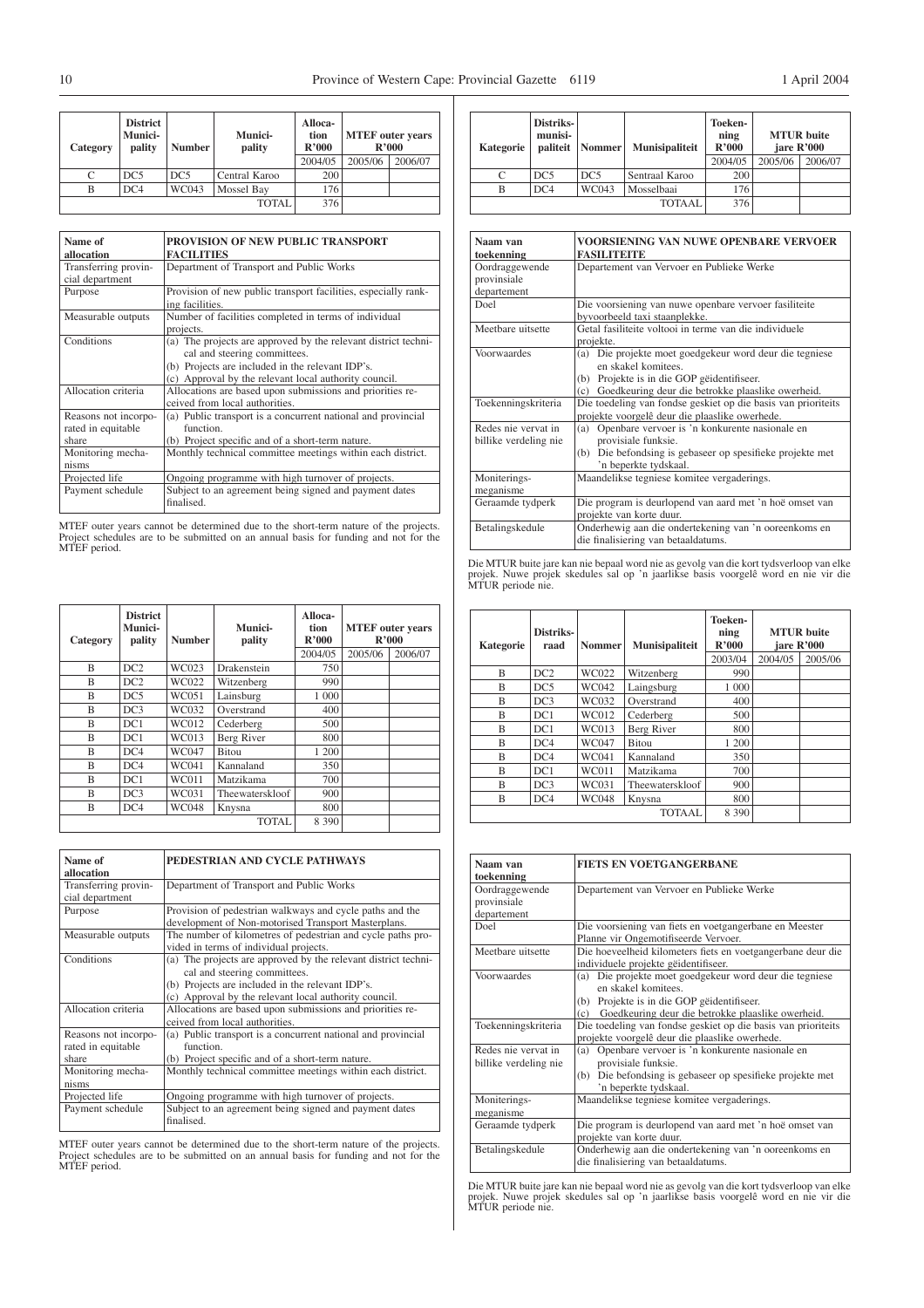| Category       | <b>District</b><br>Munici-<br>pality | <b>Number</b> | Munici-<br>pality          | Alloca-<br>tion<br>R'000 | <b>MTEF</b> outer years<br>R'000 |         |
|----------------|--------------------------------------|---------------|----------------------------|--------------------------|----------------------------------|---------|
|                |                                      |               |                            | 2004/05                  | 2005/06                          | 2006/07 |
| $\mathcal{C}$  | DC2                                  | DC2           | <b>Boland</b>              | 1 300                    |                                  |         |
| $\overline{B}$ | DC2                                  | <b>WC024</b>  | Stellenbosch               | 1 1 5 0                  |                                  |         |
| B              | DC2                                  | WC025         | <b>Breede Valley</b>       | 1 250                    |                                  |         |
| B              | DC2                                  | WC026         | Breede River/<br>Winelands | 1 250                    |                                  |         |
| B              | DC4                                  | <b>WC048</b>  | Knysna                     | 400                      |                                  |         |
| B              | DC4                                  | WC045         | Oudtshoorn                 | 1 000                    |                                  |         |
| B              | DC4                                  | WC042         | Langeberg                  | 1 000                    |                                  |         |
| B              | DC4                                  | WC043         | Mossel Bay                 | 336                      |                                  |         |
| B              | DC4                                  | WC041         | Kannaland                  | 450                      |                                  |         |
| B              | DC5                                  | WC053         | <b>Beaufort West</b>       | 2 000                    |                                  |         |
| B              | DC5                                  | WC052         | Prince Albert              | 550                      |                                  |         |
| $\overline{C}$ | DC3                                  | DC3           | Overberg                   | 900                      |                                  |         |
| B              | DC3                                  | WC033         | Cape Agulhas               | 700                      |                                  |         |
| B              | DC3                                  | WC032         | Overstrand                 | 200                      |                                  |         |
| B              | DC3                                  | <b>WC034</b>  | Swellendam                 | 900                      |                                  |         |
| C              | DC1                                  | DC1           | <b>West Coast</b>          | 400                      |                                  |         |
| B              | DC1                                  | WC012         | Cederberg                  | 200                      |                                  |         |
| B              | DC1                                  | WC015         | Swartland                  | 900                      |                                  |         |
|                |                                      |               | TOTAL <sup>*</sup>         | 14 886                   |                                  |         |

\* Excludes Regional Services Council Levy

| Name of<br>allocation                               | PUBLIC TRANSPORT SHELTERS AND<br><b>EMBAYMENTS</b>                                                                                                                                                             |
|-----------------------------------------------------|----------------------------------------------------------------------------------------------------------------------------------------------------------------------------------------------------------------|
| Transferring provin-<br>cial department             | Department of Transport and Public Works                                                                                                                                                                       |
| Purpose                                             | Provision of infrastructure at public transport stops <i>i.e.</i> shel-<br>ters, embayments, etc.                                                                                                              |
| Measurable outputs                                  | Number of embayments and shelters provided for in each<br>individual project.                                                                                                                                  |
| Conditions                                          | The projects are approved by the relevant district techni-<br>(a)<br>cal and steering committees.<br>(b) Projects are included in the relevant IDP's.<br>(c) Approval by the relevant local authority council. |
| Allocation criteria                                 | Allocations are based upon submissions and priorities re-<br>ceived from local authorities.                                                                                                                    |
| Reasons not incorpo-<br>rated in equitable<br>share | (a) Public transport is a concurrent national and provincial<br>function.<br>(b) Project specific and of a short-term nature.                                                                                  |
| Monitoring mecha-<br>nisms                          | Monthly technical committee meetings within each district.                                                                                                                                                     |
| Projected life                                      | Ongoing programme with high turnover of projects.                                                                                                                                                              |
| Payment schedule                                    | Subject to an agreement being signed and payment dates<br>finalised.                                                                                                                                           |

MTEF outer years cannot be determined due to the short-term nature of the projects. Project schedules are to be submitted on an annual basis for funding and not for the MTEF period.

| Category      | <b>District</b><br>Munici-<br>pality | <b>Number</b> | Munici-<br>pality | Alloca-<br>tion<br>R'000 | R'000   | <b>MTEF</b> outer years |
|---------------|--------------------------------------|---------------|-------------------|--------------------------|---------|-------------------------|
|               |                                      |               |                   | 2004/05                  | 2005/06 | 2006/07                 |
| B             | DC2                                  | WC022         | Witzenburg        | 260                      |         |                         |
| C             | DC5                                  | DC5           | Central Karoo     | 250                      |         |                         |
| B             | DC3                                  | WC033         | Cape Agulhas      | 200                      |         |                         |
| B             | DC3                                  | WC032         | Overstrand        | 300                      |         |                         |
| $\mathcal{C}$ | DC4                                  | DC4           | Eden              | 500                      |         |                         |
| B             | DC4                                  | WC043         | Mossel Bay        | 488                      |         |                         |
| B             | DC1                                  | WC012         | Cederberg         | 100                      |         |                         |
|               |                                      |               | <b>TOTAL</b>      | 2 0 9 8                  |         |                         |

| Name of              | <b>UPGRADING OF PUBLIC TRANSPORT FACILITIES</b>              |
|----------------------|--------------------------------------------------------------|
| allocation           |                                                              |
| Transferring provin- | Department of Transport and Public Works                     |
| cial department      |                                                              |
| Purpose              | Upgrading of public transport facilities, including ranks.   |
| Measurable outputs   | The number of facilities upgraded with respect to individual |
|                      | projects.                                                    |

| Kategorie      | Distriks-<br>munisi-<br>paliteit | <b>Nommer</b> | Munisipaliteit           | Toeken-<br>ning<br>R'000 |         | <b>MTUR</b> buite<br>jare R'000 |
|----------------|----------------------------------|---------------|--------------------------|--------------------------|---------|---------------------------------|
|                |                                  |               |                          | 2004/05                  | 2005/06 | 2006/07                         |
| C              | DC2                              | DC2           | <b>Boland</b>            | 1 300                    |         |                                 |
| B              | DC2                              | <b>WC024</b>  | Stellenbosch             | 1 1 5 0                  |         |                                 |
| $\overline{B}$ | DC2                              | WC025         | <b>Breede Valley</b>     | 1 250                    |         |                                 |
| B              | DC2                              | WC026         | Breëderivier/<br>Wynland | 1 2 5 0                  |         |                                 |
| B              | DC4                              | <b>WC048</b>  | Knysna                   | 400                      |         |                                 |
| B              | DC4                              | <b>WC045</b>  | Oudtshoorn               | 1 000                    |         |                                 |
| B              | DC4                              | WC042         | Langeberg                | 1 000                    |         |                                 |
| B              | DC4                              | WC043         | Mosselbaai               | 336                      |         |                                 |
| B              | DC4                              | WC041         | Kannaland                | 450                      |         |                                 |
| B              | DC5                              | WC053         | <b>Beaufort Wes</b>      | 2 000                    |         |                                 |
| B              | DC5                              | WC052         | Prins Albert             | 550                      |         |                                 |
| Ċ              | DC3                              | DC3           | Overberg                 | 900                      |         |                                 |
| B              | DC3                              | WC033         | Kaap Agulhus             | 700                      |         |                                 |
| B              | DC3                              | WC032         | Overstrand               | 200                      |         |                                 |
| B              | DC3                              | <b>WC034</b>  | Swellendam               | 900                      |         |                                 |
| C              | DC1                              | DC1           | Weskus.                  | 400                      |         |                                 |
| B              | DC1                              | WC012         | Cederberg                | 200                      |         |                                 |
| B              | DC1                              | WC015         | Swartland                | 900                      |         |                                 |
|                |                                  |               | TOTAAL*                  | 14 8 8 6                 |         |                                 |

\* Uitgesluit Streeksdiensteraad heffing

| Naam van              | <b>OPENBAREVERVOER SKUILINGS EN PARKEER</b>                   |
|-----------------------|---------------------------------------------------------------|
| toekenning            | <b>INHAMME</b>                                                |
| Oordraggewende        | Departement van Vervoer en Publieke Werke                     |
| provinsiale           |                                                               |
| departement           |                                                               |
| Doel                  | Voorsiening van infrastruktuur by openbare vervoer stoppe     |
|                       | byvoorbeeld skuilings, inhamme, ens.                          |
| Meetbare uitsette     | Getal skuilings en parkeer inhamme soos uiteengesit in elke   |
|                       | individuele projek plan.                                      |
| Voorwaardes           | Die projekte moet goedgekeur word deur die tegniese<br>(a)    |
|                       | en skakelkomitees.                                            |
|                       | Projekte is in die GOP geidentifiseer.<br>(b)                 |
|                       | Goedkeuring deur die betrokke plaaslike owerheid.<br>(c)      |
| Toekenningskriteria   | Die toedeling van fondse geskiet op die basis van prioriteits |
|                       | projekte voorgelê deur die plaaslike owerhede.                |
| Redes nie vervat in   | Openbare vervoer is 'n konkurente nasionale en<br>(a)         |
| billike verdeling nie | provisiale funksie.                                           |
|                       | (b) Die befondsing is gebaseer op spesifieke projekte met     |
|                       | 'n beperkte tydskaal.                                         |
| Moniterings-          | Maandelikse tegniese komiteevergaderings.                     |
| meganisme             |                                                               |
| Geraamde tydperk      | Die program is deurlopend van aard met 'n hoë omset van       |
|                       | projekte van korte duur.                                      |
| Betalingskedule       | Onderhewig aan die ondertekening van 'n ooreenkoms en         |
|                       | die finalisiering van betaaldatums.                           |

| Kategorie | Distriks-<br>munisi-<br>paliteit | Nommer | <b>Munisipaliteit</b> | Toeken-<br>ning<br>R'000 |         | <b>MTUR</b> buite<br>jare R'000 |
|-----------|----------------------------------|--------|-----------------------|--------------------------|---------|---------------------------------|
|           |                                  |        |                       | 2004/05                  | 2005/06 | 2006/07                         |
| B         | DC <sub>2</sub>                  | WC022  | Witzenberg            | 260                      |         |                                 |
| C         | DC5                              | DC5    | Sentraal Karoo        | 250                      |         |                                 |
| B         | DC3                              | WC033  | Kaap Agulhus          | 200                      |         |                                 |
| B         | DC3                              | WC032  | Overstrand            | 300                      |         |                                 |
| C         | DC4                              | DC4    | Klein Karoo           | 500                      |         |                                 |
| B         | DC4                              | WC043  | Mosselbaai            | 488                      |         |                                 |
| B         | DC1                              | WC012  | Cederberg             | 100                      |         |                                 |
|           |                                  |        | TOTAAL                | 2098                     |         |                                 |

| Naam van<br>toekenning                       | <b>OPGRADERING VAN BESTAANDE OPENBARE</b><br><b>VERVOER FASILITEITE</b>                |
|----------------------------------------------|----------------------------------------------------------------------------------------|
| Oordraggewende<br>provinsiale<br>departement | Departement van Vervoer en Publieke Werke                                              |
| Doel                                         | Die opgradering van bestaande openbare vervoer fasiliteite<br>byvoorbeeld staanplekke. |
| Meetbare uitsette                            | Die voltooing van opgraderings in terme van die individuele<br>projekte identifiseer.  |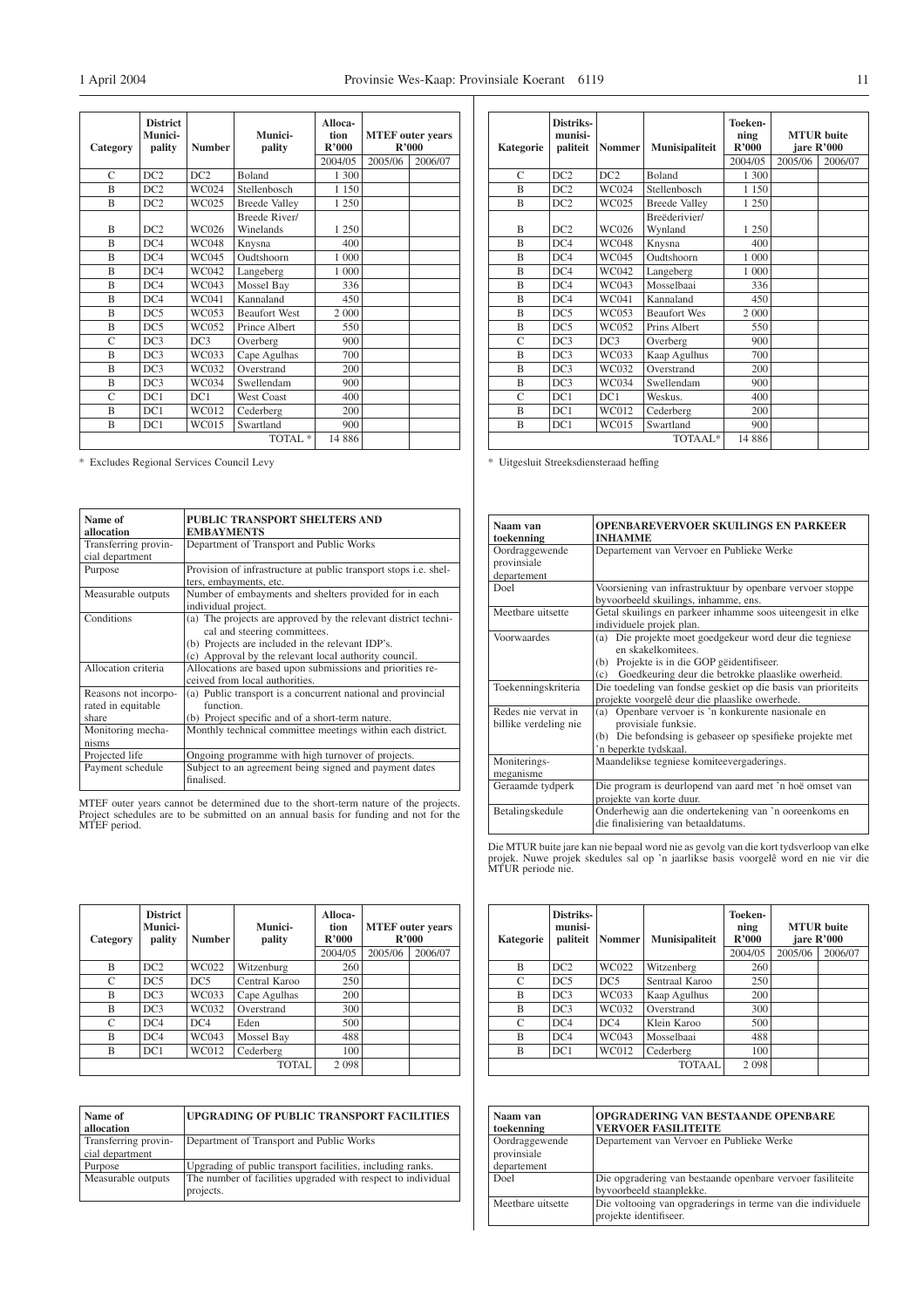| Name of<br>allocation                               | UPGRADING OF PUBLIC TRANSPORT FACILITIES                                                                                                                                                                                                                                                   |
|-----------------------------------------------------|--------------------------------------------------------------------------------------------------------------------------------------------------------------------------------------------------------------------------------------------------------------------------------------------|
| Conditions                                          | (a) The projects are approved by the relevant district techni-<br>cal and steering committees or the Joint Public Transport<br>Management Panel (City of Cape Town and PAWC).<br>(b) Projects are included in the relevant IDP's.<br>(c) Approval by the relevant local authority council. |
| Allocation criteria                                 | Allocations are based upon submissions and priorities re-<br>ceived from local authorities.                                                                                                                                                                                                |
| Reasons not incorpo-<br>rated in equitable<br>share | (a) Public transport is a concurrent national and provincial<br>function.<br>(b) Project specific and of a short-term nature.                                                                                                                                                              |
| Monitoring mecha-<br>nisms                          | Monthly committee meetings with each local authority.                                                                                                                                                                                                                                      |
| Projected life                                      | Ongoing programme with high turnover of projects.                                                                                                                                                                                                                                          |
| Payment schedule                                    | Subject to an agreement being signed and payment dates<br>finalised.                                                                                                                                                                                                                       |

MTEF outer years cannot be determined due to the short-term nature of the projects. Project schedules are to be submitted on an annual basis for funding and not for the MTEF period.

| Category | <b>District</b><br>Munici-<br>pality | <b>Number</b> | Munici-<br>pality | Alloca-<br>tion<br>R'000 | <b>MTEF</b> outer years | R'000   |
|----------|--------------------------------------|---------------|-------------------|--------------------------|-------------------------|---------|
|          |                                      |               |                   | 2004/05                  | 2005/06                 | 2006/07 |
| C        | DC2                                  | DC2           | <b>Boland</b>     | 450                      |                         |         |
| B        | DC2                                  | WC023         | Drakenstein       | 500                      |                         |         |
| B        | DC2                                  | <b>WC024</b>  | Stellenbosch      | 100                      |                         |         |
| B        | DC1                                  | <b>WC014</b>  | Saldanha Bay      | 800                      |                         |         |
| B        | DC1                                  | <b>WC011</b>  | Matzikama         | 100                      |                         |         |
| B        | DC4                                  | <b>WC044</b>  | George            | 1 300                    |                         |         |
| B        | DC4                                  | WC045         | Oudtshoorn        | 1 000                    |                         |         |
|          |                                      |               | TOTAL             | 4 2 5 0                  |                         |         |

| Name of              | <b>MAINTENANCE AND REHABILITATION</b>                                |
|----------------------|----------------------------------------------------------------------|
| allocation           | <b>ASSISTANCE OF MUNICIPAL ROADS</b>                                 |
| Transferring provin- | Department of Transport and Public Works                             |
| cial department      |                                                                      |
| Purpose              | Maintain and rehabilitate proclaimed municipal main roads            |
|                      | within municipal areas.                                              |
| Measurable outputs   | To maintain 115 normal maintenance projects, 7 reseal                |
|                      | projects and 2 rehabilitation projects. The total network            |
|                      | comes to 300 kilometres.                                             |
| Conditions           | • Section 38(1)(j) of the Public Finance Management Act,             |
|                      | 1999 (Act 1 of 1999).                                                |
|                      | •Project not to exceed approved budget.                              |
|                      | • Municipality to provide for 20 % of costs.                         |
|                      | • Relevant municipality to approve the projects.                     |
| Allocation criteria  | Allocations are based on outputs of the Pavement Manage-             |
|                      | ment System and then prioritised.                                    |
| Reasons not incorpo- | Subsidy claimed as a result of an unpredictable road mainte-         |
| rated in equitable   | nance expenditure.                                                   |
| share                |                                                                      |
| Monitoring mecha-    | Districts Roads Engineers monitor and inspect projects after         |
| nisms                | being completed and sign prescribed claim form before                |
|                      | sending it to Head Office for payment purposes.                      |
| Projected life       | Ongoing programme.                                                   |
| Payment schedule     | Subject to an agreement being signed and payment dates<br>finalised. |

| Category | <b>District</b><br><b>Munici-</b><br>pality | <b>Number</b> | Munici-<br>pality           | Alloca-<br>tion<br>R'000 |         | <b>MTEF</b> outer years<br>R'000 |
|----------|---------------------------------------------|---------------|-----------------------------|--------------------------|---------|----------------------------------|
|          |                                             |               |                             | 2004/05                  | 2005/06 | 2006/07                          |
| B        | DC1                                         | WC013         | Bergrivier                  | 430                      |         |                                  |
| B        | DC1                                         | WC012         | Cederberg                   | 25                       |         |                                  |
| B        | DC1                                         | <b>WC011</b>  | Matzikama                   | 27                       |         |                                  |
| B        | DC1                                         | <b>WC014</b>  | Saldanha Bay                | 52                       |         |                                  |
| B        | DC1                                         | WC015         | Swartland                   | 35                       |         |                                  |
| B        | DC5                                         | WC053         | <b>Beaufort West</b>        | 14                       |         |                                  |
| C        |                                             | DC5           | <b>DMA</b> Central<br>Karoo | 12                       |         |                                  |
| B        | DC5                                         | WC051         | Laingsburg                  | 24                       |         |                                  |
| B        | DC5                                         | WC052         | Prince Albert               | 24                       |         |                                  |
| B        | DC4                                         | <b>WC044</b>  | George                      | 2 0 9 6                  |         |                                  |
| R        | DC4                                         | WC041         | Kannaland                   | 24                       |         |                                  |
| B        | DC4                                         | <b>WC048</b>  | Knysna                      | 1451                     |         |                                  |
| B        | DC4                                         | WC042         | Langeberg                   | 589                      |         |                                  |
| B        | DC4                                         | WC043         | Mossel Bay                  | 177                      |         |                                  |

| Naam van              | OPGRADERING VAN BESTAANDE OPENBARE                            |  |  |  |  |
|-----------------------|---------------------------------------------------------------|--|--|--|--|
| toekenning            | VERVOER FASILITEITE                                           |  |  |  |  |
| Voorwaardes           | Die projekte moet goedgekeur word deur die tegniese<br>(a)    |  |  |  |  |
|                       | en skakel komitees of die Joint Public Transport Man-         |  |  |  |  |
|                       | agement Panel (Stad Kaapstad en PAWK).                        |  |  |  |  |
|                       | Projekte is in die GOP geidentifiseer.<br>(b)                 |  |  |  |  |
|                       | Goedkeuring deur die betrokke plaaslike owerheid.<br>(c)      |  |  |  |  |
| Toekenningskriteria   | Die toedeling van fondse geskiet op die basis van prioriteits |  |  |  |  |
|                       | projekte voorgelê deur die plaaslike owerhede.                |  |  |  |  |
| Redes nie vervat in   | Openbare vervoer is 'n konkurente nasionale en<br>(a)         |  |  |  |  |
| billike verdeling nie | provisiale funksie.                                           |  |  |  |  |
|                       | Die befondsing is gebaseer op spesifieke projekte met<br>(b)  |  |  |  |  |
|                       | 'n beperkte tydskaal.                                         |  |  |  |  |
| Moniterings-          | Maandelikse komitee vergaderings met owerhede.                |  |  |  |  |
| meganisme             |                                                               |  |  |  |  |
| Geraamde tydperk      | Die program is deurlopend van aard met 'n hoë omset van       |  |  |  |  |
|                       | projekte van korte duur.                                      |  |  |  |  |
| Betalingskedule       | Onderhewig aan die ondertekening van 'n ooreenkoms en         |  |  |  |  |
|                       | die finalisiering van betaaldatums.                           |  |  |  |  |

| Kategorie | Distriks-<br>munisi-<br>paliteit | <b>Nommer</b> | <b>Munisipaliteit</b> | Toeken-<br>ning<br>R'000 |         | <b>MTUR</b> buite<br>jare R'000 |
|-----------|----------------------------------|---------------|-----------------------|--------------------------|---------|---------------------------------|
|           |                                  |               |                       | 2004/05                  | 2005/06 | 2006/07                         |
| C         | DC2                              | DC2           | <b>Boland</b>         | 450                      |         |                                 |
| B         | DC2                              | WC023         | Drakenstein           | 500                      |         |                                 |
| B         | DC2                              | WC024         | Stellenbosch          | 100                      |         |                                 |
| B         | DC1                              | <b>WC014</b>  | Saldanhabaai          | 800                      |         |                                 |
| B         | DC1                              | WC011         | Matzikama             | 100                      |         |                                 |
| B         | DC4                              | <b>WC044</b>  | George                | 1 300                    |         |                                 |
| B         | DC4                              | WC045         | Oudtshoorn            | 1 000                    |         |                                 |
|           |                                  |               | <b>TOTAAL</b>         | 4 2 5 0                  |         |                                 |

| Naam van<br>toekenning                       | <b>ONDERHOUD EN REHABILITASIE</b><br><b>ONDERSTEUNING AAN MUNISIPALE PAAIE</b>                                                                                                                                                                             |
|----------------------------------------------|------------------------------------------------------------------------------------------------------------------------------------------------------------------------------------------------------------------------------------------------------------|
| Oordraggewende<br>provinsiale                | Departement van Vervoer en Openbare Werke                                                                                                                                                                                                                  |
| departement                                  |                                                                                                                                                                                                                                                            |
| Doel                                         | Onderhou en rehabiliteer geproklameerde munisipale<br>hoofpaaie in munisipale gebiede.                                                                                                                                                                     |
| Meetbare uitsette                            | Om 115 normale onderhoudsprojekte, 7 herseëlprojekte en 2<br>rehabilitasie projekte te onderhou. Die totale netwerk beloop<br>300 kilometer.                                                                                                               |
| Voorwaardes                                  | • Artikel 38(1)(j) van die Wet op Openbare Finansiële<br>Bestuur, 1999 (Wet 1 van 1999).<br>*Projek mag nie goedgekeurde begroting oorskry nie.<br>•Munisipaliteit moet 20 % van die koste voorsien.<br>*Munisipaliteit betrokke moet die projek goedkeur. |
| Toekenningskriteria                          | Toekenning is gebaseer op uitsette van die Plaveisel<br>Bestuurstelsel en is dan geprioritiseer.                                                                                                                                                           |
| Redes nie vervat in<br>billike verdeling nie | Subsidie wat geëis word as gevolg van 'n onvoorsienbare<br>padinstandhoudings uitgawe.                                                                                                                                                                     |
| Moniterings-<br>meganisme                    | Distrikspadingenieur moniteer en inspekteer projekte nadat<br>dit voltooi is en onderteken voorgeskrewe eisvorms voordat<br>dit aan Hoofkantoor vir betaling gestuur word.                                                                                 |
| Geraamde tydperk                             | Deurlopende program.                                                                                                                                                                                                                                       |
| Betalingskedule                              | Onderhewig aan die ondertekening van 'n ooreenkoms en<br>die finalisering van betaaldatums.                                                                                                                                                                |

| <b>Kategorie</b> | Distriks-<br>munisi-<br>paliteit | <b>Nommer</b> | <b>Munisipaliteit</b> | <b>Toeken-</b><br>ning<br>R'000 |         | <b>MTUR</b> buite<br>jare R'000 |
|------------------|----------------------------------|---------------|-----------------------|---------------------------------|---------|---------------------------------|
|                  |                                  |               |                       | 2004/05                         | 2005/06 | 2006/07                         |
| B                | DC1                              | WC013         | Bergrivier            | 430                             |         |                                 |
| B                | DC1                              | WC012         | Cederberg             | 25                              |         |                                 |
| B                | DC1                              | <b>WC011</b>  | Matzikama             | 27                              |         |                                 |
| B                | DC1                              | <b>WC014</b>  | Saldanhabaai          | 52                              |         |                                 |
| B                | DC1                              | WC015         | Swartland             | 35                              |         |                                 |
| B                | DC5                              | WC053         | Beaufort-Wes          | 14                              |         |                                 |
|                  |                                  |               | <b>DMA</b> Sentraal   |                                 |         |                                 |
| C                |                                  | DC5           | Karoo                 | 12                              |         |                                 |
| R                | DC5                              | WC051         | Laingsburg            | 24                              |         |                                 |
| B                | DC5                              | WC052         | Prince Albert         | 24                              |         |                                 |
| B                | DC4                              | <b>WC044</b>  | George                | 2 0 9 6                         |         |                                 |
| B                | DC4                              | WC041         | Kannaland             | 24                              |         |                                 |
| B                | DC4                              | <b>WC048</b>  | Knysna                | 1451                            |         |                                 |
| B                | DC4                              | WC042         | Langeberg             | 589                             |         |                                 |
| B                | DC4                              | WC043         | Mosselbaai            | 177                             |         |                                 |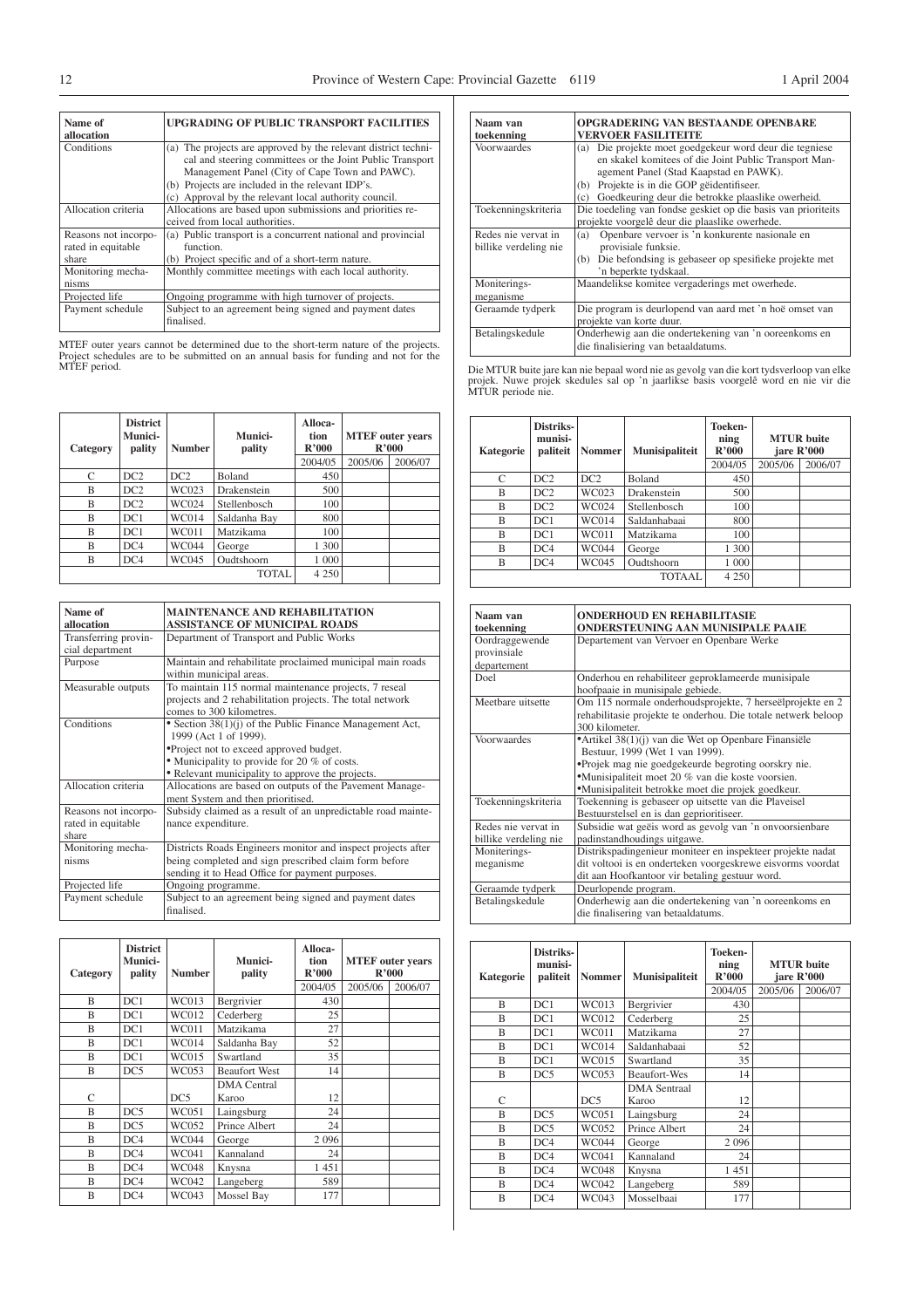┪

| Category | <b>District</b><br>Munici-<br>pality | <b>Number</b> | Munici-<br>pality    | Alloca-<br>tion<br>R'000 | <b>MTEF</b> outer years<br>R'000 |         |
|----------|--------------------------------------|---------------|----------------------|--------------------------|----------------------------------|---------|
|          |                                      |               |                      | 2004/05                  | 2005/06                          | 2006/07 |
| B        | DC4                                  | WC045         | Oudtshoorn           | 72                       |                                  |         |
| B        | DC4                                  | WC047         | <b>Bitou</b>         | 264                      |                                  |         |
|          |                                      |               | Breede River/        |                          |                                  |         |
| B        | DC2                                  | WC026         | Winelands            | 256                      |                                  |         |
| B        | DC2                                  | WC025         | <b>Breede Valley</b> | 1 260                    |                                  |         |
| B        | DC2                                  | WC023         | Drakenstein          | 1 540                    |                                  |         |
| B        | DC2                                  | <b>WC024</b>  | Stellenbosch         | 80                       |                                  |         |
| B        | DC2                                  | WC022         | Witzenberg           | 180                      |                                  |         |
| B        | DC3                                  | WC033         | Cape Agulhas         | 411                      |                                  |         |
| B        | DC3                                  | WC032         | Overstrand           | 396                      |                                  |         |
| B        | DC3                                  | WC031         | Theewaterskloof      | 61                       |                                  |         |
|          |                                      |               | Unallocated          |                          | 10 000                           | 10 300  |
|          |                                      |               | <b>TOTAL</b>         | 9 500                    | 10 000                           | 10 300  |

| Name of<br>allocation                   | <b>COMMUNITY DEVELOPMENT PROGRAM</b>                         |
|-----------------------------------------|--------------------------------------------------------------|
| Transferring provin-<br>cial department | Department of Transport and Public Works                     |
| Purpose                                 | Community Development Program:                               |
|                                         | .Job creation and poverty relief.                            |
|                                         | •Provide job opportunities to the Affirmable Business Enter- |
|                                         | prises (ABEs) and emerging engineering contractors.          |
|                                         | •Create infrastructure by way of the provision of municipal  |
|                                         | streets, sidewalks and access roads to marginalised commu-   |
|                                         | nities in the Province.                                      |
|                                         | •Empower unemployed people, emerging contractors and         |
|                                         | ABE's, with appropriate training and transfer of skills.     |
|                                         | •Develop the capacity of communities through their direct    |
|                                         | participation in the identification of projects.             |
| Measurable outputs                      | Construction and Upgrading of Sidewalks and Bicycle Path-    |
|                                         | ways in Diazville-Middelpos, Saldanha Bay.                   |
| Conditions                              | Projects not exceeding the budget.                           |
|                                         | Projects approved subject to signed memorandum of agree-     |
|                                         | ment.                                                        |
| Allocation criteria                     | Allocations are based on approved Integrated Development     |
|                                         | Plans for Saldanha Bay Municipality.                         |
| Reasons not incorpo-                    | The Department's contribution to community development       |
| rated in equitable                      | through infrastructure provision for the Department's prior- |
| share                                   | ity of Economic Empowerment.                                 |
| Monitoring mecha-                       | Monthly progress meetings/reports between the Saldanha       |
| nisms                                   | Bay Municipality and the Department.                         |
| Projected life                          | 12 months.                                                   |
| Payment schedule                        | Once off payments after the memorandum of agreement is       |
|                                         | signed and the projects are approved.                        |

| Category | <b>District</b><br><b>Munici-</b><br>pality | <b>Number</b> | <b>Munici-</b><br>pality | <b>Alloca-</b><br>tion<br>R'000<br>2004/05 | <b>MTEF</b> outer years<br>R'000<br>2005/06 | 2006/07 |
|----------|---------------------------------------------|---------------|--------------------------|--------------------------------------------|---------------------------------------------|---------|
| В        | DC1                                         | <b>WC014</b>  | Saldahna Bay             | 1 5 9 5                                    |                                             |         |
|          |                                             |               | TOTAL                    | 1 595                                      |                                             |         |

| Name of<br>allocation                   | <b>COMMUNITY DEVELOPMENT PROGRAM</b>                                                                      |
|-----------------------------------------|-----------------------------------------------------------------------------------------------------------|
| Transferring provin-<br>cial department | Department of Transport and Public Works                                                                  |
| Purpose                                 | Community Development Program:                                                                            |
|                                         | •Job creation.                                                                                            |
|                                         | •Promote Economic Empowerment for emerging contrac-<br>tors.                                              |
|                                         | •Create infrastructure by way of the provision of streets,                                                |
|                                         | sidewalks and access roads to previously underdeveloped<br>communities in the Province.                   |
|                                         | •Empower unemployed people, emerging contractors, with<br>appropriate training and transfer of skills.    |
|                                         | •Develop the capacity of communities through their direct<br>participation in the identified projects.    |
| Measurable outputs                      | Construction and Upgrade of Sidewalks and Bicycle path-                                                   |
|                                         | ways in Laingville, St Helena Bay.                                                                        |
| Conditions                              | Projects not exceeding the budget.                                                                        |
|                                         | Projects approved subject to signed memorandum of agree-<br>ment.                                         |
| Allocation criteria                     | Allocations are based on approved Integrated Development<br>Plans compiled for Saldanha Bay Municipality. |

| Kategorie | Distriks-<br>munisi-<br>paliteit | <b>Nommer</b> | <b>Munisipaliteit</b>   | Toeken-<br>ning<br>R'000 | <b>MTUR</b> buite<br>jare R'000 |         |
|-----------|----------------------------------|---------------|-------------------------|--------------------------|---------------------------------|---------|
|           |                                  |               |                         | 2004/05                  | 2005/06                         | 2006/07 |
| B         | DC4                              | WC045         | Oudtshoorn              | 72                       |                                 |         |
| B         | DC4                              | WC047         | <b>Bitou</b>            | 264                      |                                 |         |
| B         | DC <sub>2</sub>                  | WC026         | Breë Rivier/<br>Wynland | 256                      |                                 |         |
| R         | DC2                              | WC025         | Breede Vallei           | 1 260                    |                                 |         |
| B         | DC2                              | WC023         | Drakenstein             | 1 540                    |                                 |         |
| B         | DC2                              | WC024         | Stellenbosch            | 80                       |                                 |         |
| R         | DC2                              | WC022         | Witzenberg              | 180                      |                                 |         |
| R         | DC3                              | WC033         | Kaap Agulhas            | 411                      |                                 |         |
| B         | DC3                              | WC032         | Overstrand              | 396                      |                                 |         |
| B         | DC3                              | WC031         | Theewaterskloof         | 61                       |                                 |         |
|           |                                  |               | Ontoegewys              |                          | 10 000                          | 10 300  |
|           |                                  |               | <b>TOTAL</b>            | 9 500                    | 10 000                          | 10 300  |

| Naam van<br>toekenning                       | <b>GEMEENSKAPLIKE ONTWIKKELING PROGRAM</b>                                                                                                                                                                                                                                                                                                                                                                                                                                                                                                                                                                               |
|----------------------------------------------|--------------------------------------------------------------------------------------------------------------------------------------------------------------------------------------------------------------------------------------------------------------------------------------------------------------------------------------------------------------------------------------------------------------------------------------------------------------------------------------------------------------------------------------------------------------------------------------------------------------------------|
| Oordraggewende<br>provinsiale<br>departement | Departement van Vervoer en Openbare Werke                                                                                                                                                                                                                                                                                                                                                                                                                                                                                                                                                                                |
| Doel                                         | Gemeenskaplike Ontwikkeling Program:<br>• Werkskepping en Armoede verligting.<br>*Skepping van werksgeleenthede vir "Affirmable Business<br>Enterprises (ABE's)" en Opkomende Ingenieurs<br>Kontrakteurs.<br>•Skepping van infrastruktuur by wyse van voorsiening van<br>munisipale paaie, sypaadjies en toegangspaaie na voorheen<br>benadeelde gemeenskap in die Provinsie.<br>*Bemagtig werklose persone, opkomende kontrakteurs en<br>"ABE's", met voldoende opleiding en oorplasing van<br>vaardighede.<br>•Ontwikkeling van die kapasiteit van gemeenskappe deur<br>direkte deelname in geïdentifiseerde projekte. |
| Meethare uitsette                            | Konstruksie en Opgradering van Sypaadjies en<br>Fietsrylaan-in Diazville-Middelpos, Saldanhabaai.                                                                                                                                                                                                                                                                                                                                                                                                                                                                                                                        |
| Voorwaardes                                  | Projekte mag nie die begroting oorskry nie.<br>Goedkeuring van projekte onderhewig aan getekende memo-<br>randum van ooreenkoms.                                                                                                                                                                                                                                                                                                                                                                                                                                                                                         |
| Toekenningskriteria                          | Toekennings is gebaseer op goedgekeurde Geïntegreerde<br>Ontwikkelings Plan vir Saldanhabaai Munisipaliteit.                                                                                                                                                                                                                                                                                                                                                                                                                                                                                                             |
| Redes nie vervat in<br>billike verdeling nie | Die departement se bydrae aan gemeenskaps ontwikkeling<br>deur infrastruktuur te voorsien vir die departemente<br>priotiteite van ekononiese bemagtiging.                                                                                                                                                                                                                                                                                                                                                                                                                                                                |
| Moniterings-<br>meganisme                    | Maandelikse vorderings vergaderings / verslae tussen<br>Saldanhabaai Munisipaliteit en die Departement.                                                                                                                                                                                                                                                                                                                                                                                                                                                                                                                  |
| Geraamde tydperk                             | 12 maande                                                                                                                                                                                                                                                                                                                                                                                                                                                                                                                                                                                                                |
| Betalingskedule                              | Eenmalige paaiemente na die goedkeuring van projekte en<br>die ondertekening van die memorandum van ooreenkoms.                                                                                                                                                                                                                                                                                                                                                                                                                                                                                                          |

| Kategorie | Distriks-<br>munisi-<br>paliteit | Nommer | <b>Munisipaliteit</b> | Toeken-<br>ning<br>R'000 |         | <b>MTUR</b> buite<br>jare R'000 |
|-----------|----------------------------------|--------|-----------------------|--------------------------|---------|---------------------------------|
|           |                                  |        |                       | 2004/05                  | 2005/06 | 2006/07                         |
| В         | DC1                              | WC014  | Saldanhabaai          | 1595                     |         |                                 |
|           |                                  |        | <b>TOTAAL</b>         | 1 5 9 5                  |         |                                 |

| Naam van<br>toekenning                       | <b>GEMEENSKAPLIKE ONTWIKKELING PROGRAM</b>                                                                                                                                                                                  |
|----------------------------------------------|-----------------------------------------------------------------------------------------------------------------------------------------------------------------------------------------------------------------------------|
| Oordraggewende<br>provinsiale<br>departement | Departement van Vervoer en Openbare Werke                                                                                                                                                                                   |
| Doel                                         | Gemeenskap Ontwikkeling Program:<br>•Werkskepping.                                                                                                                                                                          |
|                                              | *Bevordering van Ekonomiese Bemagtiging vir opkomende<br>kontrakteurs.                                                                                                                                                      |
|                                              | •Skepping van infrastruktuur by wyse van strate, sypaadjies<br>en toegangspaaie na voorheen onderontwikkelde<br>gemeenskappe in die Provinsie.                                                                              |
|                                              | •Bemagtig werklose persone, opkomende kontrakteurs, met<br>genoegsame opleiding en oordrag van vaardighede.<br>•Ontwikkeling van die kapasiteit van die gemeenskappe deur<br>direkte deelname in geïdentifiseerde projekte. |
| Meetbare uitsette                            | Konstruksie en opgradering van sypaadjies / Fietsrylaan vir<br>Laingville, St Helenabaai.                                                                                                                                   |
| Voorwaardes                                  | Projekte mag nie begroting oorskry nie.<br>Goedkeuring van projekte onderhewig aan getekende memo-<br>randum van ooreenkoms.                                                                                                |
| Toekenningskriteria                          | Toekennings is gebaseer op die goedgekeurde Geïntegreerde<br>Ontwikkelings Planne soos saamgestel deur Saldanhabaai<br>Munisipaliteit.                                                                                      |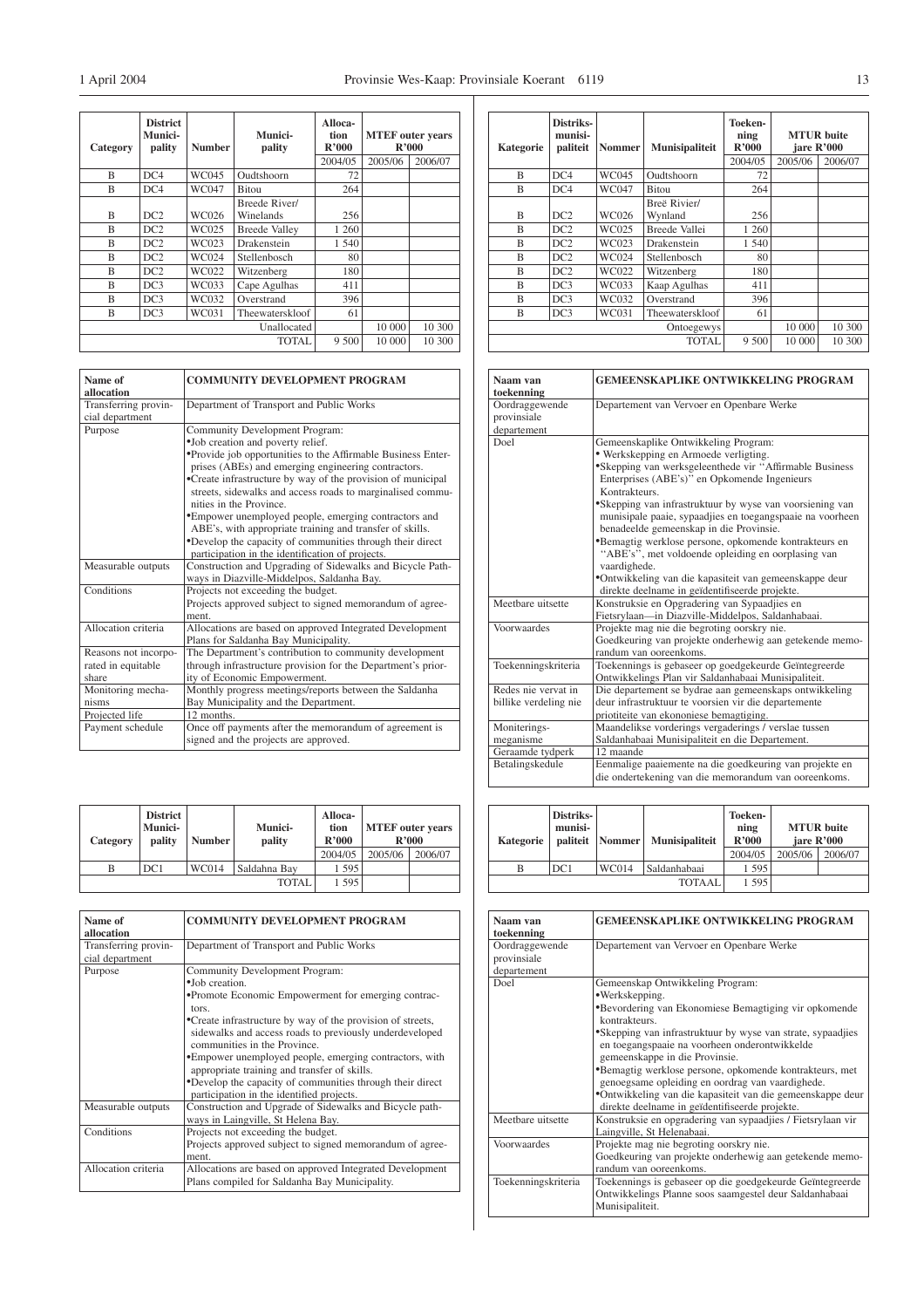| Name of<br>allocation | <b>COMMUNITY DEVELOPMENT PROGRAM</b>                         |
|-----------------------|--------------------------------------------------------------|
| Reasons not incorpo-  | The Department's contribution to community development       |
| rated in equitable    | through infrastructure provision for the Department's prior- |
| share                 | ity of Economic Empowerment.                                 |
| Monitoring mecha-     | Monthly progress meetings/reports between the Saldanha       |
| nisms                 | Bay Municipality and the Department.                         |
| Projected life        | 12 months.                                                   |
| Payment schedule      | Once off payments after the memorandum of agreement is       |
|                       | signed and the projects are approved.                        |

| Category | <b>District</b><br><b>Munici-</b><br>pality | <b>Number</b> | <b>Munici-</b><br>pality | Alloca-<br>tion<br>R'000 | <b>MTEF</b> outer years | R'000   |
|----------|---------------------------------------------|---------------|--------------------------|--------------------------|-------------------------|---------|
|          |                                             |               |                          | 2004/05                  | 2005/06                 | 2006/07 |
| В        | DC1                                         | <b>WC014</b>  | Sald anha Bay            | 1 595                    |                         |         |
|          |                                             |               | <b>TOTAL</b>             | 1 5 9 5                  |                         |         |

| Name of<br>allocation                               | <b>ASSISTANCE FOR FIRE-FIGHTING</b>                                                                                                                                                                                                                                                                                                    |
|-----------------------------------------------------|----------------------------------------------------------------------------------------------------------------------------------------------------------------------------------------------------------------------------------------------------------------------------------------------------------------------------------------|
| Transferring Provin-<br>cial Department             | Department of Local Government                                                                                                                                                                                                                                                                                                         |
| Purpose                                             | To assist the City of Cape Town for the rental of a helicopter<br>to fight fires during the summer months.                                                                                                                                                                                                                             |
| Measurable outputs                                  | Effective and efficient management of fires in the City of<br>Cape Town's area of responsibility.                                                                                                                                                                                                                                      |
| Conditions                                          | Signing of an agreement with the City of Cape Town. Fur-<br>ther conditions as stipulated in the agreement, relevant legis-<br>lation and government policies. Reporting as required by the<br>Public Finance Management Act (Act 1 of 1999) and other<br>conditions of the Accounting Officer.                                        |
| Allocation Criteria                                 | According to the high bush-and veldfire risk in the Cape<br>Metropolitan area.                                                                                                                                                                                                                                                         |
| Reasons not incorpo-<br>rated in equitable<br>share | According to section 154(1) of the Constitution of the RSA<br>(Act 108 of 1996), the national government and provincial<br>governments, by legislative and other measures, must sup-<br>port and strengthen the capacity of municipalities to manage<br>their own affairs, to exercise their powers and to perform<br>their functions. |
| Monitoring System                                   | Receipt of an audited statement in respect of helicopter fire<br>fighting services delivered.<br>Monitoring by provincial officials responsible for disaster<br>management.<br>Monitoring of the City Council of the City of Cape Town<br>compliance with agreement.                                                                   |
| Project Life                                        | 1 financial vear.                                                                                                                                                                                                                                                                                                                      |
| Payment Schedule                                    | Once off payment before 30/11/2004 and on signing of the<br>agreement.                                                                                                                                                                                                                                                                 |

| Category | <b>District</b><br><b>Munici-</b><br>pality | <b>Number</b> | <b>Munici-</b><br>pality | Alloca-<br>tion<br>R'000<br>2004/05 | <b>MTEF</b> outer years<br>R'000<br>2005/06 | 2006/07 |
|----------|---------------------------------------------|---------------|--------------------------|-------------------------------------|---------------------------------------------|---------|
|          |                                             |               |                          |                                     |                                             |         |
| А        |                                             |               | City of Cape<br>Town     | 1 500                               | 1 500                                       | 1 500   |

| Name of<br>allocation | <b>LOCAL GOVERNMENT PROJECT PREPARATION</b><br><b>FACILITY</b> |
|-----------------------|----------------------------------------------------------------|
| Transferring Provin-  | Department of Local Government                                 |
| cial Department       |                                                                |
| Purpose               | To assist municipalities with investigations into problems     |
|                       | with municipal services, evaluate alternative solutions and    |
|                       | make specific project proposals.                               |
| Measurable Outputs    | Investigations regarding problems with services.               |
|                       | Evaluation of alternative solutions.                           |
|                       | Submission of Reports with project proposals and cost esti-    |
|                       | mates.                                                         |
| Conditions            | The municipalities must submit an application to province.     |
|                       | The business plans will be evaluated in terms of the criteria  |
|                       | stated below, before an approval letter is issued by province. |
|                       | An agreement must be signed between Province and the mu-       |
|                       | nicipality and an agreement must be entered into between       |
|                       | the service provider and the municipality before claims will   |
|                       | be paid out — a tripartite agreement will also suffice.        |
|                       | Further conditions as set out in the agreement and the ap-     |
|                       | proval letter.                                                 |
|                       |                                                                |

| Naam van              | <b>GEMEENSKAPLIKE ONTWIKKELING PROGRAM</b>                  |
|-----------------------|-------------------------------------------------------------|
| toekenning            |                                                             |
| Redes nie vervat in   | Die Departement se bydra tot gemeenskap ontwikkeling        |
| billike verdeling nie | deur die voorsiening van infrastruktuur vir die Departement |
|                       | se prioriteit van Ekonomiese Bemagtiging.                   |
| Moniterings-          | Maandelikse vorderings vergaderings/ verslae tussen die     |
| meganisme             | Sandanhabaai Munisipaliteit en die Departement.             |
| Geraamde tydperk      | 12 maande                                                   |
| Betalingskedule       | Eenmalige paaiemente na die goedkeuring van projekte en     |
|                       | die ondertekening van die memorandum van ooreenkoms.        |

| <b>Kategorie</b> | Distriks-<br>munisi-<br>paliteit | Nommer       | <b>Munisipaliteit</b> | Toeken-<br>ning<br>R'000<br>2004/05 | 2005/06 | <b>MTUR</b> buite<br>jare R'000<br>2006/07 |
|------------------|----------------------------------|--------------|-----------------------|-------------------------------------|---------|--------------------------------------------|
|                  |                                  |              |                       |                                     |         |                                            |
| В                | DC1                              | <b>WC014</b> | Saldanhabaai          | 1 5 9 5                             |         |                                            |
|                  |                                  |              | TOTAAL                | 1 5 9 5                             |         |                                            |

| Naam van<br>toekenning                       | <b>BYSTAND VIR BRANDBESTRYDING</b>                                                                                                                                                                                                                                                                                               |
|----------------------------------------------|----------------------------------------------------------------------------------------------------------------------------------------------------------------------------------------------------------------------------------------------------------------------------------------------------------------------------------|
| Oordraggewende<br>provinsiale<br>departement | Departement van Plaaslike Regering                                                                                                                                                                                                                                                                                               |
| Doel                                         | Vir bystand aan die Stad Kaapstad vir die huur van 'n<br>helikopter om brande gedurende die somermaande te bestry.                                                                                                                                                                                                               |
| Meethare uitsette                            | Effektiewe en doelmatige bestuur van brande in die Stad<br>Kaapstad se verantwoordelikheidsgebied.                                                                                                                                                                                                                               |
| Voorwaardes                                  | Ondertekening van 'n ooreenkoms met die Stadsraad van<br>Stad Kaapstad. Verdere voorwaardes soos uiteengesit in die<br>ooreenkoms, toepaslike wetgewing en regeringsbeleid.<br>Rapportering soos vereis in die Wet op Openbare Finansiële<br>Bestuur (Wet 1 van 1999) en ander voorwaardes van die<br>rekenpligtige beampte.     |
| Toekenningskriteria                          | As gevolg van die hoë bos-en veldbrandrisiko in die Stad<br>Kaapstad se verantwoordelikheidsgebied.                                                                                                                                                                                                                              |
| Redes nie vervat in<br>billike verdeling nie | Ingevolge artikel 154(1) van die Grondwet van die RSA<br>(Wet 108 van 1996) moet die nasionale en provinsiale<br>regering deur middel van wetgewing en ander maatreëls die<br>kapasiteit van munisipaliteite om hulle eie sake te bestuur,<br>hulle magte uit te oefen en hulle funksies uit te voer,<br>ondersteun en versterk. |
| Moniterings-<br>mega nisme                   | Ontvangs van ge-ouditeerde state ten opsigte van brande<br>deur helikopter geblus.<br>Monitering deur provinsiale amptenare verantwoordelik vir<br>rampbestuur.<br>Monitering van die Stadsraad van Stad Kaapstad se<br>voldoening aan die ooreenkoms.                                                                           |
| Geraamde tydperk                             | 1 finansiële jaar.                                                                                                                                                                                                                                                                                                               |
| Betalingskedule                              | Eenmalige betaling voor 30/11/2004 en na ondertekening<br>van die ooreenkoms.                                                                                                                                                                                                                                                    |

| <b>Kategorie</b> | Distriks-<br>munisi-<br>paliteit | Nommer | <b>Munisipaliteit</b> | Toeken-<br>ning<br>R'000<br>2004/05 | <b>MTUR</b> buite<br>jare R'000<br>2005/06 | 2006/07 |
|------------------|----------------------------------|--------|-----------------------|-------------------------------------|--------------------------------------------|---------|
| А                |                                  |        | Stad Kaapstad         | 1 500                               | 1.500                                      | 1 500   |

| Naam van<br>toekenning                       | <b>PLAASLIKE REGERING</b><br>PROJEKVOORBEREIDINGSFASILITEIT                                                                                                                                                                                                                                                                                                                                                                                                                                                                                                            |
|----------------------------------------------|------------------------------------------------------------------------------------------------------------------------------------------------------------------------------------------------------------------------------------------------------------------------------------------------------------------------------------------------------------------------------------------------------------------------------------------------------------------------------------------------------------------------------------------------------------------------|
| Oordraggewende<br>provinsiale<br>departement | Departement van Plaaslike Regering                                                                                                                                                                                                                                                                                                                                                                                                                                                                                                                                     |
| Doel                                         | Om munisipaliteite te ondersteun om alternatiewe te<br>ondersoek en projekvoorstelle te doen aangaande probleme<br>met munisipaledienste.                                                                                                                                                                                                                                                                                                                                                                                                                              |
| Meethare uitsette                            | Ondersoeke aangaande probleme met dienste.<br>Evaluering van alternatiewe oplossings.<br>Voorlegging van Verslae met voorstelle van projekte en<br>kosteberamings.                                                                                                                                                                                                                                                                                                                                                                                                     |
| Voorwaardes                                  | Munisipaliteite moet 'n aansoek by provinsie indien.<br>Na die evaluering van die besigheidsplan, volgens<br>voorgestelde toekenningskriteria, soos hieronder uiteengesit,<br>sal 'n goedkeuringsbrief aan die munisipaliteit uitgereik<br>word<br>'n Ooreenkoms moet tussen provinsie en die munisipaliteit<br>gesluit word, sowel as tussen die munisipaliteit en die<br>diensverskaffer alvorens eise uitbetaal kan word—'n<br>drieledige ooreenkoms sal ook voldoende wees.<br>Verdere voorwaardes soos uiteengesit in die ooreenkoms en<br>die goedkeuringsbrief. |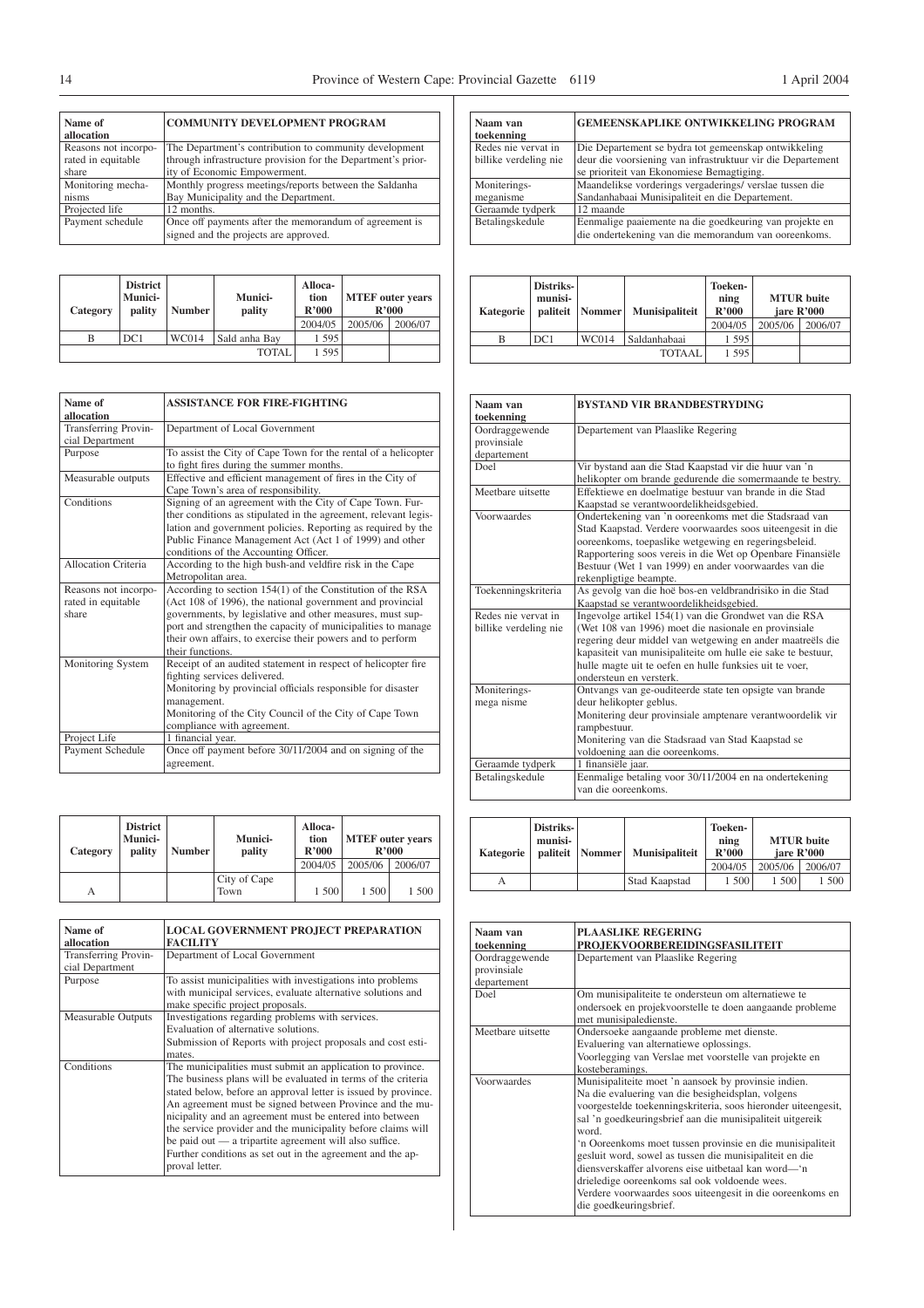$\exists$ 

| Name of                    | <b>LOCAL GOVERNMENT PROJECT PREPARATION</b>                  |
|----------------------------|--------------------------------------------------------------|
| allocation                 | <b>FACILITY</b>                                              |
| <b>Allocation Criteria</b> | The projects must improve the capacity of the municipality   |
|                            | to deliver services.                                         |
|                            | The projects must have a long-term impact on the viability   |
|                            | of the municipality.                                         |
| Reasons not incorpo-       | According to section 154(1) of the Constitution of the RSA   |
| rated in equitable         | (Act 108 of 1996), the national government and provincial    |
| share                      | governments, by legislative and other measures, must sup-    |
|                            | port and strengthen the capacity of municipalities to manage |
|                            | their own affairs, to exercise their powers and to perform   |
|                            | their functions.                                             |
| Monitoring System          | Checking of reports and approval of project proposals.       |
|                            | Visits to municipalities.                                    |
| Project Life               | 2004/05 financial year.                                      |
| Payment Schedule           | Payment will be made on submission of certified invoices by  |
|                            | the municipalities.                                          |

| Category | <b>District</b><br>Munici-<br>pality | <b>Number</b> | <b>Munici-</b><br>pality | Alloca-<br>tion<br>R'000 | <b>MTEF</b> outer years | R'000   |
|----------|--------------------------------------|---------------|--------------------------|--------------------------|-------------------------|---------|
|          |                                      |               |                          | 2004/05                  | 2005/06                 | 2006/07 |
|          |                                      |               | <b>UNALLOCATED</b>       | 1 500                    | 1 500                   | 1 500   |

| Name of                                             | LOCAL GOVERNMENT CAPACITY BUILDING                                                                                                                                                                                                                                                                                                      |
|-----------------------------------------------------|-----------------------------------------------------------------------------------------------------------------------------------------------------------------------------------------------------------------------------------------------------------------------------------------------------------------------------------------|
| allocation                                          | <b>FUND GRANT</b>                                                                                                                                                                                                                                                                                                                       |
| Transferring Provin-                                | Department of Local Government                                                                                                                                                                                                                                                                                                          |
| cial Department                                     |                                                                                                                                                                                                                                                                                                                                         |
| Purpose                                             | To enable provinces to assist municipalities to expand their<br>institutional capacity and improve their systems with a view<br>to sustainable service delivery, as well as improving the fi-<br>nancial and administrative capacity of the municipality.                                                                               |
| Measurable Outputs                                  | *Stabilise administrative and governance systems.<br>•Improve financial management and reporting processes.<br>• Provide training, technical support and infrastructure                                                                                                                                                                 |
|                                                     | development.<br>• Independent municipalities that are able to function in a<br>positive cash flow situation.                                                                                                                                                                                                                            |
|                                                     | • Increased effective and efficient service delivery to the<br>community.                                                                                                                                                                                                                                                               |
| Conditions                                          | •The municipalities must submit a business plan to Province.<br>•The business plans will be evaluated in terms of the criteria<br>stated below, before an approval letter is issued by<br>Province.                                                                                                                                     |
|                                                     | • An agreement must be signed between Province and the<br>municipality and an agreement must be entered into be-<br>tween the service provider and the municipality before<br>claims will be paid out—a tripartite agreement will also<br>suffice.                                                                                      |
|                                                     | • Further conditions as set by the agreement and the ap-<br>proval letter.                                                                                                                                                                                                                                                              |
| <b>Allocation Criteria</b>                          | •Capacity building must be included as part of the scope in<br>the municipal business plan.<br>•The project must increase the cash flow of the municipality.                                                                                                                                                                            |
|                                                     | • The project must improve the capacity of the municipality<br>to deliver services.<br>• The project must have a long-term impact on the viability                                                                                                                                                                                      |
|                                                     | of the municipality.                                                                                                                                                                                                                                                                                                                    |
| Reasons not incorpo-<br>rated in equitable<br>share | In terms of section $154(1)$ of the Constitution of the RSA<br>(Act 108 of 1996), the national government and provincial<br>governments, by legislative and other measures, must sup-<br>port and strengthen the capacity of municipalities to manage<br>their own affairs, to exercise their powers and to perform<br>their functions. |
| Monitoring System                                   | •Submission of monthly reports as required in the Division                                                                                                                                                                                                                                                                              |
|                                                     | of Revenue Act, 2004.<br>•Quarterly report back meetings at the Provincial Depart-<br>ment of Local Government.<br>• Visits to municipalities and attendance of Steering Com-<br>mittee meetings at municipalities by departmental person-<br>nel.                                                                                      |
| Project Life                                        | 2004/05 financial year.                                                                                                                                                                                                                                                                                                                 |
| Payment Schedule                                    | Payment will be made in accordance with the submission of<br>certified invoices by municipalities.                                                                                                                                                                                                                                      |

| Category                                               | <b>District</b><br>Munici-<br>pality | <b>Number</b> | <b>Munici-</b><br>pality | Alloca-<br>tion<br>R'000<br>2004/05 | <b>MTEF</b> outer years<br>R'000<br>2005/06 | 2006/07 |
|--------------------------------------------------------|--------------------------------------|---------------|--------------------------|-------------------------------------|---------------------------------------------|---------|
| UNALLOCATED — Management Support<br>Programme portion* |                                      |               |                          | 13 867                              |                                             |         |

\* Division per municipality is subject to the approval of the Provincial business plan by the National Department of Provincial and Local Government.

| Naam van<br>toekenning | <b>PLAASLIKE REGERING</b><br><b>PROJEKVOORBEREIDINGSFASILITEIT</b> |
|------------------------|--------------------------------------------------------------------|
| Toekenningskriteria    | Die projekte moet die diensleweringskapasiteit van die             |
|                        | munisipaliteit verbeter. Die projekte moet 'n langtermyn           |
|                        | impak hê op die lewensvatbaarheid van die munisipaliteit.          |
| Redes nie vervat in    | Ingevolge artikel 154(1) van die Grondwet (Wet 108 of              |
| billike verdeling nie. | 1996) moet die nasionale regering en provinsiale regerings         |
|                        | deur middel van wetgewende en ander maatreëls die                  |
|                        | kapasiteit van munisipaliteite om hulle eie sake te bestuur,       |
|                        | hulle magte uit te oefen en hulle funksies uit te voer,            |
|                        | ondersteun en versterk.                                            |
| Moniterings-           | Nagaan van verslae en goedkeuring van projekvoorstelle.            |
| meganisme              | Besoeke aan munisipaliteite.                                       |
| Geraamde tydperk       | 2004/05 finansiële jaar.                                           |
| Betalingskedule        | Betalings sal geskied na indiening van gesertifiseerde fakture     |
|                        | deur die munisipaliteite.                                          |

| Kategorie | Distriks-<br>munisi- | paliteit   Nommer | <b>Munisipaliteit</b> | Toeken-<br>ning<br>R'000 | <b>MTUR</b> buite<br>iare R'000 |         |
|-----------|----------------------|-------------------|-----------------------|--------------------------|---------------------------------|---------|
|           |                      |                   |                       | 2004/05                  | 2005/06                         | 2006/07 |
|           |                      |                   | <b>ONTOEGEWYS</b>     | 1 500                    | 1 500                           | 1 500   |

| Naam van<br>toekenning | <b>TOEKENNING VIR PLAASLIKE REGERING</b><br><b>KAPASITEITS-BOUFONDS</b> |
|------------------------|-------------------------------------------------------------------------|
| Oordraggewende         | Departement van Plaaslike Regering                                      |
| provinsiale            |                                                                         |
| departement            |                                                                         |
| Doel                   | Om munisipaliteite by te staan ten einde hul institusionele             |
|                        | kapasiteit uit te brei en hul stelsels te versterk met die oog          |
|                        | op volhoubare dienslewering, sowel as die verbetering van               |
|                        | finansiële en administratiewe kapasiteit.                               |
| Meetbare uitsette      | *Stabilisering van administratiewe en owerheidstelsels.                 |
|                        | •Verbetering van finansiële bestuurs- en rapportering                   |
|                        | stelsels.                                                               |
|                        | •Voorsien opleiding, tegniese ondersteuning en ontwikkeling             |
|                        | van infrastruktuur.                                                     |
|                        | *Munisipaliteite wat onafhanklik in 'n positiewe                        |
|                        | kontantvloei situasie funksioneer.                                      |
|                        | · Meer effektiewe dienslewering aan die gemeenskap.                     |
| Voorwaardes            | •Munisipaliteite moet 'n besigheidsplan by provinsie indien.            |
|                        | .Na die evaluering van die besigheidsplan, volgens                      |
|                        | voorgestelde toekenningskriteria, soos hieronder                        |
|                        |                                                                         |
|                        | uiteengesit, sal 'n goedkeuringsbrief aan die munisipaliteit            |
|                        | uitgereik word.                                                         |
|                        | •'n Ooreenkoms moet tussen provinsie en die munisipaliteit              |
|                        | gesluit word, sowel as tussen die munisipaliteit en die                 |
|                        | diensverskaffer alvorens eise uitbetaal kan word-'n                     |
|                        | drieledige ooreenkoms sal ook voldoende wees.                           |
|                        | •Verdere voorwaardes soos uiteengesit in die ooreenkoms en              |
|                        | die goedkeuringsbrief.                                                  |
| Toekenningskriteria    | *Kapasiteitsbou moet deel vorm van die bestek van werk in               |
|                        | munisipale besigheidsplan.                                              |
|                        | •Die projekte moet die kontantvloei van die munisipaliteit              |
|                        | verbeter.                                                               |
|                        | · Die projekte moet die diensleweringskapasiteit van die                |
|                        | munisipaliteit verbeter.                                                |
|                        | · Die projekte moet 'n langtermyn impak hê op die                       |
|                        | lewensvatbaarheid van die munisipaliteit.                               |
| Redes nie vervat in    | Ingevolge artikel 154(1) van die Grondwet (Wet 108 of                   |
| billike verdeling nie  | 1996) moet die nasionale regering en provinsiale regerings              |
|                        | deur middel van wetgewende en ander maatreëls die                       |
|                        | kapasiteit van munisipaliteite om hulle eie sake te bestuur,            |
|                        | hulle magte uit te oefen en hulle funksies uit te voer,                 |
|                        | ondersteun en versterk.                                                 |
| Moniterings-           | *Die indiening van maandelikse vorderingsverslae soos                   |
| meganisme              | verlang in die Wet op die Verdeling van Inkomste, 2004.                 |
|                        | •Kwartaallikse rapporteringsvergaderings by die Provinsiale             |
|                        | Departement van Plaaslike Regering.                                     |
|                        | · Besoeke aan munisipaliteite en bywoning van                           |
|                        | Projekkomiteevergaderings by munisipaliteite deur                       |
|                        | departementele personeel.                                               |
| Geraamde tydperk       | 2004/05 finansiële jaar.                                                |
| Betalingskedule        | Betalings sal geskied na indiening van gesertifiseerde fakture          |
|                        | deur munisipaliteite.                                                   |

| Kategorie                                   | Distriks-<br>munisi-<br>paliteit | Nommer | <b>Munisipaliteit</b> | Toeken-<br>ning<br>R'000 |         | <b>MTUR</b> buite<br>jare R'000 |
|---------------------------------------------|----------------------------------|--------|-----------------------|--------------------------|---------|---------------------------------|
|                                             |                                  |        |                       | 2004/05                  | 2005/06 | 2006/07                         |
| <b>ONTOEGEWYS</b> — Bestuurs Ondersteunings |                                  |        |                       |                          |         |                                 |
|                                             |                                  |        | Program gedeelte*     | 13 867                   |         |                                 |

\* Verdeling tussen munisipaliteite onderhewig aan die goedkeuring van die Provinsiale besigheidsplan deur die Nasionale Departement van Provinsiale en Plaaslike Regering.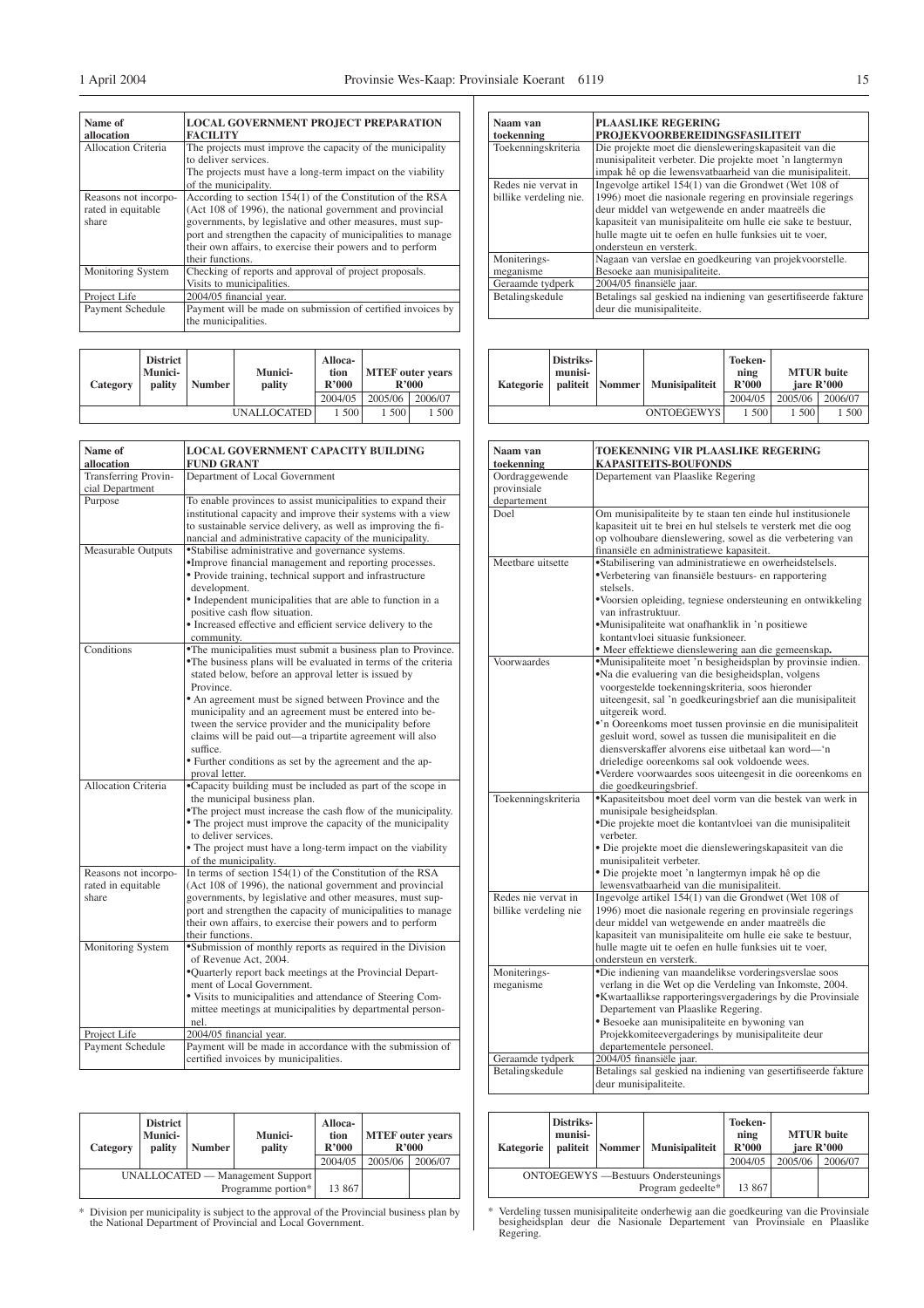| Name of<br>allocation                               | DEVELOPMENT OF SPORT AND RECREATION<br><b>FACILITIES</b>                                                                                                                                                                                                                                                                                                                                                                                                                                                                                                                                                                                                                                                                                                                                                                                        |
|-----------------------------------------------------|-------------------------------------------------------------------------------------------------------------------------------------------------------------------------------------------------------------------------------------------------------------------------------------------------------------------------------------------------------------------------------------------------------------------------------------------------------------------------------------------------------------------------------------------------------------------------------------------------------------------------------------------------------------------------------------------------------------------------------------------------------------------------------------------------------------------------------------------------|
| Transferring provin-<br>cial department             | Department of Cultural Affairs and Sport                                                                                                                                                                                                                                                                                                                                                                                                                                                                                                                                                                                                                                                                                                                                                                                                        |
| Purpose                                             | Provision of Sport and Recreation facilities in especially<br>previously disadvantaged communities.                                                                                                                                                                                                                                                                                                                                                                                                                                                                                                                                                                                                                                                                                                                                             |
| Measurable outputs                                  | Completion of at least 3 new rural facilities per annum.<br>Upgrading of at least 4 existing rural facilities per annum.<br>Monitoring and management of facilities funded in the past<br>by the Directorate.                                                                                                                                                                                                                                                                                                                                                                                                                                                                                                                                                                                                                                   |
| Conditions                                          | Compliance with Section 38 (1)(j) of the Public Finance<br>Management Act, 1999(Act 1 of 1999).                                                                                                                                                                                                                                                                                                                                                                                                                                                                                                                                                                                                                                                                                                                                                 |
| Allocation criteria                                 | The proposed project has to be developed on land owned by<br>the municipality.<br>The proposed project must be located within a disadvan-<br>taged sector of the community.<br>The existence of a sport council that works in partnership<br>with the municipality around the maintenance and manage-<br>ment of the facility. If no such structure exists the Director-<br>ate will facilitate a process whereby this structure can be<br>established.<br>The facility to be developed or upgraded must be mutually<br>agreed upon by the community, the sport fraternity as well<br>as the municipality.<br>The municipality must have a committed budget for ongoing<br>maintenance.<br>The successful applicant must agree to the conditions as set<br>out in the Memorandum of Agreement between the Depart-<br>ment and the municipality. |
| Reasons not incorpo-<br>rated in equitable<br>share | Sport and Recreation is a Provincial function.                                                                                                                                                                                                                                                                                                                                                                                                                                                                                                                                                                                                                                                                                                                                                                                                  |
| Monitoring mecha-<br>nisms                          | During project construction monthly meetings are to be held<br>to give feedback on progress.<br>At project completion quarterly reports need to be submitted<br>as well as site visits. Financial statements as to how the<br>money was disbursed must accompany these reports. This<br>takes place within the first year cycle of project completion.<br>Beyond the first year bi-annual status reports.                                                                                                                                                                                                                                                                                                                                                                                                                                       |
| Projected life                                      | Ongoing                                                                                                                                                                                                                                                                                                                                                                                                                                                                                                                                                                                                                                                                                                                                                                                                                                         |
| Payment schedule                                    | Payment will be effected between the 2nd and 3rd quarters<br>of the financial year.                                                                                                                                                                                                                                                                                                                                                                                                                                                                                                                                                                                                                                                                                                                                                             |

| Category                | <b>District</b><br>Munici-<br>pality | <b>Number</b>   | Munici-<br>pality          | Alloca-<br>tion<br>R'000 | <b>MTEF</b> outer years<br>R'000 |         |
|-------------------------|--------------------------------------|-----------------|----------------------------|--------------------------|----------------------------------|---------|
|                         |                                      |                 |                            | 2004/05                  | 2005/06                          | 2006/07 |
| А                       |                                      |                 | City of Cape<br>Town       | 100                      |                                  |         |
| B                       | DC <sub>2</sub>                      | <b>WC026</b>    | Breede River/<br>Winelands | 100                      |                                  |         |
| $\overline{\mathbf{B}}$ | DC3                                  | WC033           | Cape Agulhas               | 100                      |                                  |         |
| B                       | DC4                                  | <b>WC044</b>    | George                     | 200                      |                                  |         |
| B                       | DC4                                  | WC042           | Langeberg                  | 488                      |                                  |         |
| B                       | DC1                                  | <b>WC011</b>    | Matzikama                  | 100                      |                                  |         |
| B                       | DC4                                  | WC043           | Mossel Bay                 | 100                      |                                  |         |
| B                       | DC5                                  | WC052           | Prince Albert              | 450                      |                                  |         |
| C                       | DC5                                  | DC <sub>5</sub> | Central Karoo              | 100                      |                                  |         |
|                         |                                      |                 | <b>UNALLOCATED</b>         |                          | 1833                             | 1833    |
|                         |                                      |                 | <b>TOTAL</b>               | 1738                     | 1833                             | 1833    |

| Name of<br>allocation | <b>JOB CREATION AND POVERTY RELIEF</b>                         |
|-----------------------|----------------------------------------------------------------|
| Transferring provin-  | Department of Economic Development and Tourism: Direc-         |
| cial department       | torate Economic Development Coordination                       |
| Purpose               | Job creation, poverty relief & capacity building.              |
| Measurable outputs    | Establishment of economic development units at district mu-    |
|                       | nicipal level.                                                 |
| Conditions            | Utilise funding for the establishment of units.                |
| Allocation criteria   | In line with the legislated provisions of the IDP it is recom- |
|                       | mended that the units be established within the district mu-   |
|                       | nicipal council.                                               |
| Reasons not incorpo-  | Allocation of funding to municipalities done equally.          |
| rated in equitable    |                                                                |
| share                 |                                                                |
| Monitoring mecha-     | Submission of audit reports and financial statements to the    |
| nisms                 | department, as well as progress reports on training provided   |
|                       | and compilation of database of baseline information of re-     |
|                       | gions.                                                         |
| Projected life        | Ongoing.                                                       |
| Payment schedule      | Once-off payment before December 2004.                         |

| Naam van<br>toekenning                       | <b>ONTWIKKELING VAN SPORT EN REKREASIE</b><br><b>AKTIWITEITE</b>                                                                                                                                                                                                                                                                                                                                                                                                                                                                                                                                                                                                                                                                                                                                                                                                       |
|----------------------------------------------|------------------------------------------------------------------------------------------------------------------------------------------------------------------------------------------------------------------------------------------------------------------------------------------------------------------------------------------------------------------------------------------------------------------------------------------------------------------------------------------------------------------------------------------------------------------------------------------------------------------------------------------------------------------------------------------------------------------------------------------------------------------------------------------------------------------------------------------------------------------------|
| Oordraggewende<br>provinsiale<br>departement | Departement van Kultuursake en Sport                                                                                                                                                                                                                                                                                                                                                                                                                                                                                                                                                                                                                                                                                                                                                                                                                                   |
| Doel                                         | Voorsiening van Sport en Rekreasie fasiliteite in veral<br>voorheen benadeelde gemeenskappe.                                                                                                                                                                                                                                                                                                                                                                                                                                                                                                                                                                                                                                                                                                                                                                           |
| Meethare uitsette                            | Voltooing van ten minste 3 nuwe plattelandse fasiliteite per<br>jaar.<br>Opgradering van ten minste 4 bestaande plattelandse<br>fasiltieite per jaar.<br>Monitering en bestuur van fasiliteite wat in die verlede deur<br>die Direktoraat befonds was.                                                                                                                                                                                                                                                                                                                                                                                                                                                                                                                                                                                                                 |
| Voorwaardes                                  | Volgens Seksie 38 1(j) van die Wet op Openbare Finansies,<br>1999(Wet1 van 1999).                                                                                                                                                                                                                                                                                                                                                                                                                                                                                                                                                                                                                                                                                                                                                                                      |
| Toekenningskriteria                          | Die voorgestelde projek moet ontwikkel word op land wat<br>aan die betrokke munisipalitieit hoort.<br>Die voorgestelde projek moet geleë word binne 'n minder<br>bevooregte deel van die gemeenskap.<br>Die bestaan van 'n sport raad wat in samewerking met die<br>Munisipaliteit sal omsien na die instandhouding en bestuur<br>van die fasiliteit. Indien so 'n struktuur nie bestaan nie sal-<br>die Direktoraat die proses fasiliteer om so 'n struktuur te<br>stig.<br>Die fasiliteit wat ontwikkel word moet die goekeuring van<br>die gemeenskap wegdra, die sport gemeenskap asook die<br>munisipaliteit. Die munisipaliteit moet 'n toegekende<br>begroting hê vir gedurige instandhouding.<br>Die suksesvolle applikant moet toestem met die voorwaardes<br>soos neergelê in die Memorandum van Ooreenkoms tussen<br>die Departement en die munisipaliteit. |
| Redes nie vervat in<br>billike verdeling nie | Sport en Rekreasie is 'n Provinsiale funksie.                                                                                                                                                                                                                                                                                                                                                                                                                                                                                                                                                                                                                                                                                                                                                                                                                          |
| Moniterings-<br>meganism e                   | Gedurende projek konstruksie moet gereelde maandelikse<br>vergaderings gehou word ten einde terugvoering te gee oor<br>vordering.<br>Teen projek voltooing moet kwartaalikse besoeke gedoen<br>word sowel as grond besoeke. Finansiële state wat aandui<br>hoe die fondes benut is moet die verslae vergesel. Dit vind<br>plaas binne die eerste jaar siklus van projek voltooing.                                                                                                                                                                                                                                                                                                                                                                                                                                                                                     |
| Geraamde tydperk                             | Aaneenlopend                                                                                                                                                                                                                                                                                                                                                                                                                                                                                                                                                                                                                                                                                                                                                                                                                                                           |
| Betalingskedule                              | Betaling sal geskied tussen die 2de en 3de kwartale van die<br>finansiële jaar.                                                                                                                                                                                                                                                                                                                                                                                                                                                                                                                                                                                                                                                                                                                                                                                        |

| Kategorie | Distriks-<br>munisi-<br>paliteit | <b>Nommer</b> | Munisipaliteit    | Toeken-<br>ning<br>R'000 | <b>MTUR</b> buite<br>jare R'000 |         |
|-----------|----------------------------------|---------------|-------------------|--------------------------|---------------------------------|---------|
|           |                                  |               |                   | 2004/05                  | 2005/06                         | 2006/07 |
| A         |                                  |               | Stad Kaapstad     | 100                      |                                 |         |
|           |                                  |               | Breërivier/       |                          |                                 |         |
| B         | DC2                              | WC026         | Wynland           | 100                      |                                 |         |
| B         | DC3                              | WC033         | Kaap Agulhus      | 100                      |                                 |         |
| B         | DC4                              | <b>WC044</b>  | George            | 200                      |                                 |         |
| B         | DC4                              | WC042         | Langeberg         | 488                      |                                 |         |
| R         | DC1                              | WC011         | Matzikama         | 100                      |                                 |         |
| B         | DC4                              | WC043         | Mosselbaai        | 100                      |                                 |         |
| B         | DC5                              | WC052         | Prins Albert      | 450                      |                                 |         |
| C         | DC5                              | DC5           | Sentraal Karoo    | 100                      |                                 |         |
|           |                                  |               | <b>ONTOEGEWYS</b> |                          | 1833                            | 1833    |
|           |                                  |               | <b>TOTAAL</b>     | 1738                     | 1833                            | 1833    |

| Naam van              | <b>WERKSKEPPING EN ARMOEDEVERLIGTING</b>                  |
|-----------------------|-----------------------------------------------------------|
| toekenning            |                                                           |
| Oordraggewende        | Departement van Ekonomiese Ontwikkeling en Toerisme:      |
| provinsiale           | Direktoraat Ekonomiese Ontwikkelingskoordinasie           |
| departement           |                                                           |
| Doel                  | Werkskepping, armoedeverligting & kapasitieitsbou.        |
| Meetbare uitsette     | Stigting van ekonomiese ontwikkelingseenhede op distrik   |
|                       | munisipale vlak.                                          |
| Voorwaardes           | Aanwending van fondse vir die stigting van ekonomiese     |
|                       | ontwikkelingseenhede.                                     |
| Toekenningskriteria   | Aanbevole kriteria in terme van die wetgewende raamwerk   |
|                       | van die GOP dat die eenheid eerstens gevestig word by     |
|                       | distrik munisipale vlak.                                  |
| Redes nie vervat in   | Befondsing is billik toeverdeel aan alle district         |
| billike verdeling nie | munisipaliteite.                                          |
| Moniterings-          | Indiening van oudit verslae en finansiele state aan die   |
| meganisme             | departement, sowel as vorderingsverslae aangaande         |
|                       | opleiding aangebied en die vordering van die samestelling |
|                       | van komprehensiewe databasisse by alle distrik munisipale |
|                       | vlakke.                                                   |
| Geraamde tydperk      | Deurlopend.                                               |
| Betalingskedule       | Eenmalige betaling voor Desember 2004.                    |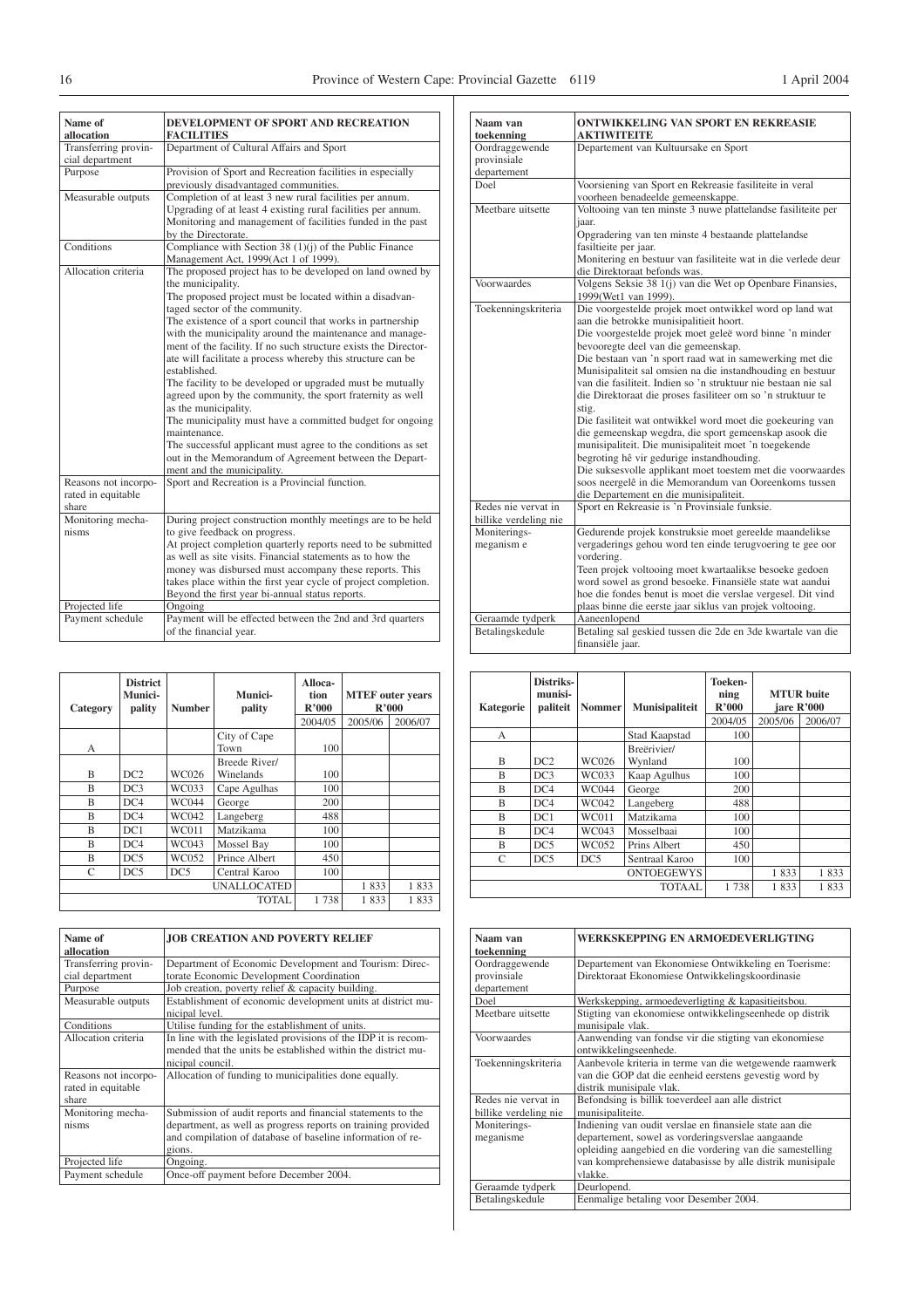| Category      | <b>District</b><br><b>Munici-</b><br>pality | <b>Number</b>   | Munici-<br>pality | Alloca-<br>tion<br>R'000 | <b>MTEF</b> outer years<br>R'000 |         |
|---------------|---------------------------------------------|-----------------|-------------------|--------------------------|----------------------------------|---------|
|               |                                             |                 |                   | 2004/05                  | 2005/06                          | 2006/07 |
| C             | DC1                                         | DC1             | <b>West Coast</b> | 300                      | 200                              | 200     |
| C             | DC <sub>5</sub>                             | DC <sub>5</sub> | Central Karoo     | 200                      | 200                              | 200     |
| C             | DC2                                         | DC2             | Boland            | 200                      | 200                              | 200     |
| C             | DC3                                         | DC3             | Overberg          | 200                      | 200                              | 200     |
| $\mathcal{C}$ | DC <sub>4</sub>                             | DC <sub>4</sub> | Eden              | 200                      | 200                              | 200     |
|               |                                             |                 | TOTAL             | 100                      | 1 000                            | 1 000   |

| Name of              | <b>ENTREPRENEURSHIP</b>                                        |
|----------------------|----------------------------------------------------------------|
| allocation           |                                                                |
| Transferring provin- | Department of Economic Development & Tourism                   |
| cial department      |                                                                |
| Purpose              | <b>SMME</b> Support Programmes.                                |
| Measurable outputs   | Number of regional SMME support programmes hosted.             |
| Conditions           | Open to all local and district municipalities.                 |
| Allocation criteria  | Part of the Tourism Help Desk Programme.                       |
| Reasons not incorpo- | No financial assistance but assists in kind e.g. venue, cater- |
| rated in equitable   | ing, administration etc.                                       |
| share                |                                                                |
| Monitoring mecha-    | On site visits and completed report per workshop.              |
| nisms                |                                                                |
| Projected life       | Annual.                                                        |
| Payment schedule     | Once-off payment.                                              |

| Category | <b>District</b><br>Munici-<br>pality | <b>Number</b> | <b>Munici-</b><br>pality | Alloca-<br>tion<br>R'000 | <b>MTEF</b> outer years<br>R'000 |         |
|----------|--------------------------------------|---------------|--------------------------|--------------------------|----------------------------------|---------|
|          |                                      |               |                          | 2004/05                  | 2005/06                          | 2006/07 |
| C        | DC2                                  | DC2           | Boland                   | 100                      | 100                              | 100     |
| C        | DC3                                  | DC3           | Overberg                 | 80                       | 100                              | 100     |
| C        | DC4                                  | DC4           | Eden                     | 80                       | 100                              | 100     |
| C        | DC5                                  | DC5           | Central Karoo            | 60                       | 60                               | 60      |
|          |                                      |               | <b>TOTAL</b>             | 320                      | 360                              | 360     |

| Name of              | <b>INTEGRATED TOURISM DEVELOPMENT</b>                       |
|----------------------|-------------------------------------------------------------|
| allocation           | <b>FRAMEWORK</b>                                            |
| Transferring provin- | Department of Economic Development & Tourism                |
| cial department      |                                                             |
| Purpose              | Integrated Tourism Development Framework (ITDF).            |
| Measurable outputs   | Improvement of tourism related infrastructure, development  |
|                      | of new tourism products, job creation, new route develop-   |
|                      | ment, improved marketability of a destination.              |
| Conditions           | ITDF identifies 11 priority nodes and corridors.            |
| Allocation criteria  | None.                                                       |
| Reasons not incorpo- | Some municipalities have already started to budget for ITDF |
| rated in equitable   | projects. Others do not have the necessary financial re-    |
| share                | sources for investment.                                     |
| Monitoring mecha-    | Site visits and quarterly reports.                          |
| nisms                |                                                             |
| Projected life       | Average estimation from start to end product 3-4 years.     |
| Payment schedule     | Once-off payment per annum.                                 |

| Category | <b>District</b><br>Munici-<br>pality | <b>Number</b>   | Munici-<br>pality | Alloca-<br>tion<br>R'000<br>2004/05 | <b>MTEF</b> outer years<br>R'000<br>2005/06<br>2006/07 |         |
|----------|--------------------------------------|-----------------|-------------------|-------------------------------------|--------------------------------------------------------|---------|
| C        | DC2                                  | DC2             | <b>Boland</b>     | 150                                 | 150                                                    | 150     |
| C        | DC3                                  | DC3             | Overberg          | 100                                 | 150                                                    | 150     |
| C        | DC4                                  | DC4             | Eden              | 100                                 | 150                                                    | 150     |
| C        | DC1                                  | DC1             | <b>West Coast</b> | 100                                 | 150                                                    | 150     |
| C        | DC5                                  | DC <sub>5</sub> | Central Karoo     | 240                                 | 200                                                    | 200     |
|          |                                      |                 | City of Cape      |                                     |                                                        |         |
| А        |                                      |                 | Town              | 200                                 | 250                                                    | 250     |
|          |                                      |                 | <b>TOTAL</b>      | 890                                 | 1 0 5 0                                                | 1 0 5 0 |

| Name of<br>allocation                   | <b>INTEGRATED TOURISM DEVELOPMENT FRAME-</b><br><b>WORK</b>      |
|-----------------------------------------|------------------------------------------------------------------|
| Transferring provin-<br>cial department | Department of Economic Development & Tourism                     |
| Purpose                                 | Tourism Road Signage Framework.                                  |
| Measurable outputs                      | Easy access to tourism information and improved naviga-<br>tion. |
| Conditions                              | Enough tourism product for signage and route development.        |
| Allocation criteria                     | Cluster initiative, route development, tourism numbers etc.      |

| Kategorie | Distriks-<br>munisi-<br>paliteit | <b>Nommer</b> | <b>Munisipaliteit</b> | Toeken-<br>ning<br>R'000 | jare R'000 | <b>MTUR</b> buite |
|-----------|----------------------------------|---------------|-----------------------|--------------------------|------------|-------------------|
|           |                                  |               |                       | 2004/05                  | 2005/06    | 2006/07           |
| C         | DC1                              | DC1           | Weskus                | 300                      | 200        | 200               |
| C         | DC5                              | DC5           | Sentraal Karoo        | 200                      | 200        | 200               |
| $\Gamma$  | DC2                              | DC2           | Boland                | 200                      | 200        | 200               |
|           | DC3                              | DC3           | Overberg              | 200                      | 200        | 200               |
| $\Gamma$  | DC4                              | DC4           | Eden                  | 200                      | 200        | 200               |
|           |                                  |               | TOTAAL                | 1 100                    | 1 000      | 1 000             |

| Naam van              | <b>ONDERNEMERSKAP</b>                                     |
|-----------------------|-----------------------------------------------------------|
| toekenning            |                                                           |
| Oordraggewende        | Departement van Ekonomiese Ontwikkeling en Toerisme       |
| provinsiale           |                                                           |
| departement           |                                                           |
| Doel                  | KMM steun programme.                                      |
| Meetbare uitsette     | Totaal KMM steun programme in streke onderneem.           |
| Voorwaardes           | Beskikbaar aan alle plaaslike en distriksmunisipaliteite. |
| Toekenningskriteria   | Deel van die Toerisme Hulp Toonbank Program.              |
| Redes nie vervat in   | Geen finansiële bystaand maar in ruil by. Vergaderplek,   |
| billike verdeling nie | spyseniering, administrasie ens.                          |
| Moniterings-          | Op terrein besoeke en voltooide verslag per werkswinkel.  |
| meganisme             |                                                           |
| Geraamde tydperk      | Jaarliks.                                                 |
| Betalingskedule       | Eenmalige betaling.                                       |

| Kategorie | Distriks-<br>munisi-<br>paliteit | Nommer | Munisipaliteit | Toeken-<br>ning<br>R'000<br>2004/05 | <b>MTUR</b> buite<br>jare R'000<br>2005/06 | 2006/07 |
|-----------|----------------------------------|--------|----------------|-------------------------------------|--------------------------------------------|---------|
| C         | DC2                              | DC2    | Boland         | 100                                 | 100                                        | 100     |
| C         | DC3                              | DC3    | Overberg       | 80                                  | 100                                        | 100     |
| C         | DC4                              | DC4    | Eden           | 80                                  | 100                                        | 100     |
| C         | DC5                              | DC5    | Sentraal Karoo | 60                                  | 60                                         | 60      |
|           |                                  |        | <b>TOTAAL</b>  | 320                                 | 360                                        | 360     |

| Naam van<br>toekenning                       | <b>SAAMGESTELDE TOERISME ONTWIKKELING</b><br><b>RAAMWERK</b>                                                                                    |
|----------------------------------------------|-------------------------------------------------------------------------------------------------------------------------------------------------|
| Oordraggewende<br>provinsiale<br>departement | Departement van Ekonomiese Ontwikkeling en Toerisme                                                                                             |
| Doel                                         | Saamgestelde Toersime Ontwikkelingsraamwerk (STOR).                                                                                             |
| Meetbare uitsette                            | Verbetering van toerisme betrokke infrastraktuur,                                                                                               |
|                                              | ontwikkeling van nuwe toerisme produkte, werksverskaffing,<br>nuwe roete ontwikkeling, verbeter bemarkingsmoontlikhede<br>van die bestemming.   |
| Voorwaardes                                  | STOR identifiseer 11 prioriteit knoese en deurgange.                                                                                            |
| Toekenningskriteria                          | Geen.                                                                                                                                           |
| Redes nie vervat in<br>billike verdeling nie | Sommige munisipaliteite het alreeds begin begroot vir<br>STOR projeckte, andere het nie die nodige finansiële<br>hulpbronne vir beleggings nie. |
| Moniterings-                                 | Terrain besoeke en kwartalikse verslae.                                                                                                         |
| meganisme                                    |                                                                                                                                                 |
| Geraamde tydperk                             | Gemiddelde skating van begin to einde is 3-4 jaar.                                                                                              |
| Betalingskedule                              | Eenmalige betaling per jaar.                                                                                                                    |

| Kategorie    | Distriks-<br>munisi-<br>paliteit | <b>Nommer</b> | <b>Munisipaliteit</b> | Toeken-<br>ning<br>R'000 | jare R'000 | <b>MTUR</b> buite |
|--------------|----------------------------------|---------------|-----------------------|--------------------------|------------|-------------------|
|              |                                  |               |                       | 2004/05                  | 2005/06    | 2006/07           |
| C            | DC2                              | DC2           | Boland                | 150                      | 150        | 150               |
| C            | DC3                              | DC3           | Overberg              | 100                      | 150        | 150               |
| C            | DC4                              | DC4           | Eden                  | 100                      | 150        | 150               |
| C            | DC1                              | DC1           | Weskus                | 100                      | 150        | 150               |
| C            | DC5                              | DC5           | Sentraal Karoo        | 240                      | 200        | 200               |
|              |                                  |               | Stad van              |                          |            |                   |
| $\mathsf{A}$ |                                  |               | Kaapstad              | 200                      | 250        | 250               |
|              |                                  |               | <b>TOTAAL</b>         | 890                      | 1 0 5 0    | 1 0 5 0           |

| Naam van<br>toekenning        | <b>SAAMGESTELDE TOERISME ONTWIKKELING</b><br><b>RAAMWERK</b>        |
|-------------------------------|---------------------------------------------------------------------|
| Oordraggewende<br>provinsiale | Departement van Ekonomiese Ontwikkeling en Toerisme                 |
| departement                   |                                                                     |
| Doel                          | Toerisme Padtekens Raamwerk (TPTR).                                 |
| Meetbare uitsette             | Beter toegang tot toerisme inligting en verbeterde navigasie.       |
| Voorwaardes                   | Genoeg toerisme produkte vir tekens en roete ontwikkeling.          |
| Toekenningskriteria           | Groep ondernemingsgees, roete ontwikkeling, toersime<br>totale ens. |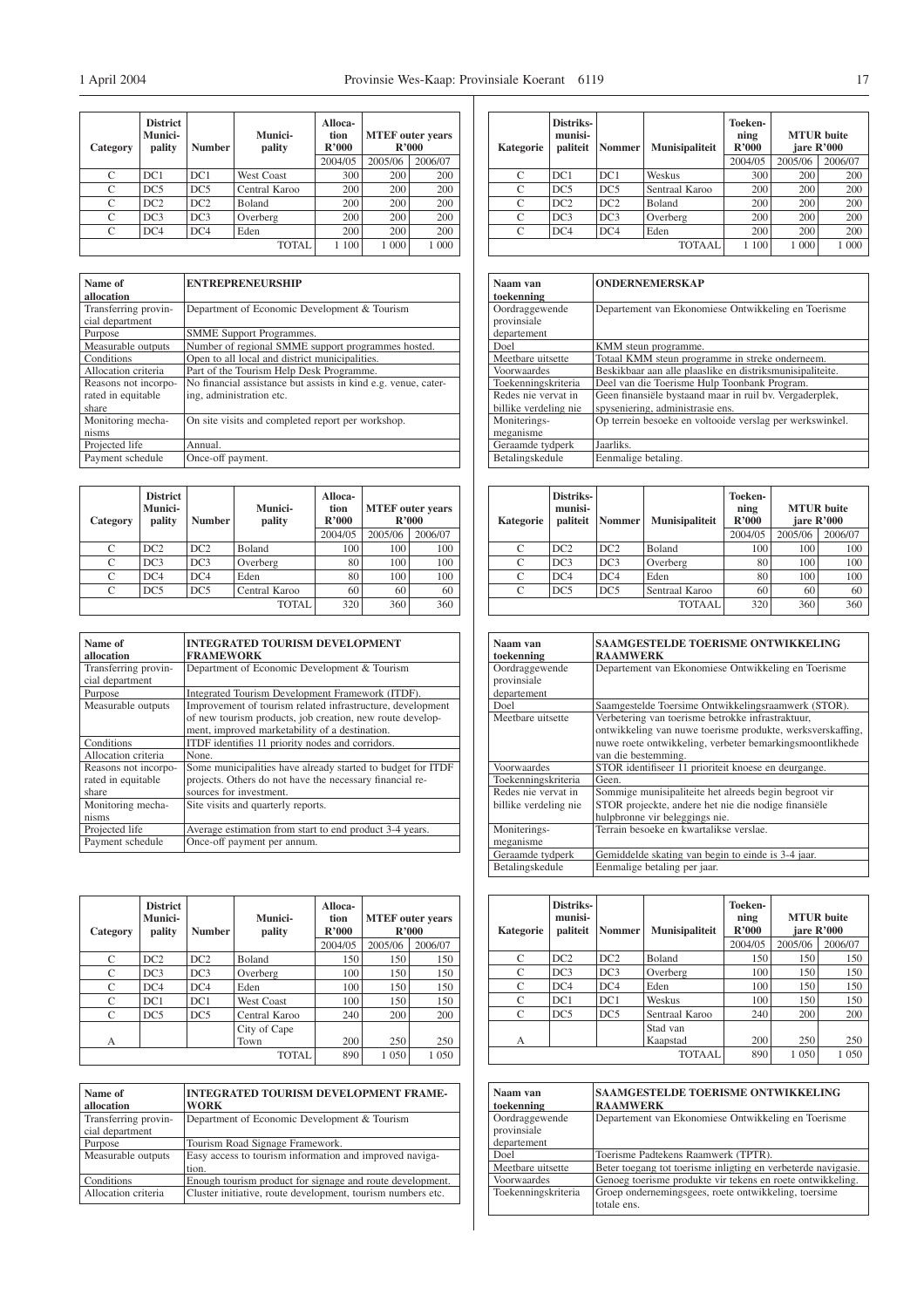| Name of<br>allocation                               | <b>INTEGRATED TOURISM DEVELOPMENT FRAME-</b><br><b>WORK</b> |
|-----------------------------------------------------|-------------------------------------------------------------|
| Reasons not incorpo-<br>rated in equitable<br>share | Some municipalities make own contribution.                  |
| Monitoring mecha-<br>nisms                          | On site visits and completed reports.                       |
| Projected life                                      | $-2$ years.                                                 |
| Payment schedule                                    | Once-off payment.                                           |

| Category           | <b>District</b><br>Munici-<br>pality | <b>Number</b> | Munici-<br>pality | Alloca-<br>tion<br>R'000 | <b>MTEF</b> outer years<br>R'000 |         |
|--------------------|--------------------------------------|---------------|-------------------|--------------------------|----------------------------------|---------|
|                    |                                      |               |                   | 2004/05                  | 2005/06                          | 2006/07 |
| С                  | DC2                                  | DC2           | Boland            | 20                       | 40                               | 40      |
| C                  | DC3                                  | DC3           | Overberg          | 100                      | 150                              | 150     |
| $\mathcal{C}$      | DC1                                  | DC1           | West Coast        | 20                       | 60                               | 60      |
| С                  | DC5                                  | DC5           | Central Karoo     | 60                       | 50                               | 100     |
| <b>UNALLOCATED</b> |                                      |               |                   | 300                      |                                  |         |
|                    |                                      |               | TOTAL             | 500                      | 300                              | 350     |

| Name of<br>allocation                   | <b>LIBRARY SUBSIDIES (CAPITAL)</b>                                                                                       |  |  |  |  |
|-----------------------------------------|--------------------------------------------------------------------------------------------------------------------------|--|--|--|--|
| Transferring provin-<br>cial department | Department of Cultural Affairs and Sport                                                                                 |  |  |  |  |
| Purpose                                 | The establishment of new or upgrading of public library fa-<br>cilities.                                                 |  |  |  |  |
| Measurable outputs                      | Functional library buildings.                                                                                            |  |  |  |  |
| Conditions                              | Section 38(1)(j) of the Public Finance Management Act,<br>1999 (Act 1 of 1999).                                          |  |  |  |  |
|                                         | National Treasury Regulation 8.4.                                                                                        |  |  |  |  |
|                                         | Municipalities must commence with the project within six<br>months from the date the funds were paid over.               |  |  |  |  |
|                                         | Quarterly progress reports must be submitted by the Chief<br>Executive Officer of the municipality.                      |  |  |  |  |
|                                         | Audited statement of actual expenditure to be submitted to<br>the Director of Library and Archive Services on completion |  |  |  |  |
|                                         | of the project.                                                                                                          |  |  |  |  |
|                                         | The municipalities must agree with the conditions as set out                                                             |  |  |  |  |
|                                         | in the Memorandum of Agreement between the Department<br>and the municipality concerned.                                 |  |  |  |  |
| Allocation criteria                     | Communities with no or inadequate library facilities with the<br>emphasis on historically disadvantaged communities.     |  |  |  |  |
| Reasons not incorpo-                    | According to the Constitution, library services are the re-                                                              |  |  |  |  |
| rated in equitable                      | sponsibility of the Provincial Government.                                                                               |  |  |  |  |
| share                                   |                                                                                                                          |  |  |  |  |
| Monitoring mecha-                       | Monthly reporting by local Library Service professionals.                                                                |  |  |  |  |
| nisms                                   | Establishment of project teams.                                                                                          |  |  |  |  |
|                                         | Attendance of site meetings by Library Service profession-                                                               |  |  |  |  |
|                                         | als.                                                                                                                     |  |  |  |  |
| Projected life                          | Ongoing.                                                                                                                 |  |  |  |  |
| Payment schedule                        | Date of signature of memorandum of agreement by both                                                                     |  |  |  |  |
|                                         | parties.                                                                                                                 |  |  |  |  |

| Category                | <b>District</b><br>Munici-<br>pality | <b>Number</b> | Munici-<br>pality    | Alloca-<br>tion<br>R'000<br>2004/05 | <b>MTEF</b> outer years<br>R'000<br>2005/06<br>2006/07 |       |
|-------------------------|--------------------------------------|---------------|----------------------|-------------------------------------|--------------------------------------------------------|-------|
| B                       | DC5                                  | WC053         | <b>Beaufort West</b> | 490                                 |                                                        |       |
| B                       | DC4                                  | <b>WC047</b>  | <b>Bitou</b>         | 530                                 |                                                        |       |
| B                       | DC3                                  | WC033         | Cape Agulhas         | 60                                  |                                                        |       |
| B                       | DC4                                  | WC042         | Langeberg            | 460                                 |                                                        |       |
| А                       |                                      |               | City of Cape<br>Town |                                     | 1930                                                   |       |
| B                       | DC4                                  | <b>WC048</b>  | Knysna               |                                     | 150                                                    |       |
| $\overline{\mathbf{B}}$ | DC5                                  | WC052         | Prince Albert        |                                     | 690                                                    |       |
| B                       | DC1                                  | <b>WC014</b>  | Saldanha Bay         |                                     | 730                                                    |       |
|                         |                                      |               | <b>UNALLOCATED</b>   |                                     |                                                        | 3 500 |
|                         |                                      |               | <b>TOTAL</b>         | 1 540                               | 3 500                                                  | 3 500 |

| Naam van<br>toekenning                | <b>SAAMGESTELDE TOERISME ONTWIKKELING</b><br><b>RAAMWERK</b> |
|---------------------------------------|--------------------------------------------------------------|
| Redes nie vervat in                   | Sommige munisipaliteite dra by en anders nie.                |
| billike verdeling nie<br>Moniterings- | Terrein besoeke en voltooide verslae.                        |
| meganisme                             |                                                              |
| Geraamde tydperk                      | $1-2$ jaar.                                                  |
| Betalingskedule                       | Eenmalige betaling.                                          |
|                                       |                                                              |

| Kategorie | Distriks-<br>munisi-<br>paliteit | <b>Nommer</b> | <b>Munisipaliteit</b> | Toeken-<br>ning<br>R'000 | <b>MTUR</b> buite<br>jare R'000 |         |
|-----------|----------------------------------|---------------|-----------------------|--------------------------|---------------------------------|---------|
|           |                                  |               |                       | 2004/05                  | 2005/06                         | 2006/07 |
| C         | DC2                              | DC2           | Boland                | 20                       | 40                              | 40      |
| C         | DC3                              | DC3           | Overberg              | 100                      | 150                             | 150     |
| C         | DC1                              | DC1           | Weskus                | 20                       | 60                              | 60      |
| C         | DC5                              | DC5           | Sentraal Karoo        | 60                       | 50                              | 100     |
|           |                                  |               | <b>ONTOEGEWYS</b>     | 300                      |                                 |         |
|           |                                  |               | TOTAAL                | 500                      | 300                             | 350     |

| Naam van<br>toekenning                       | <b>BIBLIOTEEKSUBSIDIES (KAPITAAL)</b>                                                                                                                                                                                                                                                                                                                                                                                                                                                                                                                                                                                                                                        |
|----------------------------------------------|------------------------------------------------------------------------------------------------------------------------------------------------------------------------------------------------------------------------------------------------------------------------------------------------------------------------------------------------------------------------------------------------------------------------------------------------------------------------------------------------------------------------------------------------------------------------------------------------------------------------------------------------------------------------------|
| Oordraggewende<br>provinsiale<br>departement | Departement van Kultuursake en Sport                                                                                                                                                                                                                                                                                                                                                                                                                                                                                                                                                                                                                                         |
| Doel                                         | Die oprigting van nuwe of opgradering van bestaande<br>openbare biblioteekfasiliteite.                                                                                                                                                                                                                                                                                                                                                                                                                                                                                                                                                                                       |
| Meetbare uitsette                            | Funksionele biblioteekgeboue.                                                                                                                                                                                                                                                                                                                                                                                                                                                                                                                                                                                                                                                |
| Voorwaardes                                  | Artikel 38(1)(j) van die Wet op Openbare Finansiële<br>Bestuur, 1999 (Wet 1 van 1999).<br>Nasionale Tesourie Regulasie 8.4.<br>Munisipaliteite moet met die projek begin binne ses maande<br>vanaf die datum waarop fondse uitbetaal is.<br>Kwartaallikse vorderingsverslae moet deur die Hoof<br>Uitvoerende Beampte van die munisipaliteit ingedien word.<br>'n Geouditeerde staat van werklike uitgawes moet aan die<br>Direteur Biblioteek- en Argiefdienste voorgelê word by<br>voltooing van die projek.<br>Die munisipaliteit moet saamstem met die voorwaardes soos<br>uiteengesit in die Memorandum van Ooreenkoms tussen die<br>Departement en die munisipaliteit. |
| Toekenningskriteria                          | Gemeenskappe met geen of ontoereikende<br>biblioteekfasiliteite met die klem op voorheen benadeelde<br>gemeenskappe.                                                                                                                                                                                                                                                                                                                                                                                                                                                                                                                                                         |
| Redes nie vervat in<br>billike verdeling nie | Ingevolge die Grondwet is biblioteke die<br>verantwoordelikheid van die Provinsiale Regering.                                                                                                                                                                                                                                                                                                                                                                                                                                                                                                                                                                                |
| Moniterings-                                 | Maandelikse verslagdoening deur plaaslike                                                                                                                                                                                                                                                                                                                                                                                                                                                                                                                                                                                                                                    |
| meganisme                                    | Biblioteekdiensdeskundigers. Daarstelling van projekspanne.<br>Bywoon van terrainvergaderings deur<br>Biblioteekdiensdeskundiges.                                                                                                                                                                                                                                                                                                                                                                                                                                                                                                                                            |
| Geraamde tydperk                             | Deurlopend.                                                                                                                                                                                                                                                                                                                                                                                                                                                                                                                                                                                                                                                                  |
| Betalingskedule                              | Datum van ondertekening van Memorandum van<br>Ooreenkoms deur beide partye.                                                                                                                                                                                                                                                                                                                                                                                                                                                                                                                                                                                                  |

| Kategorie | Distriks-<br>munisi-<br>paliteit | <b>Nommer</b> | Munisipaliteit      | Toeken-<br>ning<br>R'000 | <b>MTUR</b> buite<br>jare R'000 |         |
|-----------|----------------------------------|---------------|---------------------|--------------------------|---------------------------------|---------|
|           |                                  |               |                     | 2004/05                  | 2005/06                         | 2006/07 |
| B         | DC5                              | WC053         | <b>Beaufort-Wes</b> | 490                      |                                 |         |
| B         | DC4                              | WC047         | <b>Bitou</b>        | 530                      |                                 |         |
| B         | DC3                              | WC033         | Kaap Agulhus        | 60                       |                                 |         |
| B         | DC4                              | WC042         | Langeberg           | 460                      |                                 |         |
| A         |                                  |               | Stad Kaapstad       |                          | 1930                            |         |
| B         | DC4                              | <b>WC048</b>  | Knysna              |                          | 150                             |         |
| R         | DC5                              | WC052         | Prins Albert        |                          | 690                             |         |
| B         | DC1                              | <b>WC014</b>  | Saldanhabaai        |                          | 730                             |         |
|           |                                  |               | <b>ONTOEGEWYS</b>   |                          |                                 | 3 500   |
|           |                                  |               | <b>TOTAAL</b>       | 1 540                    | 3 500                           | 3 500   |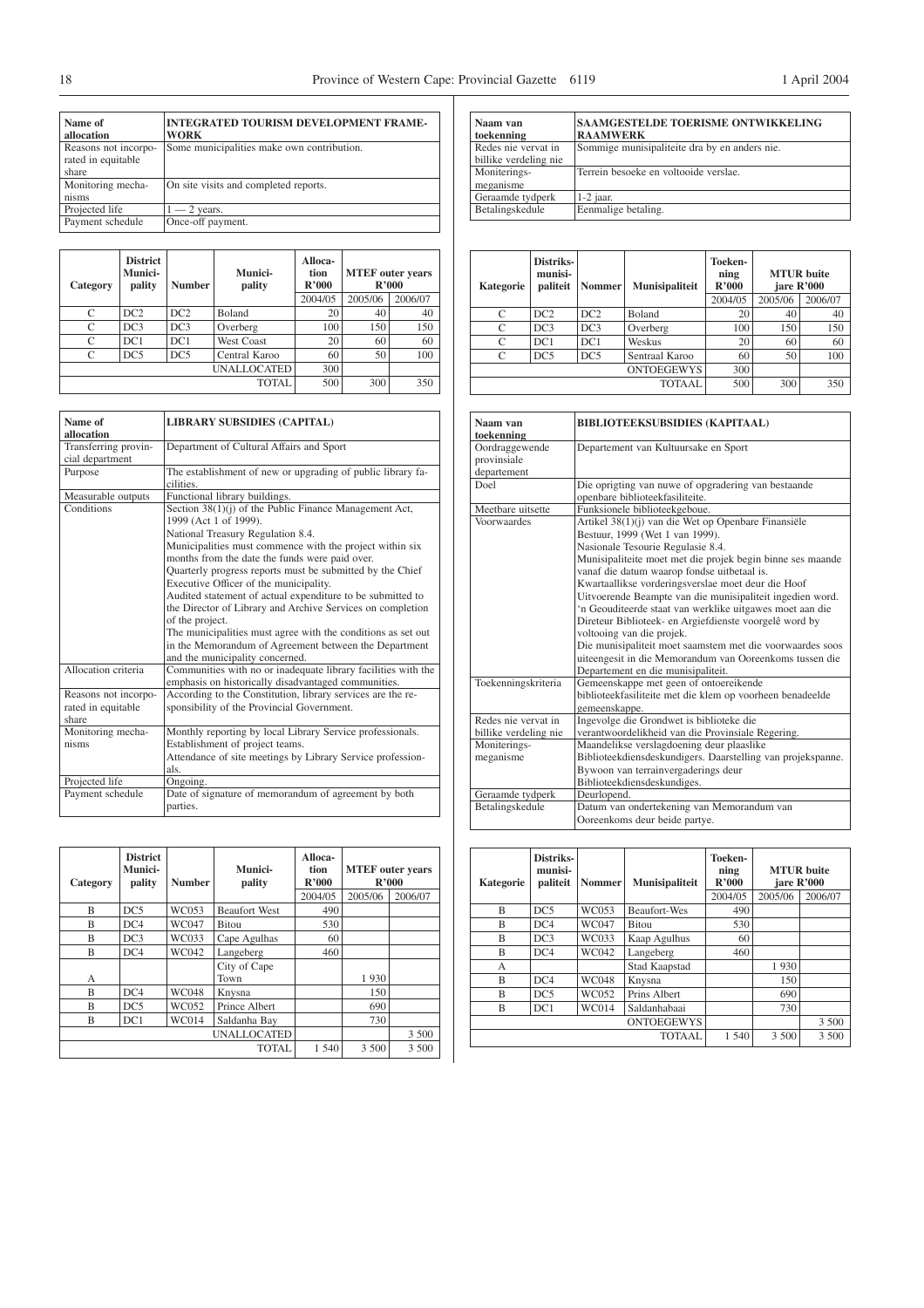# *SUID-AFRIKA EERSTE –* KOOP SUID-AFRIKAANS VERVAARDIGDE GOEDERE